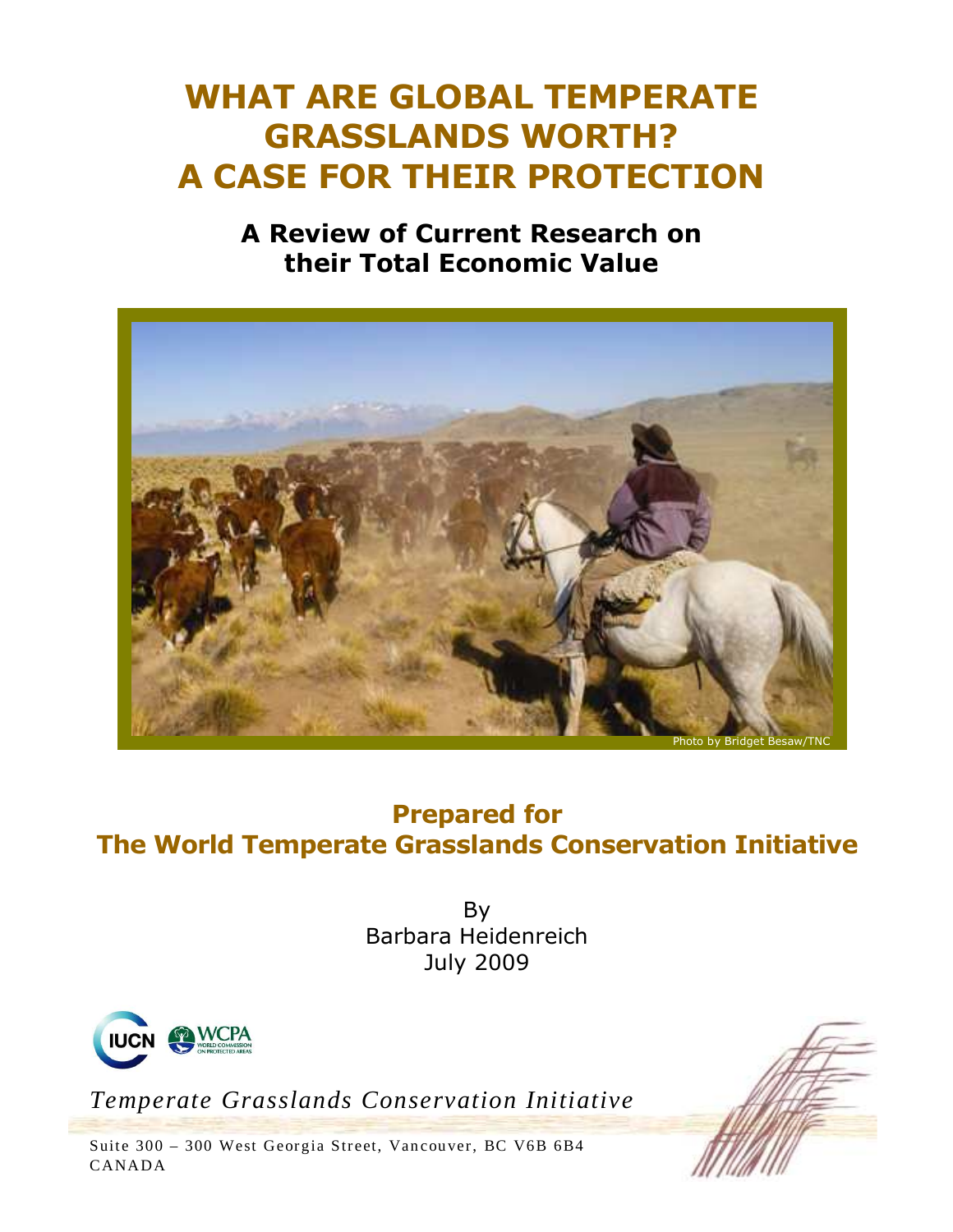## **TABLE OF CONTENTS**

| 1. | 1.1<br>1.2<br>1.3        |                                                    |  |
|----|--------------------------|----------------------------------------------------|--|
| 2. | 2.1<br>2.2               | 2.1.1<br>2.1.2<br>2.1.3<br>2.1.4                   |  |
| 3. | 3.1<br>3.2               | 3.1.1<br>3.1.2<br>3.1.3<br>3.1.4<br>3.1.5<br>3.1.6 |  |
| 4. | 4.1<br>4.2               |                                                    |  |
|    | 5.1<br>5.2<br>5.3<br>5.4 | 5.1.1<br>5.1.2<br>5.1.3<br>5.1.4                   |  |
|    |                          |                                                    |  |
|    |                          | <b>APPENDICES</b>                                  |  |
|    | <b>FIGURES</b>           |                                                    |  |
|    | <b>TABLES</b>            |                                                    |  |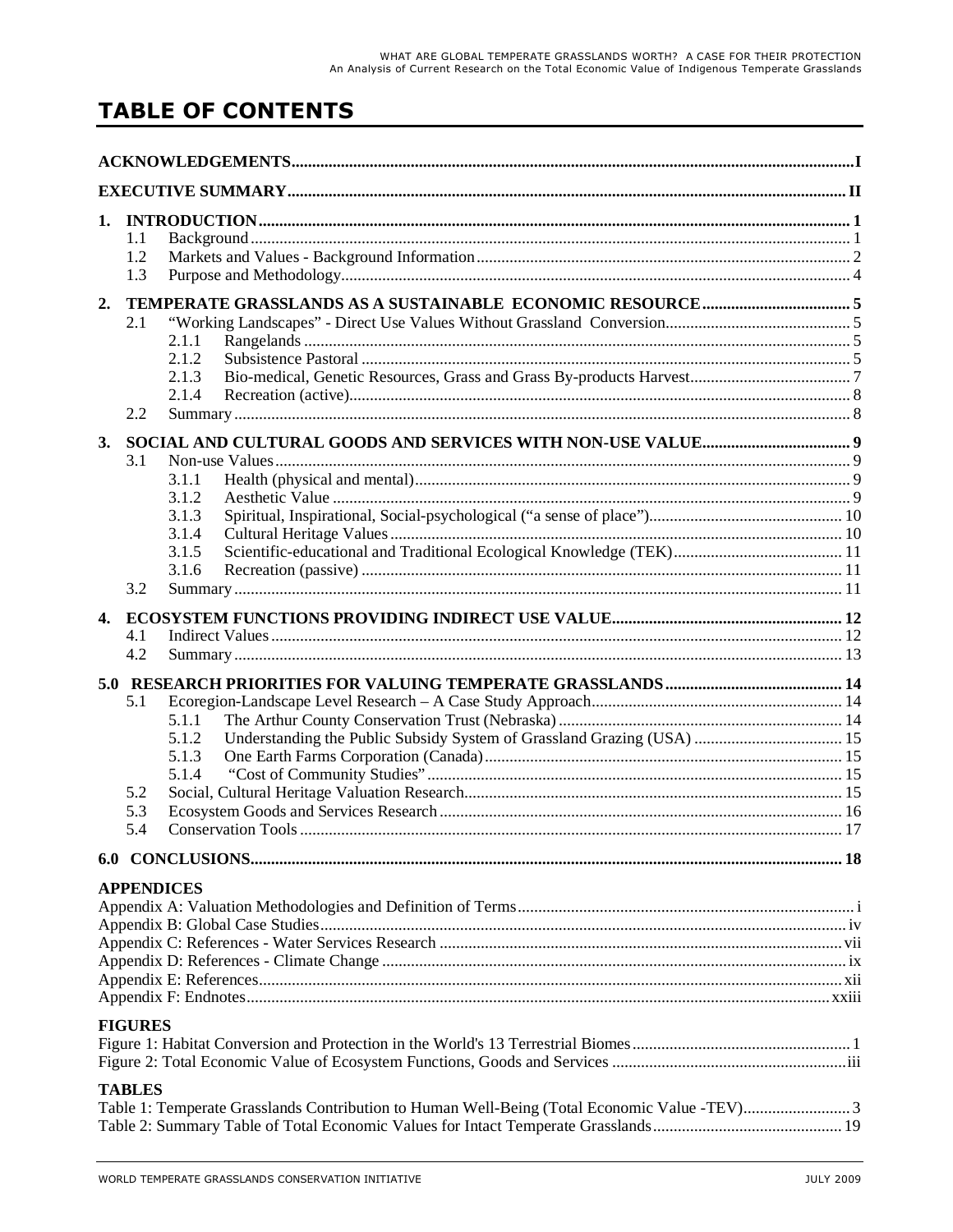## **ACKNOWLEDGEMENTS**

**Barbara Heidenreich** has held Associate Professor positions at both Trent University and Boston University (through its School for Field Studies, British Columbia) where she developed and taught courses in environment and economy linkages. Specializing in land use planning, her academic qualifications include degrees in economic geography: B.A. (York), M.A. (McMaster); and international business and public policy: M.I.A. (Columbia).

The author wishes to thank Bob Peart for his guidance throughout this project and the thoughtful input of Louise Gilfedder, Bill Henwood, John MacKinnon, Alan Mark, Gemma Phelan, and several anonymous reviewers. The analysis, interpretation, conclusions, errors and omissions all belong to the author.

This report would not have been possible without the generous funding support of the J.M. Kaplan Fund.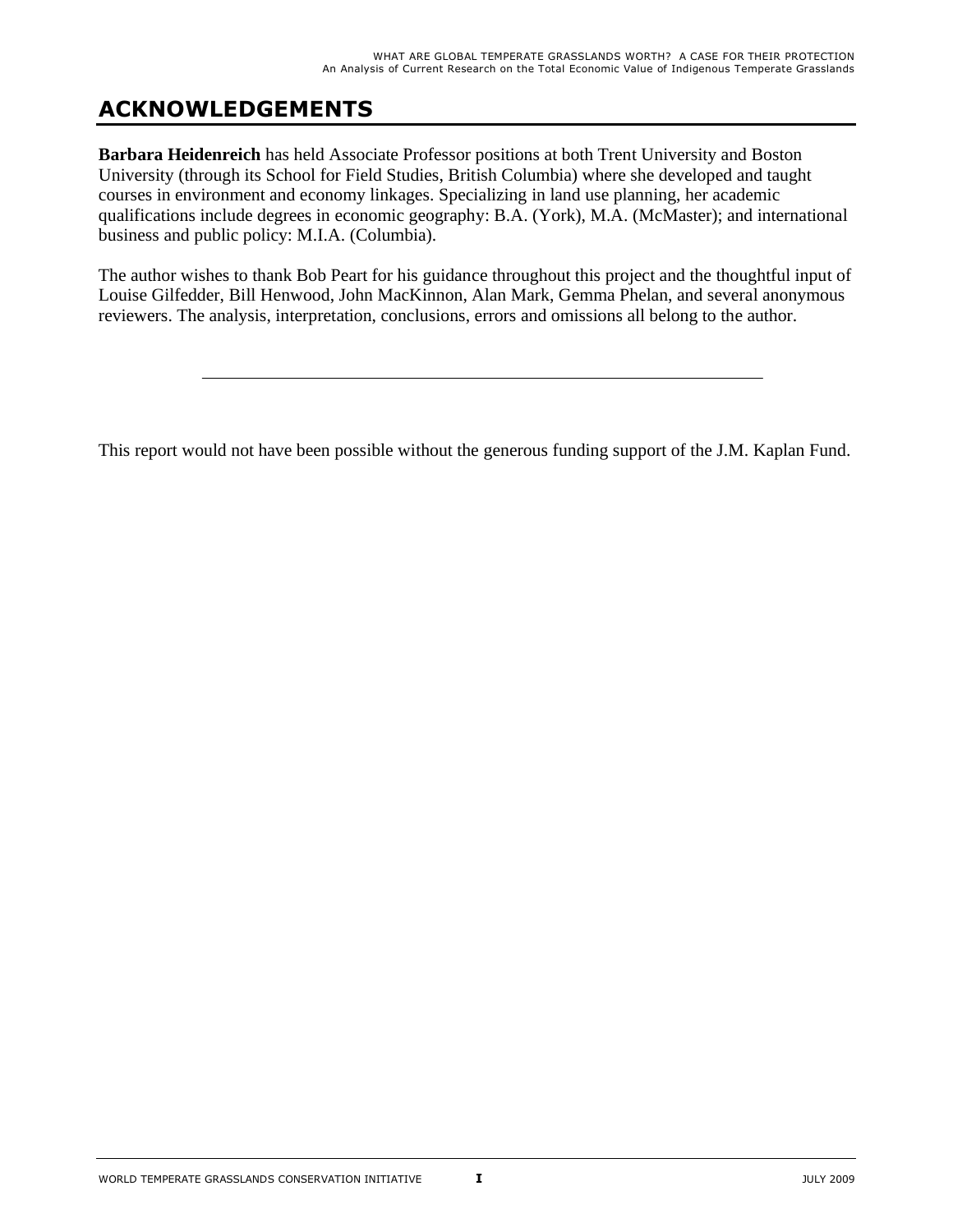## **EXECUTIVE SUMMARY**

Indigenous temperate grasslands are the most altered ecosystem on earth, with less than half remaining in an intact, natural condition. Intensive agriculture has replaced 41 percent of the world's temperate grasslands and another 13.5 percent have been converted to urban, industrial and other uses. Much of the remainder, although still under grassland vegetation, is degraded and vulnerable to desertification. The fundamental purpose of the Temperate Grasslands Conservation Initiative (TGCI) is to reverse this trend and increase the level of conservation and protection of temperate grasslands through establishing additional formally protected areas and encouraging ecologically sustainable land use practices throughout the biome.

As an effort to make a stronger case for conservation and protection, the TGCI identified the need to better understand the total economic value (TEV) of temperate grasslands to human social and cultural well-being. This review summarizes the current literature regarding the TEV of goods and services provided by indigenous temperate grasslands, highlights research gaps and identifies future priorities.

The central conclusion is both surprising and disturbing. No empirical valuation research was found by this review that addressed intact temperate grasslands specifically. In a biome with the highest Conservation Risk Index globally, our understanding of the TEV of the goods and services provided by indigenous temperate grasslands is therefore virtually non-existent. As a result, temperate grasslands are one of the least understood global biomes in terms of their value to sustainable economic uses, and the provision of socio-cultural and ecosystem goods and services that contribute to human well-being. If not corrected, this lack of understanding will continue to threaten the long-term ecological viability of those indigenous grasslands that remain.

This report documents the current and limited understanding of the TEV of the goods and services provided by temperate grasslands. The need to place a value on the ecosystem goods and services and the social and cultural non-use values of natural areas has been identified as important since the 1990's, and techniques have been developed to help 'monetize' these values. This analysis documents the full range of goods and services provided by temperate grasslands with a focus on those 'use' and 'non-use' benefits that tend not to be priced in our market economy:

- Direct use value without grassland conversion (for example rangeland for subsistence pastoral use, bio-medical, genetic, harvesting by-products, outdoor recreation).
- Indirect use values without grassland conversion provided by ecosystem functions that correspond with keeping the landscape intact (soil conservation/retention, water supply and retention, nutrient recycling, waste treatment, pollination, wildlife habitat, air quality, ozone protection and climate regulation).
- Non-use values of socio-cultural goods and services that contribute to human well-being whether the grassland landscape is converted or not (health, aesthetics, spiritual, cultural, traditional knowledge, education).

Site specific and eco-region landscape level case study research not only contribute to understanding the value of an intact natural area within a specific cultural context, but the results, when applied can move the conservation agenda forward. While there have been few such case studies completed for temperate grasslands this paper highlights some work by the United States, Canadian, South American and Australian governments, as well as a few more specific studies, that provide policy direction for conservation and templates for methodology transfer. In turn the effort to develop and apply conservation tools to grasslands is more recent and becoming extensive. This work is encouraging and is deserved of its own research review.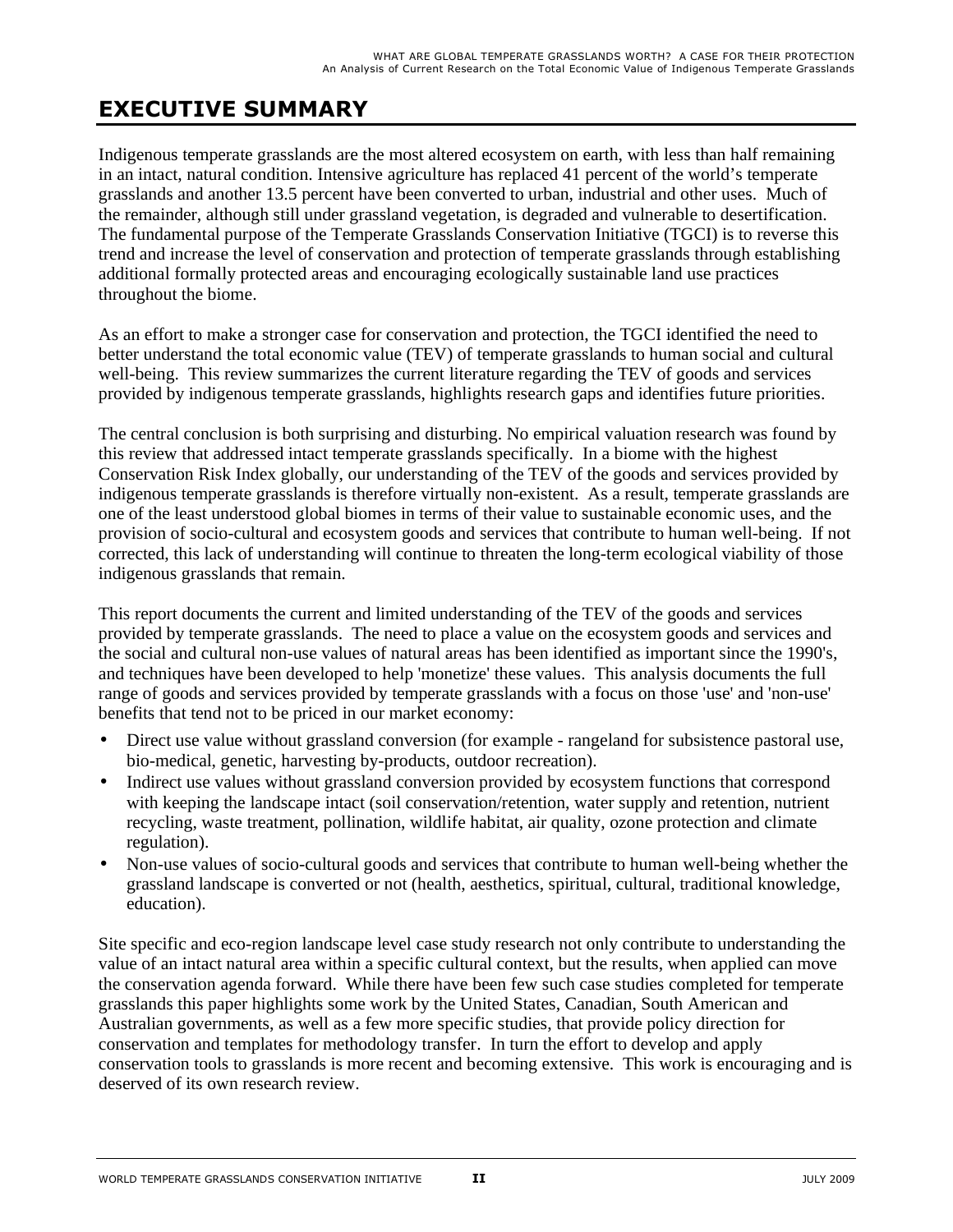This report reaches a number of other supporting conclusions:

- No empirical valuation research was found by this review that specifically addressed the value of intact temperate grasslands. Empirical research fully identifying, quantifying and assigning value to such uses in temperate grasslands around the world has not yet been a focus of the research community and is needed.
- The research gaps in understanding these values are significant, expensive and daunting. Researchers may have to weigh these factors and instead focus on geographic, place-based, multi-disciplinary case studies. This approach is particularly true for socio-cultural valuation, which has proven difficult to transfer from one geographic area to another, or from one biome to another. As most decisions on land use and environmental management are made at the local level, research to be effective, needs to keep this end in focus and reflect the socio-economic context in which and for whom decisions will be made.
- No public governance system can afford to pay landowners the full value of ecosystem services and functions in order to maintain them. However, decision-makers should know what those values are, for they place into perspective any regulatory or market based compensation and allow for the determination of a comparative value of not converting the land or even having unsustainable projects modified or cancelled.
- The global profile of the temperate grasslands biome must be raised, both for the effect on direct protection and to provide the leverage needed to raise the necessary funds to continue this type of research work.
- While the role of ecosystem goods and services from temperate grasslands has long been identified as important, and social and cultural non-use values have also been identified and recognized as having value, the quantitative valuation of such services has not received the degree of attention that less imperiled biomes have received.

Temperate grasslands have value that encompass more than the goods and services traditionally bought and sold as a result of landscape conversion. The incorporation of these values into land use decisionmaking should aid in improved management, conservation and protection. When such values are not fully considered an accurate picture of the net benefit to human well-being of the choice of either converting temperate grasslands or maintaining them intact cannot be made. The resulting poor land-use and investment decisions made on temperate grasslands, by individuals and society is clearly evident around the world.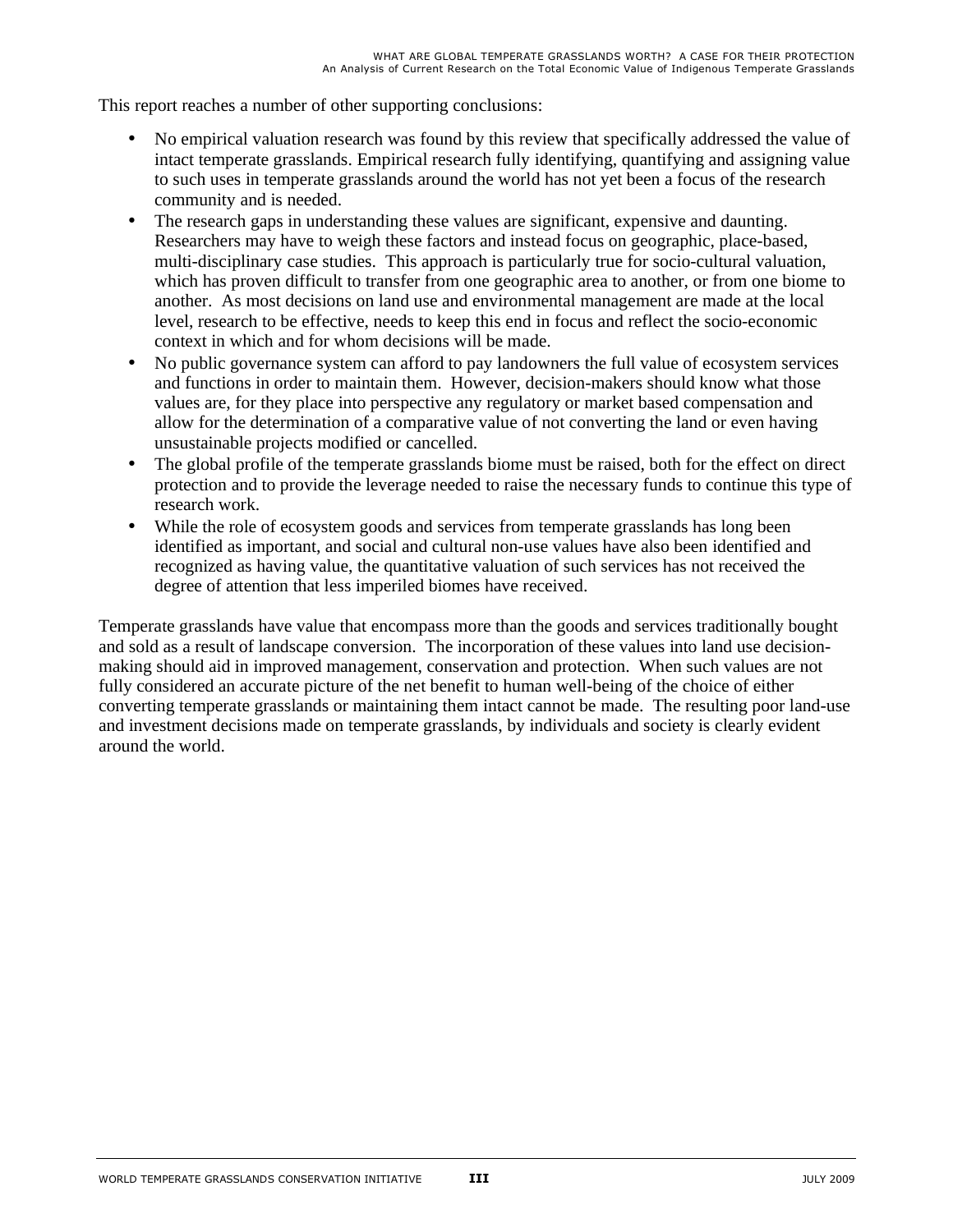## **1. INTRODUCTION**

### **1.1 Background**

Temperate Grasslands are areas of grass and graminoid-dominated indigenous ecosystems. These ecosystems occur mainly in the middle latitudes and also in areas of tropical and temperate high mountains above the regional tree line where generally similar environments and temperate biogeographic affinities occur.<sup>1</sup> Natural grasslands are variously known as prairies, steppes, pampas and rangelands.



Temperate grasslands are the most altered ecosystem on earth, and the most endangered habitat in most countries where they occur (Figure 1). Of this biome which once covered 8% of the earth's surface, less than half remains. Intensive agriculture has replaced 41 percent of the world's temperate grasslands and 13.5 percent have been urbanized, industrialized and degraded. $^{2}$ 

The Temperate Grasslands Conservation Initiative (TGCI) was established in 2005 to assist in addressing this biome loss and facilitating cooperation globally on its sustainable use and conservation. A TGCI workshop in Hohhot China in June 2008 (Peart 2008) identified the importance of understanding the full contribution that grasslands provide in terms of human social and cultural wellbeing (Peart 2008 – Figure 7 p. 15). This research review outlines current research regarding the economic value of goods and services provided by temperate grasslands. The review also highlights research gaps and research priorities.

**Figure 1: Habitat Conversion and Protection in the World's 13 Terrestrial Biomes**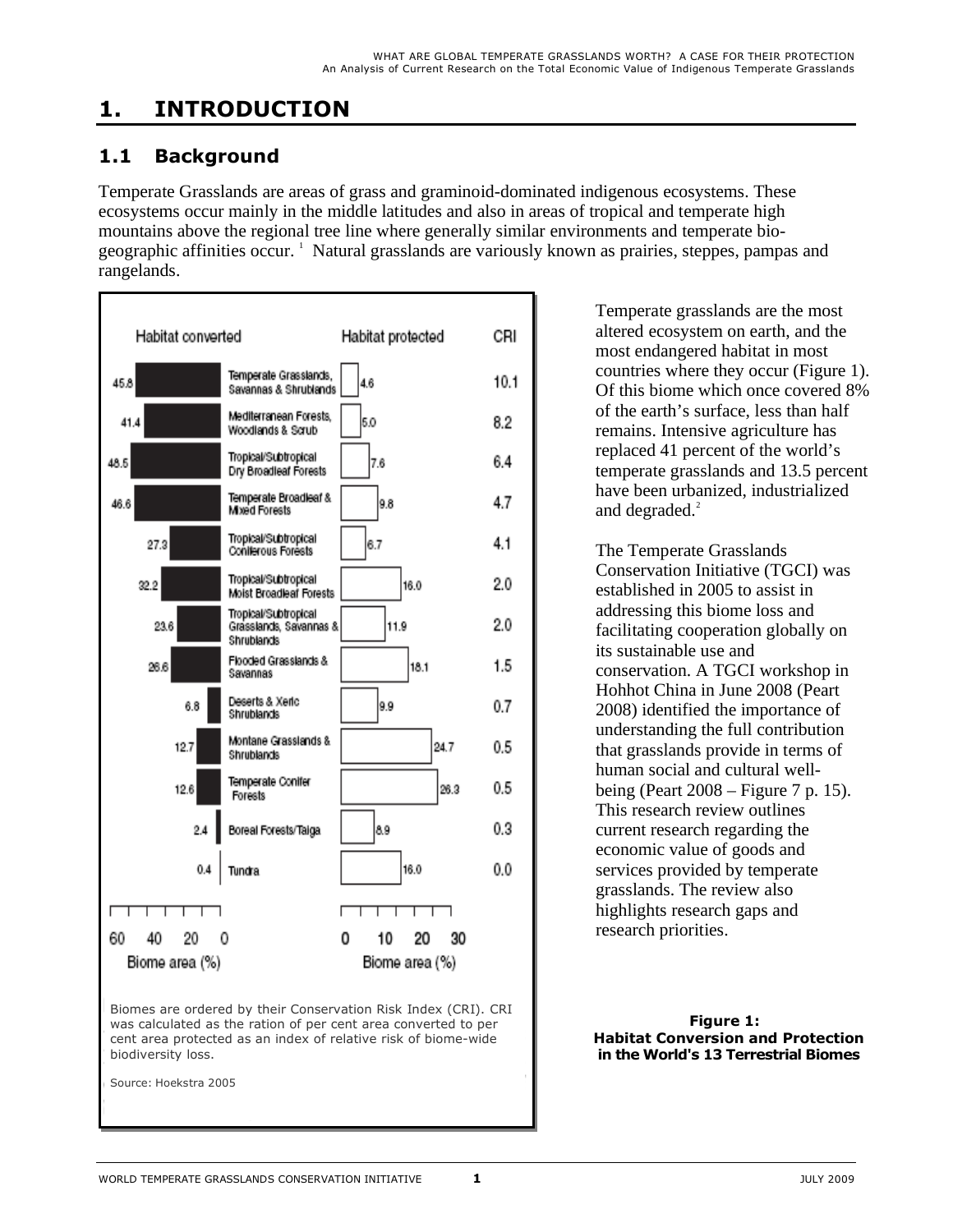### **1.2 Markets and Values – Background Information**

Our market system centres on the buying and selling of goods and services in the market place using money as a medium for exchange. However this system is inadequate for recognizing the full range of goods and services that grasslands provide. Historically the conversion of grasslands into housing or farms has been considered to give the highest economic return for the use of grassland. When grasslands are turned into a commodity in this way (i.e. a Direct Use Value is provided by converting the grassland) and sold in the market place, the economic value of the biome is considered to be reflected in the dollar amount exchanged. The full economic value of grasslands, however, needs to take into consideration other uses provided by grasslands; uses that do not require converting and the subsequent destruction of the biome. Grasslands, as a 'working landscape' (i.e. providing Direct Use Value without requiring conversion of the grasslands), provide goods and services that do not destroy (but may degrade) the biome: grazing, bio-medical use, providing genetic resources, harvesting by-products and active recreation use. Grasslands also provide social and cultural goods and services (i.e. Non-Use Values that neither convert nor consume grasslands) that have aesthetic, spiritual, and passive recreational value to human wellbeing. Grassland ecosystem functions which include water and climate regulation (i.e. Indirect Use Values that neither convert nor consume grasslands) provide life-sustaining services, which are increasingly being recognized and quantified.

Collectively, all these values contribute to what is known conceptually as the "Total Economic Value"  $(TEV)^3$  of the biome (Table 1). To capture the monetary value of non-consumptive uses is not an easy task when only a few of these uses have cash flows associated with them. Some methods for valuing grassland services are relatively easy to calculate, for example the cost of protecting biodiversity on farmland is the income foregone ("opportunity cost") to the private landowner by not farming the land. Some goods and services are less easy to place an economic value on, such as valuing the aesthetics of a vista. As a result, economists have developed a variety of different methodologies (Appendix A) for assigning a monetary value to "non- consumptive" goods and services. While the methodologies have limitations, they do attempt to quantify and monetize goods and services not actively traded in our current market system. For example, ecosystem services such as carbon sequestration can be quantified as the amount of carbon stored per hectare to which society then can attach a monetary value. Even a simple qualitative listing of temperate grassland goods and services in studies to support decisionmaking raises awareness of their importance. Monetizing adds authority and credibility and provides a common (monetary) unit of understanding.

Knowing that there are values that encompass more than goods and services bought and sold in the market assists in making sustainable, fair and transparent decisions. Valuation also is the basis for damage assessment and compensation systems. Quantifying these values aids in environmental management as regulatory frameworks and markets using taxes and charges can be developed. If our economy is not fully able through its current pricing systems to provide an accurate picture of the net benefit to human well-being of choosing between converting temperate grasslands or maintaining an intact biome, poor land-use and investment decisions by individuals and by society as a whole will result.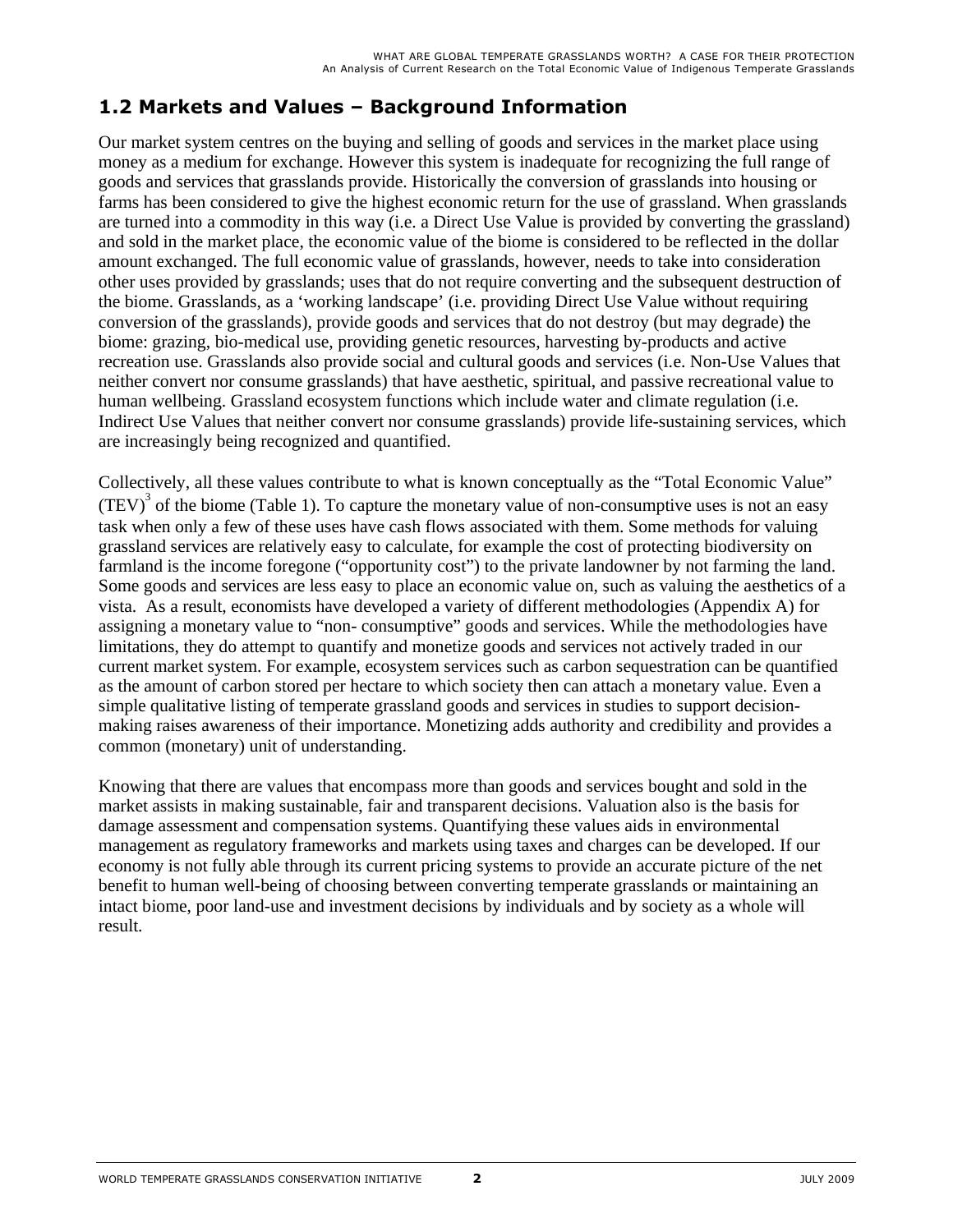| Table 1: Temperate Grasslands Contribution to Human Well-Being (Total Economic Value - TEV) |  |  |  |  |  |  |  |  |  |  |  |
|---------------------------------------------------------------------------------------------|--|--|--|--|--|--|--|--|--|--|--|
|---------------------------------------------------------------------------------------------|--|--|--|--|--|--|--|--|--|--|--|

| <b>Direct Use Value:</b><br>consumption requiring<br>grassland conversion                                                                                                   | or | <b>Direct Use Value: consumption</b><br>without grassland conversion (the<br>"Working Landscape")                                                                                                                         | consume temperate grasslands                                                                                                                                                       | Non-Use Value & Indirect Use Value: human benefits that neither convert nor                                                                                                                                                                                         |
|-----------------------------------------------------------------------------------------------------------------------------------------------------------------------------|----|---------------------------------------------------------------------------------------------------------------------------------------------------------------------------------------------------------------------------|------------------------------------------------------------------------------------------------------------------------------------------------------------------------------------|---------------------------------------------------------------------------------------------------------------------------------------------------------------------------------------------------------------------------------------------------------------------|
| <b>Grassland as an</b><br>economic resource<br>(economic goods and<br>services) that have <b>Direct</b><br><b>Use Value</b> and result in<br><b>conversion</b> of the biome |    | <b>Grassland as a sustainable</b><br>economic resource with Direct Use<br><b>Value</b> , involving some consumption<br>(degradation) of the biome but not<br>total conversion<br>(adapted from Maczko & Hidinger<br>2008) | Social, cultural<br>goods and services<br>with Non-use Value<br>that contribute to<br>human well being<br>(adapted from Chiesura<br>& de Groot 2003:<br>Maczko & Hidinger<br>2008) | <b>Ecosystem Functions</b> and corresponding goods and<br>services that have Indirect Use Value<br>(adapted from Costanza, R., D'Arge R., De Groot R., Farber<br>S., et al. 1997; Sala O.E. and Paruelo, J.M 1997; De<br>Groot, R.S., 2002; Maczko & Hidinger 2008) |
| Agriculture for food,                                                                                                                                                       |    | <b>Rangeland</b>                                                                                                                                                                                                          | <b>Health</b>                                                                                                                                                                      | <b>Gas regulation:</b> $-CO2/O2$ balance; UVb protection by                                                                                                                                                                                                         |
| fibre, fuel crops,                                                                                                                                                          |    | commercial grassland use as                                                                                                                                                                                               |                                                                                                                                                                                    | ozone; maintenance of air quality;                                                                                                                                                                                                                                  |
| plantation forestry                                                                                                                                                         |    | forage/rangeland for domestic<br>ruminants producing livestock, meat,                                                                                                                                                     | <b>Aesthetic value</b>                                                                                                                                                             | Climate regulation: - carbon regulation/sequestration,<br>cloud formation:                                                                                                                                                                                          |
| Mining, particularly coal,                                                                                                                                                  |    | milk, wool, leather. Unsustainable use                                                                                                                                                                                    | <b>Spiritual</b>                                                                                                                                                                   | Disturbance prevention: - storm protection, drought                                                                                                                                                                                                                 |
| uranium                                                                                                                                                                     |    | will result in ecosystem degradation;                                                                                                                                                                                     |                                                                                                                                                                                    | recovery, flood control;                                                                                                                                                                                                                                            |
|                                                                                                                                                                             |    | Subsistence pastoral (indigenous)                                                                                                                                                                                         |                                                                                                                                                                                    | Water regulation and water supply:- run-off control,                                                                                                                                                                                                                |
| Urban development:                                                                                                                                                          |    | agricultural systems & grazing, hunting                                                                                                                                                                                   | <b>Inspirational</b>                                                                                                                                                               | filtering, water retention and storage;                                                                                                                                                                                                                             |
| residential, commercial                                                                                                                                                     |    | and gathering;                                                                                                                                                                                                            |                                                                                                                                                                                    | Soil retention and soil formation: - weathering of rock                                                                                                                                                                                                             |
| industrial development;                                                                                                                                                     |    | <b>Bio-medical use</b> of vegetation (edible                                                                                                                                                                              | Social-Psychological                                                                                                                                                               | and decomposition of organic matter;                                                                                                                                                                                                                                |
| rail & road transport;<br>infrastructure land uses;                                                                                                                         |    | & pharmaceutical uses)<br>Genetic resources through                                                                                                                                                                       | values                                                                                                                                                                             | <b>Nutrient cycling:-</b> storage, internal cycling, processing                                                                                                                                                                                                     |
|                                                                                                                                                                             |    | biodiversity for new and wild relatives                                                                                                                                                                                   | <b>Cultural heritage</b>                                                                                                                                                           | and acquisition of nutrients (e.g. nitrogen fixation);<br>Waste treatment:-role of vegetation and biota in removal                                                                                                                                                  |
|                                                                                                                                                                             |    | of existing crop and pasture plants;                                                                                                                                                                                      |                                                                                                                                                                                    | or breakdown of xenic and excess nutrients;                                                                                                                                                                                                                         |
|                                                                                                                                                                             |    | Harvesting grass and grassland by-                                                                                                                                                                                        | Scientific -                                                                                                                                                                       | <b>Pollination:</b> -role of biota in movement of floral gametes in                                                                                                                                                                                                 |
|                                                                                                                                                                             |    | products for the production of                                                                                                                                                                                            | educational; TEK                                                                                                                                                                   | wild species and crops;                                                                                                                                                                                                                                             |
|                                                                                                                                                                             |    | commercial-industrial products: thatch                                                                                                                                                                                    |                                                                                                                                                                                    | Biological control:-population and pest control by                                                                                                                                                                                                                  |
|                                                                                                                                                                             |    | grass, building material, rope, wild hay,                                                                                                                                                                                 | <b>Recreation (passive):</b>                                                                                                                                                       | predator-prey dynamics;                                                                                                                                                                                                                                             |
|                                                                                                                                                                             |    | seed and thatch harvesting for                                                                                                                                                                                            | eco-tourism; hiking                                                                                                                                                                | Habitat/Refugia: - suitable living and reproductive space                                                                                                                                                                                                           |
|                                                                                                                                                                             |    | restoration purposes                                                                                                                                                                                                      | trails; birding;                                                                                                                                                                   | for resident and migrating species                                                                                                                                                                                                                                  |
|                                                                                                                                                                             |    | <b>Recreation (active):</b> motorized (ATV                                                                                                                                                                                | photography                                                                                                                                                                        |                                                                                                                                                                                                                                                                     |
|                                                                                                                                                                             |    | etc) use; hunting                                                                                                                                                                                                         |                                                                                                                                                                                    |                                                                                                                                                                                                                                                                     |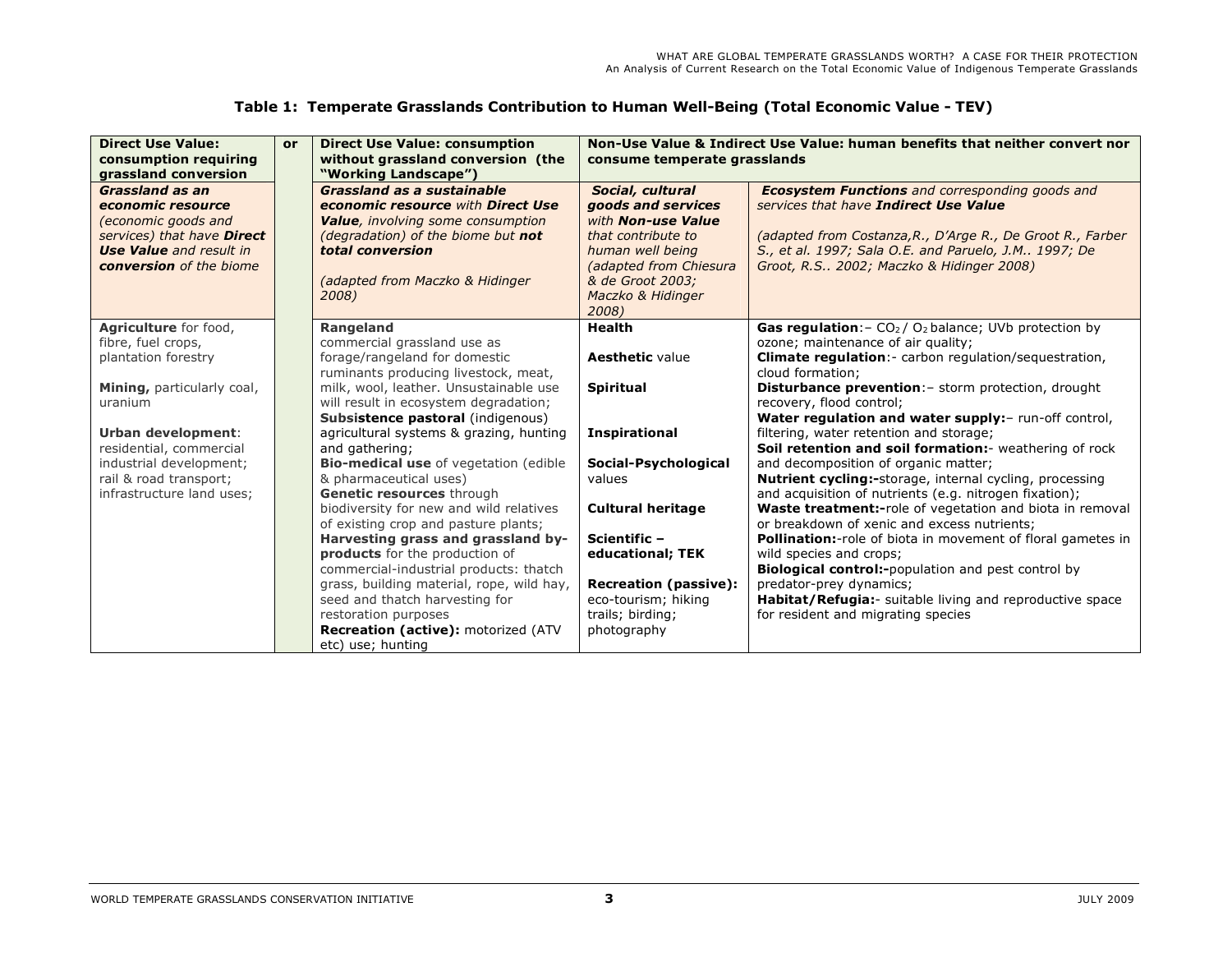### **1.3 Purpose and Methodology**

This review documents (a) our current understanding of the full range of goods and services provided by temperate grasslands with a focus on those "use" and "non-use" benefits that tend not to be priced in our market economy, and (b) the research that has attempted to assign a dollar value to these goods and services. The Institute for Scientific Information (ISI) Web of Knowledge, an online academic database provided by Thomson Scientific, and other library-based bibliographic search engines were used to identify research papers that contributed to an understanding of all goods and services contributed by biomes in general and temperate grasslands in particular.<sup>4</sup> The sections that follow highlight the most significant studies from the over 2,000 publications reviewed. Ecosystem services and their value were not a focus, but are included for completeness. Research results from other biomes have been included when applicability to temperate grasslands was identified either in highlighting a research gap, providing directions for future research and / or adding insights on methodological approaches.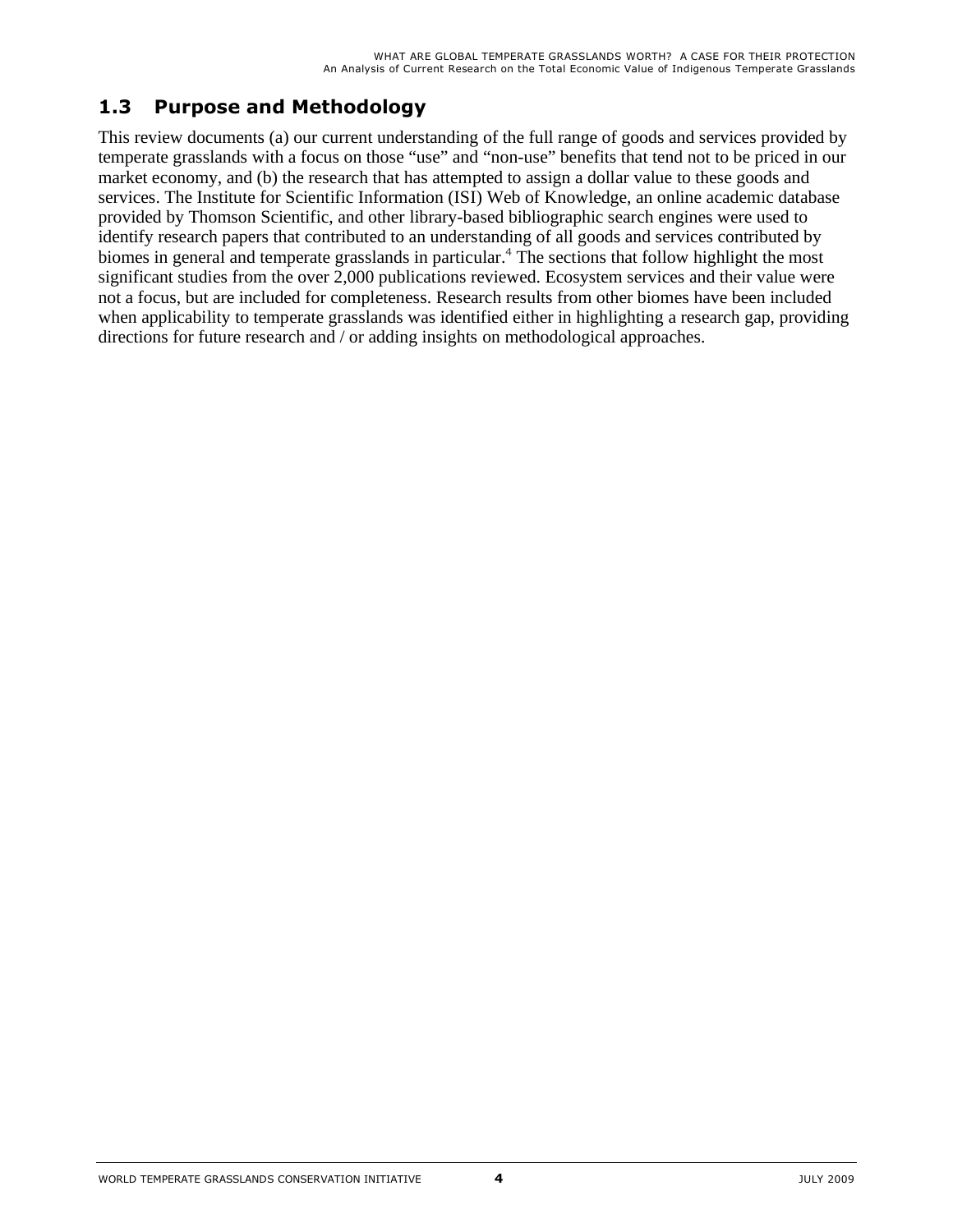### **2. TEMPERATE GRASSLANDS AS A SUSTAINABLE ECONOMIC RESOURCE**

### **2.1 "Working Landscapes" – Direct Use Values Without Grassland Conversion**

Working landscapes provide economic benefits to human well-being without conversion of the biome. Uses include commercial grazing of native and domestic herbivores on native vegetation (rangelands) to produce meat, milk, wool, and leather, subsistence pastoral (indigenous) agricultural systems, noncultivated food gathering for human consumption such as honey and berries, the bio-medical use of vegetation, provision of genetic resources for new or wild relatives of crop and pasture plants and other purposes, harvesting grasslands for products such as thatch grass (for building material and rope), wild hay, harvesting seed and thatch for restoration purposes, and active recreational uses, which potentially may impact but do not destroy the ecosystem (may include motorized - ATV, dirt-bike use, hunting and fishing). Although there may in some cases be considerable degradation to grasslands from these activities, total destruction of the grassland would generally not result.

#### **2.1.1 Rangelands**

The most significant economic analysis of rangelands reviewed is the 2005 United States Government Accountability Office Report *Livestock Grazing*. The report describes rangeland grazing returns in the 2004 fiscal year for the federal agencies responsible for managing 235 million acres of lands. Grazing fees generated \$21 million, which represents a monetary (market) value for the use of 235 million acres of natural grasslands. The study provides a budgetary analysis of management costs (\$ 144 million) and the grazing fees received (\$ 21 million) but did not consider economic, environmental, or the societal costs and benefits of grasslands. The authors recommended periodically re-examining the grazing programs, including how much of the program's financing should be paid for by those who benefit most directly. Given the size of the land base, most of it being prairie grasslands, it would be useful to undertake a more extensive analysis of the economics of these rangelands, their management and the other societal, cultural and ecosystem values provided. Such research should include the value trade off, if any, on degraded ecosystem services from what appear to be grazing fees maintained at (subsidized) artificially low levels.

#### **2.1.2 Subsistence Pastoral**

Pastoralism, the extensive herding of livestock in grasslands, is considered to be in some cases the most sustainable production system, as well as one of the few agrarian production systems compatible with nature conservation (Rass 2008). Globally there are more than 120 million pastoralists who are custodians of more than 5000 M ha. of rangelands (White *et. al.* 2000). This grassland use has become the research focus of the World Initiative for Sustainable Pastoralism (WISP), a joint programme of the World Conservation Union (IUCN) and the UN Development Programme (UNDP).Two significant research documents recently released that focus on the economics of pastoralism, Hatfield and Davies (2006) *Global Review of the Economics of Pastoralism* and Rodriguez (2008) *A Global Perspective on the Global Economic Value of Pastoralism.* Both provide an excellent qualitative overview of the direct values of pastoralism as well as other diverse values, and both reports emphasize the need to assign real monetary values to direct use and non-use values to fully understand the role of pastoral cultures to society and the environment.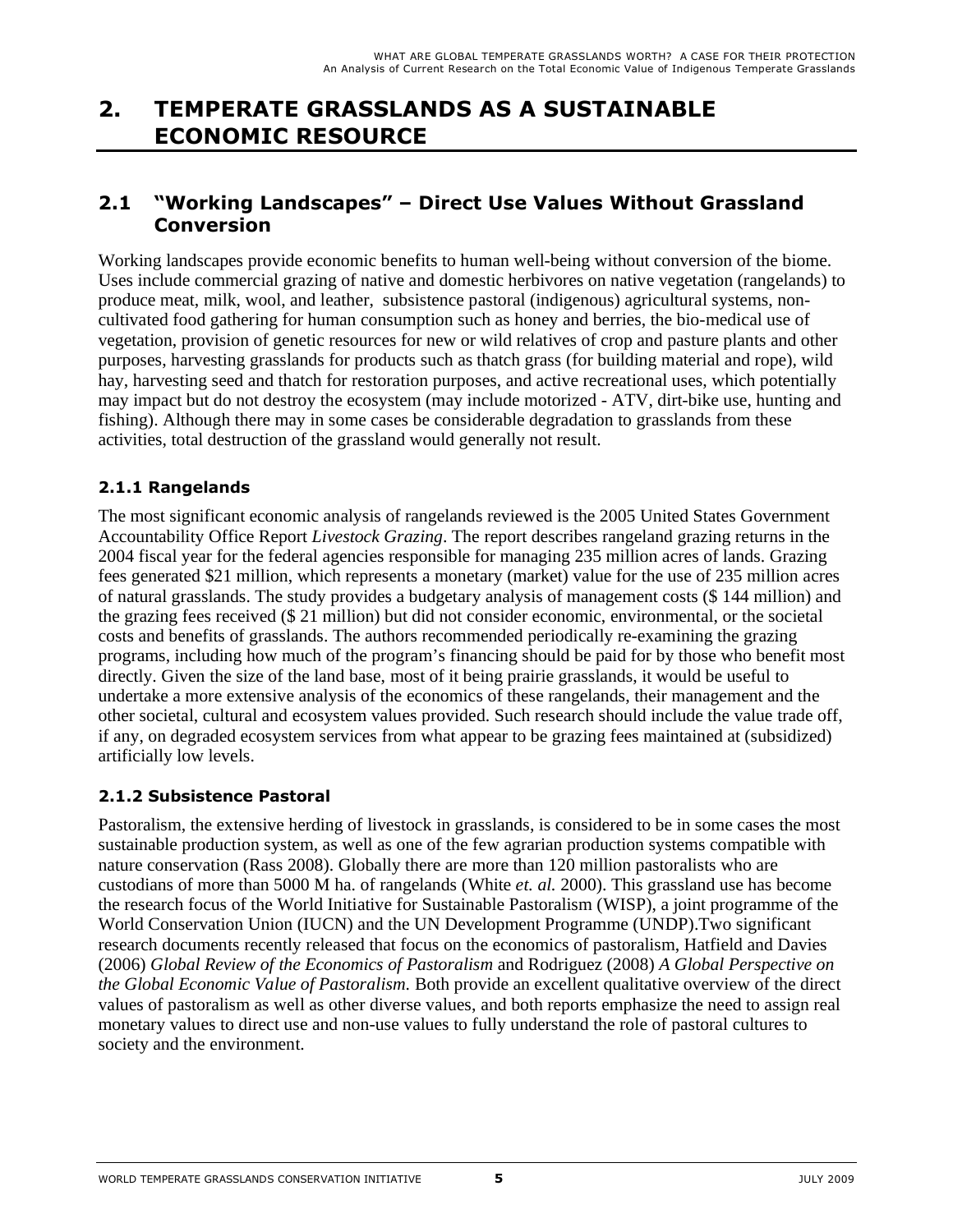Using the unit of measurement established by Costanza, the Hatfield and Davies report provides sufficient data existed for the development of direct value of rangelands based on carrying capacity of the Afar region of Ethiopia (Section 6 - Table 2). Rodriguez provides a macro-economic approach to valuation using an estimation of the contribution to national accounts of marketed goods and services from pastoralism such as: animal sales and consumption; milk sales and consumption; hides and skin sales and consumption; wool sales and consumption. The difficulties of determining the value of nonmarketed good and services such as transportation by livestock, the contribution of traction to agriculture, manure trading and soil fertility and even the contribution of the pastoralism to the tourist industry are all noted. There is an absence of valuation studies for these services. In addition there remain the challenges of valuing the role of pastoralism on ecosystem services without double counting. Grazing grasslands contributes to maintaining healthy vegetation, which captures carbon, reduces erosion, maintains soils and facilitates water-holding capacity. Biophysical inventories necessary to assign value to this contribution need to be completed. WISP's approach relies on the collection and interpretation of secondary data rather than generating primary data. In addition to the difficulties in the quantity and quality of the data on pastoral societies, the lack of homogeneity among pastoral groups makes the transfer of values and the aggregation of values to obtain a broader picture of the contribution of pastoralists very difficult. Using such data, much of it being locally based and anecdotal, in different locations and at different scales to obtain the type of biome values developed by the field of ecological economics for ecosystem goods and service flows is a challenge. A few studies simply indicating the diversity of the values being considered are listed below:

- A study by Wang (2008) located in the Inner Mongolia Plateau and the Song Nen Plain of northeastern China applied a new quantitative method for grassland resource evaluation. The method provides a value for management practices, but not to overall valuation in monetary terms of the resource. This type of empirical data is the first step in understanding pastoral value of a grassland resource.
- The concept of using financial incentive systems to reward pastoral management that improves carbon sequestration has been suggested by Tennigkeit & Wilkes (2008). The study adds a new dimension to valuing pastoralism and an impetus to further biophysical studies as the concept would enable support of pastoral sustainable resource use by examining the feasibility of tying this livelihood into the development of carbon markets.
- A simple quantitative index for calculating the "eco-pastoral value" of grasslands in the Spanish Pyrenees has been developed by Gómez-García *et al.* (2002). The index ranks the ecological values and pastoral values of areas using a numerical index that can be used to compare different sites for land management and conservation purposes. The transferability and usefulness of this index to temperate grasslands needs to be evaluated.
- A recognition that there is increased consumer interest in locally grown and origin-labeled grassland products, which can be marketed as such. There is growing scientific evidence of the role of local temperate grassland flora on various sensory characteristics of both meat and dairy products, such as colour and flavour. These benefits of biodiversity have been identified and marketed for cheese (Coulon *et al.* 2004) and meat (Priolo *et al.* 2001). At this point, market differentiation specific to grasslands has been recognized, but not quantified nor developed commercially to its full market potential.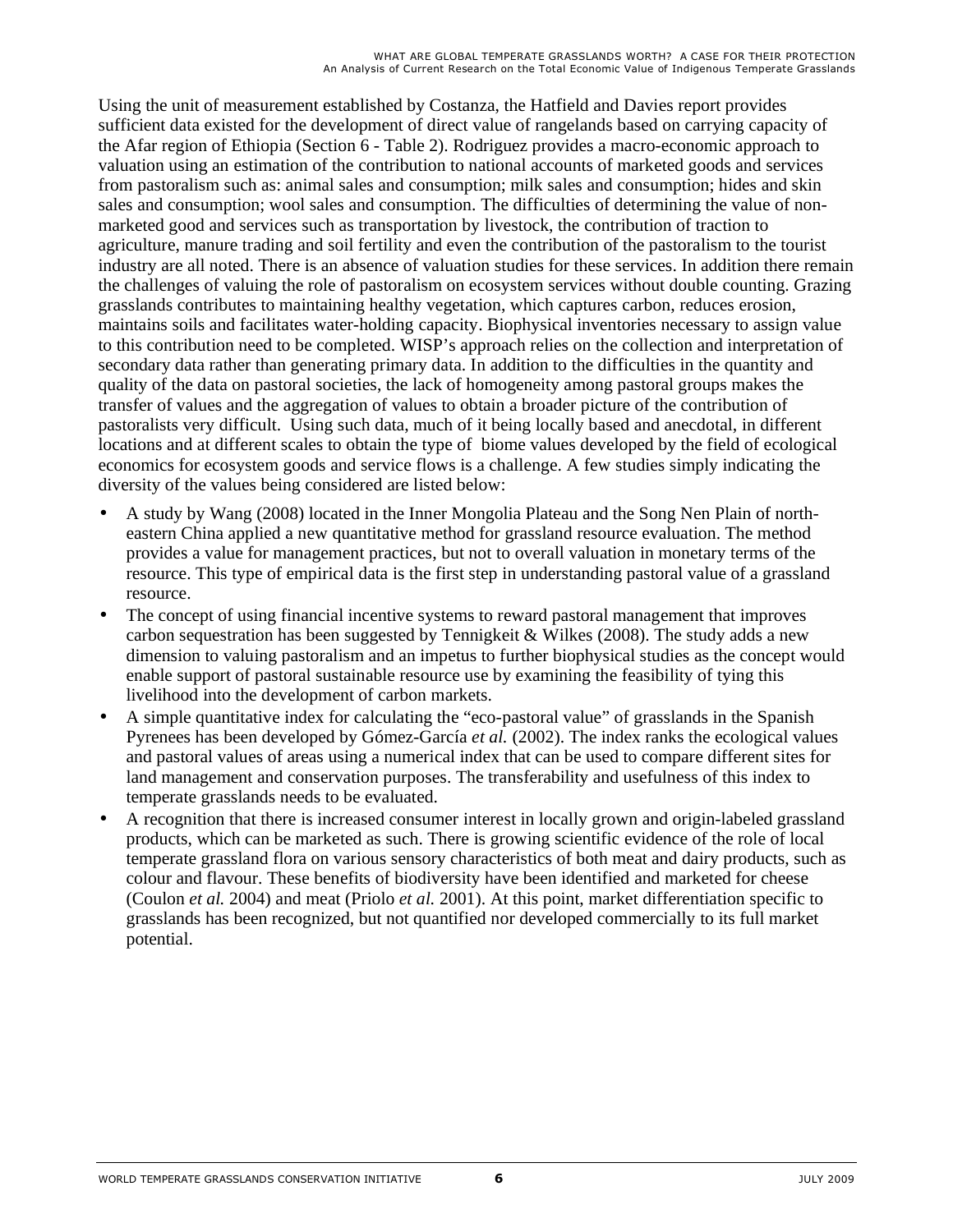#### **2.1.3 Bio-medical, Genetic Resources, Grass and Grass By-products Harvest**

Products sustainably harvested from temperate grasslands that contribute to human well-being but do not require the destruction of the ecosystem, need to be systematically identified at the landscape, region and site level, then quantified and assigned a monetary value. A few grassland by-products that have been identified include wild hay, honey, medicinal plants, and herbs and grass for roof thatching (Hatfield  $\&$ Davies 2006) (Rodriguez 2008). However, almost all empirical research quantifying these products has been conducted in tropical biomes (Brown 1994, 1997; Letšela 2003; Yadav 2000; Lehmkuhl 1988).

Detailed research was undertaken of the indigenous use of the phanta<sup>5</sup> grasslands in south-west Nepal (Brown, 1994, 1997). Here the extraction of grass (for roofing material) and other by-products from phantas inside the Royal Bardia National Park by local people living in adjacent villages was identified, quantified and valued in monetary terms. The flowering plant and indigenous grass use in Nepal described in Brown's research has also been studied by Yadav (2000), Lehmkuhl *et al.* (1988) and Sah *et al.* (2003) and by Letšela *et al.* (2003) in Lesotho. All these studies, while of methodological interest, involve tropical grassland harvest and do not provide transferable values to temperate regions where the by products may not exist. They do, however, indicate the quantitative significance of such grassland by products to local residents. In general there is a low economic value in absolute dollars; but such by products have a high cultural value and there are high costs associated with replacement products such as using tile roofing material to replace thatch grass for roofing.

Similarly, the type of comprehensive contingent valuation research and economic valuation using shadow pricing undertaken in terms of use and non-use values by P.O. Okwi and D. Kaija (1999) in the tropical grassland areas of North Eastern Uganda (Karamoja) provides a template for a type of research that may be useful for temperate areas. This analysis of the agricultural products, fuel wood, honey, pastoral grazing, livestock sales and other use and indirect use values provided by the Karamoja grasslands indicated that these benefits are substantial on all fronts, benefits in the magnitude of Uganda shillings 200,000,000 per month (Exchange rate at the time is 1US\$= Uganda shillings 1500).

Only one case was found for temperate grasslands that valued grassland by- products. Estimates were established for various grassland products and by-products in Hungary by using costs of production, or using market price for demanded products, or replacement value if grass supplements or forage substitutes are used (Nábrádi 2007, 2008). However, the analysis was not built on natural grasslands (described in the report as "botanical curiosities") but planted pasture grasses valued as a cost of production, which are the sum costs of soil preparation, seed, fertilizer, sowing, weed control. While this production cost provides an estimate of the value of natural grass on a replacement cost basis, Nábrádi points out that natural grass is a far superior product in terms of its nutritional content. This anecdotal enhanced quality of natural grass forage adds to value by contributing supplements that maintain animal health and life performance, another interesting factor that needs to be measured and valued.

While grasses have provided the hereditary material for the principal human food crops: rice, wheat, corn, and other grains, and this has been recognized as an important use value (Sala & Paruelo in Ch. 13 and Myers in Ch.14 of Daily (ed) 1997; Daily *et al*. 2003) (Pimentel *et al.* 1997) (Suttie *et al*. 2005) (Silvertown *et al.* 2006), no research was found documenting the dollar value of this contribution historically. Nor was any research found estimating future use values of genetic diversity for temperate grasslands although the value of "biodiversity prospecting" for the pharmaceutical industry has been reviewed in Simpson *et al.* (1996) and the underexploited potential economic value of plant material (principally in the tropics) has been the subject of considerable research and promotion by Vietmeyer (2008). Interest in the forage value of different species (Nelson & Burns 2006) as a rangeland management tool has had some focus in terms of temperate grassland genetic research.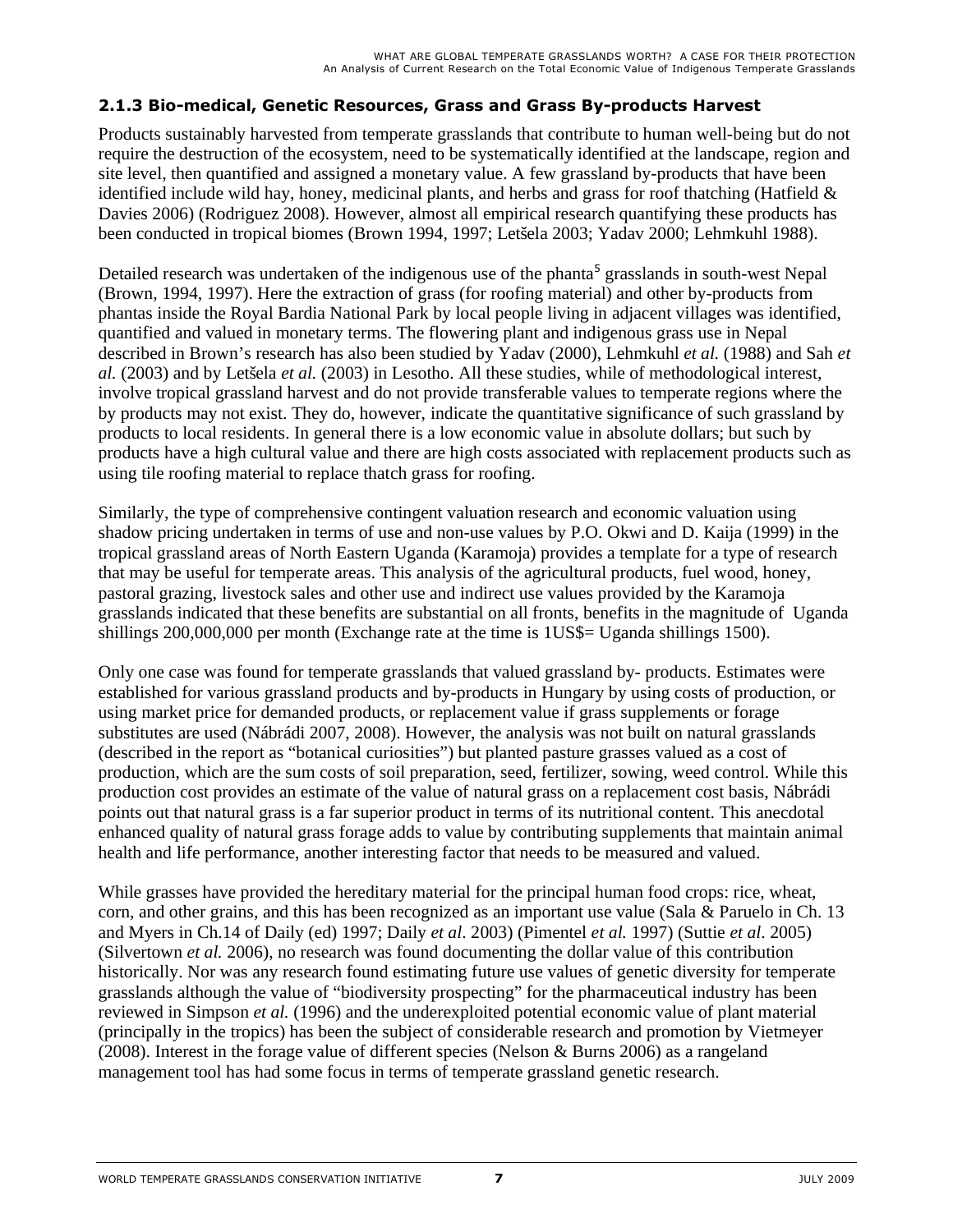### **2.1.4 Recreation (active)**

The contribution of recreational activities to local, regional and national economies has received considerable research attention (Eubanks 1999) (DuWors *et al*. 1999)(Rudzitis & Johnson 2000) (U.S. Fish and Wildlife Service) (Fleischer & Tsur 2003) (Simpson *et al.* 2008). Many reports provide statewide statistics and expenditures and do not allow for the partitioning of the recreational activities related to grasslands from other biomes. In such research it would be useful to distinguish in temperate grassland areas, between active use (motorized ATV use, trail-bike) that potentially results in ecosystem degradation, and passive uses as photography, bird listing, canoeing and hiking trails<sup>6</sup>. The hypothesis that the net benefit of passive recreation may be greater than active recreation when the cost of environmental impacts are considered would be useful to test in temperate grasslands where motorized recreation can be an issue. Considerable empirical research is required to provide accurate figures for temperate grasslands and have them reflect the reality of changing global economics, type of recreational activity and take into consideration any negative externalities (such as damage to ecosystem functions) associated with active recreational use. No such temperate grassland specific studies were found although some estimates have been provided in Section 6 – Table 2 based on state tourism figures.

### **2.2 Summary**

Important qualitative studies recognizing and listing the contribution of intact grasslands, principally tropical are available. Some grassland case studies (Rodriguez 2008) indicate their role in ranching and pastoral systems and the provision of by-products that have many economic, social and cultural uses. However, empirical studies fully identifying, quantifying and assigning value to such uses in temperate grasslands around the world has not as yet been a focus of the research community.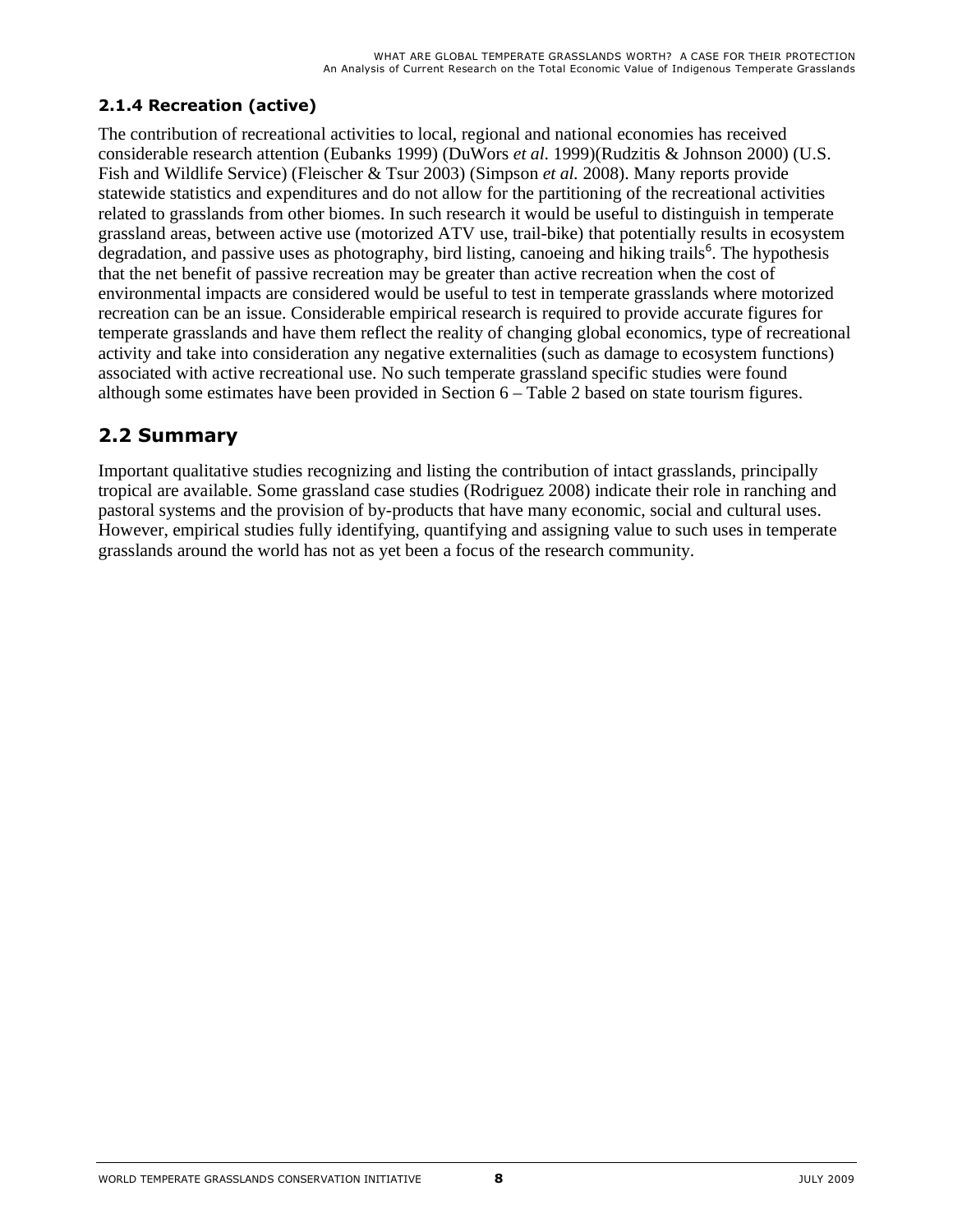## **3. SOCIAL AND CULTURAL GOODS AND SERVICES WITH NON-USE VALUE**

### **3.1 Non-use Values**

Temperate grasslands provide a range of non-use social and cultural values that contribute to human wellbeing without consuming or degrading the ecosystem. These services include health benefits, aesthetic value, spiritual, inspirational, social-psychological values, cultural heritage, scientific, educational and traditional ecological knowledge (TEK) values. Many of these values are not accounted for in our market system as they are not traded in the open competitive market for money, or are traded only in the "informal economy"<sup>7</sup> . The difficulty of "pricing what is priceless" has long been recognized (Smith 1996).

Monetary valuation techniques often used to quantify non-use values of our biomes are conceptually and methodologically ill suited to address the socio-cultural values of biomes. Social- psychological and cultural heritage values are primarily interpreted in terms of significance, meanings, perceptions and qualitative associations (using methods from the sociological and psychological sciences), rather than in dollar figures.

### **3.1.1 Health (physical and mental)**

In some areas, such as human health, quantification of benefits of natural systems has progressed by calculating those benefits in terms of reduced public expenditures for the health care system, or in better efficiency at work and increased productivity. Various studies have looked at the positive impact that nature has on health and wellbeing: Ulrich (1984), Kaplan (1995), Wells & Evans (2003), Maller *et al.*  (2005), Louv (2006), Berman (2008). There is no research on impacts on physical and mental health specifically related to temperate grasslands but the studies referenced have applicable methodologies.

#### **3.1.2 Aesthetic Value**

Hedonic pricing, a "revealed preference" valuation methodology (see Appendix A) has been used extensively to assign dollar values to natural areas and trees in urban settings. Price differences related to identical houses located near different amenities (parks, trees) are seen as reflecting the aesthetic value of nature (Nowak 2002) (Wolf 2004) (Costanza 2006). Such studies are used in advocating for the preservation of trees, natural areas within urban areas and parks. For in addition to contributing to a range of social and ecosystem values, the increase in property values attributed to the amenity also becomes reflected in increased property taxes, a reality that is appreciated, but not always fully understood by local government.

The growing popularity of low-density ("ranchette") development in a prairie setting, as described in Comartie (1998), Conner *et al.* (2002) can be seen as a consumer response to a certain aesthetic. The real estate value of this type of housing (Appendix A – Hedonic pricing) and the costs related to the travel associated with such a lifestyle choice (Appendix A - Travel Cost) together reflect the economic value of this aesthetic preference vis-à-vis other lifestyle choices. This type of development has its own economic impacts locally in stimulating the rural economy. The economic impact of this movement has been addressed by Rudzitis and Johnson (2000), but has not specifically been addressed as a temperate grassland research topic.

Several studies have attempted to place a value on landscape aesthetics using survey techniques (Arriaza *et al.* 2004, Burel & Baudry 1995). These types of stated preference valuation methods and pricing systems for measuring aesthetic preferences are being developed (Bienabe & Hearne 2006). There is an extensive body of research developing in the valuation of amenity benefits (Defenders of Wildlife: Conservation Economics Program Bibliography of Economic Valuation Literature, 2008), however the research has not been applied directly to temperate grasslands as an amenity.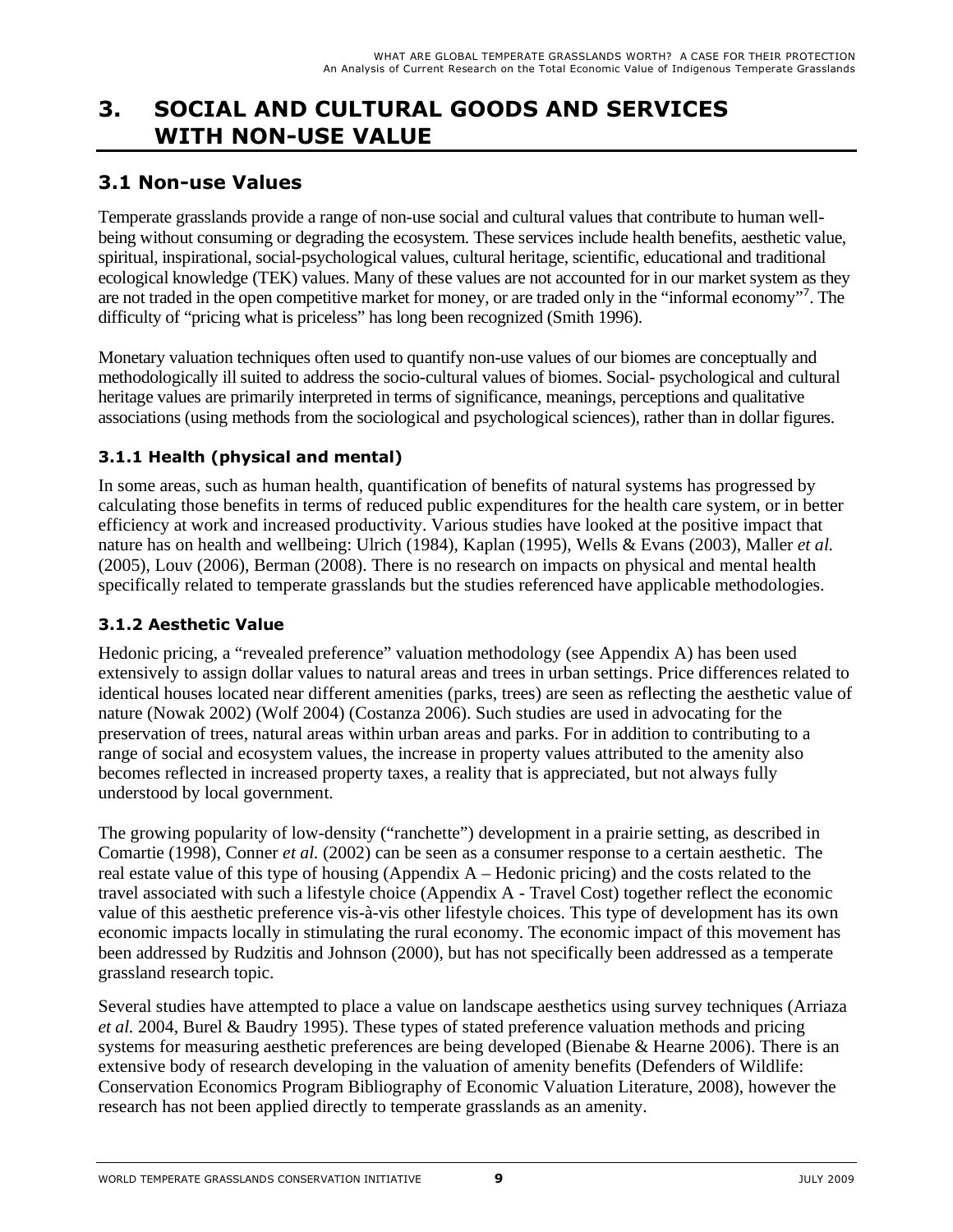### **3.1.3 Spiritual, Inspirational, Social-psychological ("a sense of place")**

Grasslands have always served as a form of inspiration for artistic expression in music, painting, and poetry (Berman 2008) and provide spiritual, inspirational and social-psychological values related to a 'sense of place'. Research by Newell (1997) found that 61% of participants identified some part of the natural environment as their favourite place. While the survey was not specifically related to temperate grasslands, the results indicate the importance that a biome may have to the regional psyche, a fact to be capitalized on in conservation initiatives. Donations and memberships to environmental organizations and conservation agencies, or the time people are willing to invest in voluntary nature-related jobs are often used as an indication of the importance of the geography of place to individuals (Chiesura & de Groot 2003), however this method of valuation has not been undertaken specifically for grasslands.

#### **3.1.4 Cultural Heritage Values**

Cultural heritage values include local lifestyles, practices and traditions, cultural landscapes, and personal and collective history which are all a part of cultural identity (Brown 1994, 1997) (Loomis 2000) (McIntyre *et al*. 2002) (Suttie & Reynolds 2003) (Suttie *et al*. 2005) (Mokany *et al*. 2006) (Cruz *et al.* 2007) (Curtin 2008). As early as 1967 Krutilla observed that many people value natural wonders simply for their existence and have a positive "willingness to pay" (Appendix A - WTP) government to exercise good stewardship of the land even though their enjoyment is vicarious. Other valuation methods, including travel cost and contingent valuation, were developed to monetize this type of cultural non-use value. Despite this early recognition, insufficient attention has been paid to the cultural heritage value of natural areas and their importance to social well-being (Chiesura & de Groot.2003).

Empirical qualitative studies such as the work of Barrow *et al* (2007) and Stenseke (2006) in Sweden, illustrate the importance of understanding and recognizing how local knowledge and farming practices are instrumental in maintaining and enhancing semi-natural grasslands. This type of descriptive study is the first step into developing a policy and landscape management system that could be based on quantitative values associated with the ecosystem services and aesthetic values provided by the rural farm sector. An initiative capitalizing on this value, the protection of the Culm Grassland in Devon and Cornwall in the UK (known as Rhos Pasture in Wales and Purple Moor Grass a Biodiversity Action Plan habitat), relies on the recognition of local stewardship and cultural values as the base for grassland conservation (Leach n.d.). Linking such initiatives to farm tourism (Section 3.1.6.) provides a return to the rural community for ecosystem preservation. Sustainable rural development maintained through rural tourism or through market based subsidy systems can preserve a region's cultural heritage and its associated landscapes.

Such potential is recognized in The Grassland Foundation Study of Nebraska by Sutton *et al.* (2005). Systematic studies, such as those sponsored by The National Trust (UK) have also attempted to capture the economic value of maintaining cultural heritage landscapes in terms of full time job equivalents (Tourism Associates 1999). This type of quantitative empirical research valuing the cultural heritage aspects of temperate grassland areas is required. Ultimately there needs to be greater recognition that from grasslands come humans, our agricultural systems, the domestication of horses, cattle, sheep, lamas and most cereal crops. Understanding grassland ecology helps us understand ourselves. Some grassland areas retain archaeological sites of great knowledge that are not yet fully valued even for their tourism potential.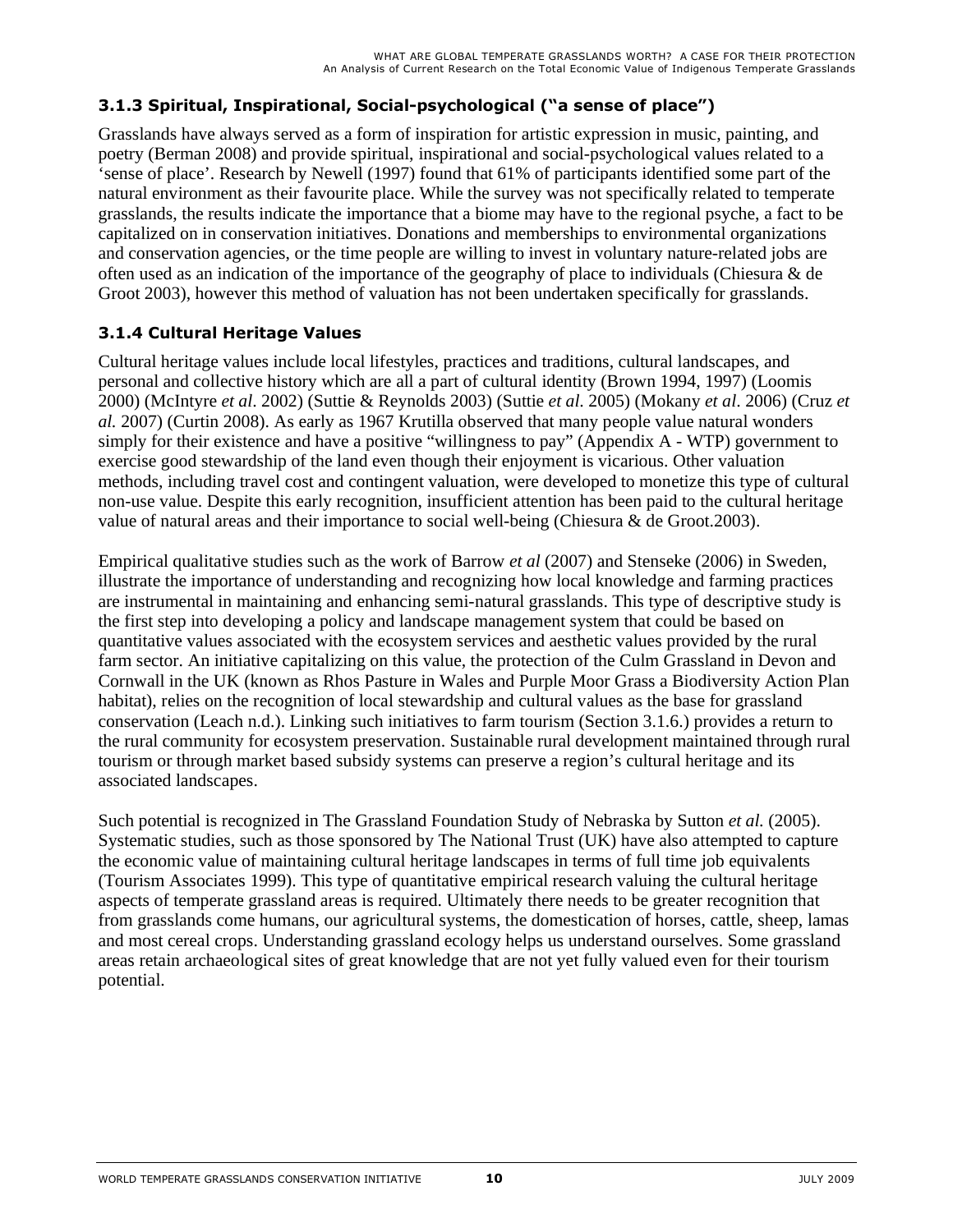#### **3.1.5 Scientific-educational and Traditional Ecological Knowledge (TEK)**

Natural systems and anthropogenic impacts all provide study-material for educational purposes. Globally, government research and educational institutions, non-government/charitable organizations and advocacy groups are in themselves a source of economic stimulus in rural and remote areas and it would be useful to evaluate their economic and social impact locally, regionally and globally.

Indigenous peoples with an historical continuity of resource use often possess a broad knowledge base of the behaviour of complex ecological systems in their own localities. The importance of preserving the value of the knowledge-practice-belief complex of indigenous peoples needs to be fully recognized if ecosystems and biodiversity are to be managed sustainably (Gadgil *et al.* 1993)(Millar & Curtis 1999) (Barrow 2007). However, methodologies for assigning value have not been fully developed or applied in temperate grasslands. This is a value that can be easily and irretrievably lost if it is not fully recognized and documented. Web based opportunities such as *Trees for Life Journal* (www.tfljournal.org) can assist in bringing traditional knowledge of beneficial plants to the attention of those interested. Exposure of grassland species in this type of public forum may have benefits in stimulating research into valuing traditional knowledge.

### **3.1.6 Recreation (passive)**

Intact ecosystems provide space for recreation and escape from urban stress. While the economic impact of tourism has been studied extensively (DuWors 1999)(U.S. Fish and Wildlife Service Survey Results) and eco-tourism more recently (Simpson 2008) there has been no quantitative research specific to natural grasslands or temperate grasslands or pastoral-cultural tourism (Hatfield & Davies 2006) (Rodriguez 2008). In the absence of this type of biome specific empirical data Sutton (2005) uses the results of a 2004 federal survey that calculates that the money spent on wildlife recreation in the U.S.A. is more than the total amount of cash receipts received by the U.S. livestock industry. Eubanks (1999) studying area encompassing the middle section of the Platte River in Nebraska, estimated annual gross economic value of wildlife watching alone ranged between \$27.9 million to \$ 57.5 million which, when combined with hunting and fishing raised the annual gross economic value to between \$70.6 to \$115.8 million. Again, in the absence of site specific grassland data, Sutton transfers visitor spending in the Badlands National Park in South Dakota (\$ 19 million annually in a 60 mile radius), to Nebraska; a figure which he accepts as indicative of the potential inherent in a hypothetical world class native prairie preserve.

Some of the research being undertaken on passive recreational uses in road-less areas and cultural landscapes (Rudzitis & Johnson 2000) (Crist *et al.* 2005) (Lindborg & Bengtsson *et al.* 2008) and the local economic impact of trails (PriceWaterhouseCoopers 2004) (Rivers, Trails & Conservation Assistance Program 1995) have important implications for rural economies as they indicate that passive recreational uses make a significant economic impact without conversion or degradation of the biome.

### **3.2 Summary**

The identification of the many non-use values that relate to nature has come from disciplines such as the health sector, sociology, psychology, geography and others. This field of empirical research is emerging. The process of quantifying and assigning dollar values is hampered by survey costs and the poor fit of most valuation techniques. While compelling data is emerging in terms of the importance of nature to health, and the monetary value of cultural heritage landscapes, also known as working landscapes, the application of these approaches to temperate grasslands is still required.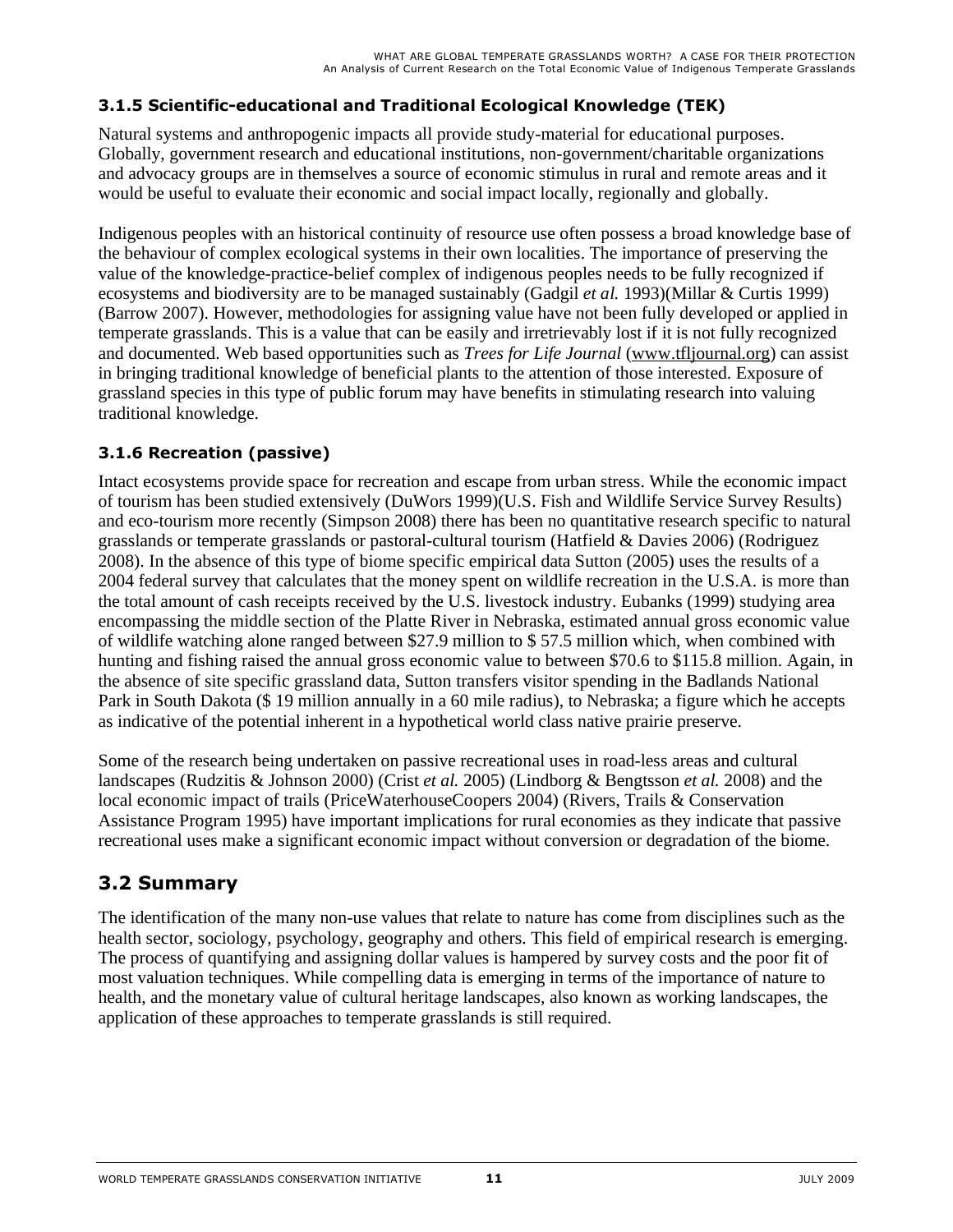### **4. ECOSYSTEM FUNCTIONS PROVIDING INDIRECT USE VALUE**

### **4.1 Indirect Values**

When ecosystem functions are destroyed as grasslands are converted, there is a loss of numerous life sustaining ecosystem services. While not a part of the terms of reference for this particular research review, such a review would not be complete if the indirect value provided by ecosystem services was not mentioned.

The first comprehensive attempt to synthesize the global research on valuing ecosystem services in monetary terms was released in 1997 by Robert Costanza et al. A dollar value was assigned to the seventeen ecosystem functions of sixteen biomes. Global grasslands (which included chaparral, steppe, rangeland) ecosystem functions in this landmark study were estimated to be \$906 billion US dollars  $(\$906 \times 10^{\circ})$  worth of services per year. While the Costanza team and the data produced received considerable criticism for the absolute numbers and the methodologies used as well as the subsequent application of the data using dollar values per acre for the seventeen ecosystem functions of each biome (Section 6 - Table 2), pragmatically, the values are better than the alternative of assuming that non-use benefits and indirect services have zero value. This seminal work, well described and defended in the New Jersey application of the methodology (Costanza et al. 2006) still remains the accepted basis for assigning a dollar value to ecosystem functions. The dollar figure estimated for the annual value of grassland ecosystem goods and services was known at that that time to be substantially undervalued. It was not complete, nor did it reflect temperate grasslands alone. Due to a lack of available information, no value was assigned to this biome's role in climate regulation, disturbance regulation, water supply, carbon sequestration, nutrient cycling, habitat/refugia, raw materials, genetic resources, or any of the social-cultural values identified in Section 3.0.

With the release in 2004 of The Nature Conservancy and IUCN Assessing the Value of Ecosystem Functions (Pagiola et al.) and in 2005 the Millennium Ecosystem Assessment (MES), the importance of ecosystem functions was fully recognized. The MES reflected the work of over 1,300 scientists worldwide over four years and focused on the concept of ecosystem services and their contribution to human well-being. The MES however, did not generate any new primary knowledge; it added value to existing information by summarizing, interpreting, collating and disseminating. As with the work of Costanza in 1997, temperate grasslands are aggregated within a generic "grasslands" biome that includes savannas and shrubland, tropical and sub-tropical grasslands, and the methodology for estimating value relies heavily on benefits transfer, also known as value transfer, where results from studies conducted in specific regions and other biomes are adapted and assumed to provide valid "best estimates" for grasslands.

While important but incomplete work in valuing ecosystem functions and goods and services in grasslands (but not specifically temperate grasslands) was started by Sala and Paruelo in 1997 and is a part of the climate regulation and gas regulation service valuation for grasslands in the Costanza (1997) and MES data base, it appears that primary research been focused in other biomes (forest, wetlands) not temperate grasslands. The empirical data and valuation gaps identified in Costanza's 1997 compilation have not been refined or remedied. While there has been a rapid and exponential growth in ecosystem valuation research in the past ten years, it is striking to review a listing of research by land cover (Costanza et. al. 2006 - Appendix C) (Kroeger & Manalo 2006 – Table 5.1) and economic valuation literature (Defenders of Wildlife Conservation Economics Program October 2008) and see how little research has been conducted for grasslands in relation to other biomes, let alone temperate grasslands.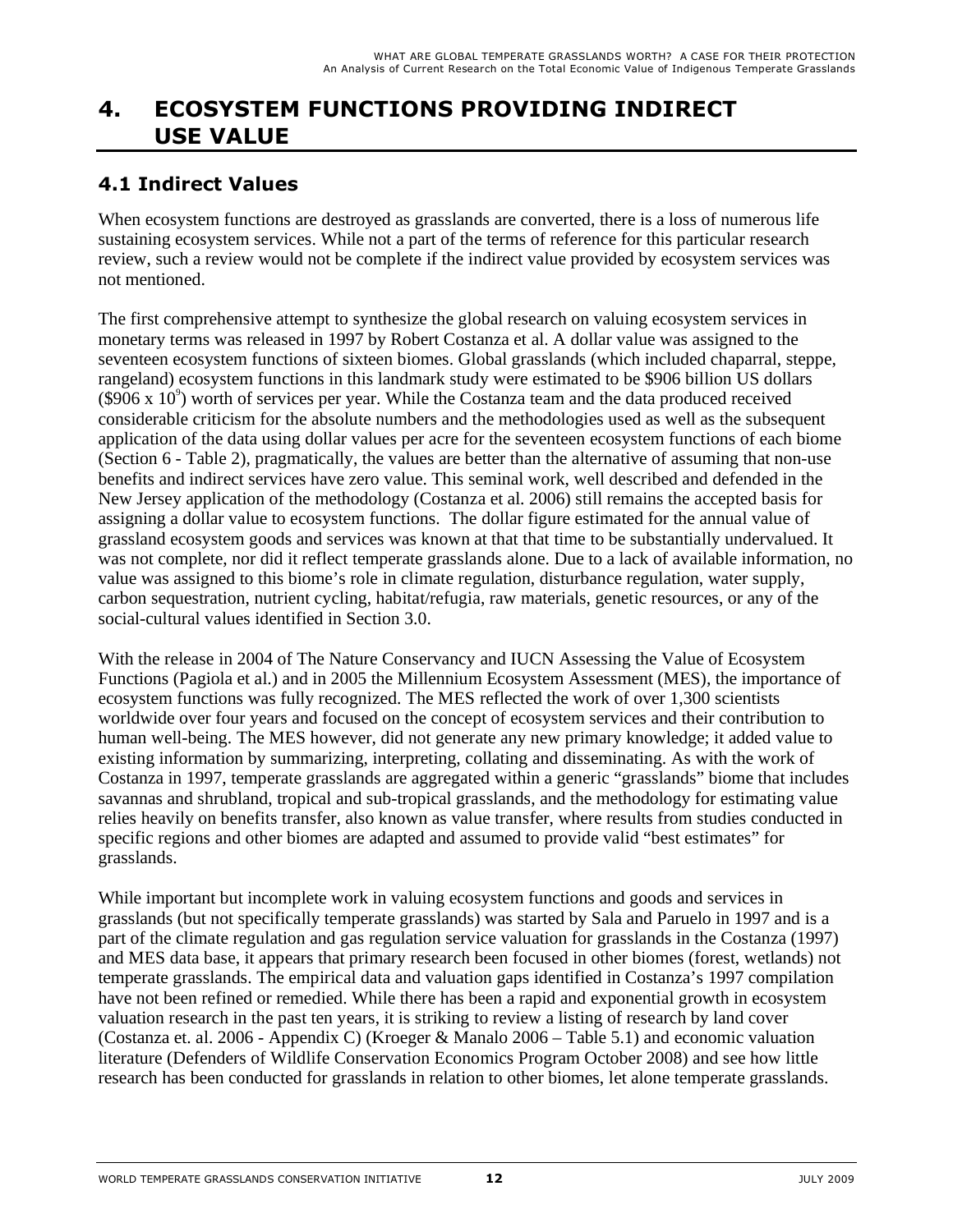Assigning value to temperate grassland ecosystem functions still uses some manipulation of the Costanza (1997) meta-data and on value transfers. Hundreds of ecosystem service projects are underway around the world (Yuan-Ferrell & Kareiva 2006) using some adaptation of this methodology. Scaled to a dollar per acre (hectare), it forms the basis for calculating annual ecosystem value (ESV) flows for New Jersey USA (Costanza 2006), Poyang Lake Basin China (Yang 2008) and Southern Ontario Canada (Wilson 2008). The work of Costanza in New Jersey (2006) provides an annual ESV flows from grasslands/ rangelands of \$12<sup>8</sup> - \$77 per acre (in 2004 US\$/acre/yr). These values were the lowest annual ESV flow values for the twelve marine and terrestrial land covers studied. For comparative purposes, ESV flows from freshwater wetlands ESV flows were \$ 8,695- \$ 11,568. In updating the 1997 data base for this study, Costanza identified research data gaps (Type A peer reviewed studies) for grasslands as: disturbance regulation, water regulation, water supply, nutrient cycling, waste treatment, pollination, biological control, habitat-refugia, and cultural-spiritual. The range of values for economic use, non-use and indirect use values as developed by Costanza and used or modified by Wilson are provided in Section 6 - Table 2.

One other temperate grassland ecosystem services valuation study (Bean 2004) for a prairie reserve in Merrimac, Wisconsin based the value of annual ESV flows on value transfer from wetland information and carbon sequestration dollar values offered at the Chicago Climate Exchange. The Merrimac WI annual grassland ecosystem value was estimated to be \$142.5 per hectare (\$ 57.69/acre), which is within the range of grassland values estimated by Costanza.

The use of NPP (Net Primary Productivity) data, which measures the total amount of plant growth and is considered indicative of the health of existing vegetation has been considered a proxy for total ecosystem value. The work of Scurlock (2002) in 31 grassland sites (half being temperate) could contribute to this understanding if monetized. Recent temperate grassland specific research advances have been made in carbon sequestration (Soussana et al. 2004; Rees et al 2005; Jones et al. 2006). Clearly this new research has been driven by the urgency of climate change. Given its importance, a listing of recent research on grasslands water regulation and climate change has been listed in Appendix C and D.

### **4.2 Summary**

There continues to be a reliance on monetary figures estimated from value transfer of global data sets. Projects around the world have applied these global figures into values of regional ecosystem goods and services using adaptations of Costanza's 1997 ESV flows or by using other methodologies such as openended contingent valuation (Alvarez-Farizo 1999). In the absence of more refined data, these values or versions of them (Chan 2006) are still useful. They have been used extensively in land use and policy decisions as well as in designing conservation incentive and restoration projects (Slootweg & vanBeurkering 2008); however the refining of data sets for temperate grasslands should be a priority as the economic value of many ecosystem functions is highly location specific (Salzman & Ruhl 2000) (Kroeger & Casey 2007).

While the role of ecosystem goods and services from temperate grasslands has long been identified as important, and social and cultural non-use values have also been identified and recognized as having value, quantitative valuation of such services has not received the degree of attention that less imperiled biomes have received.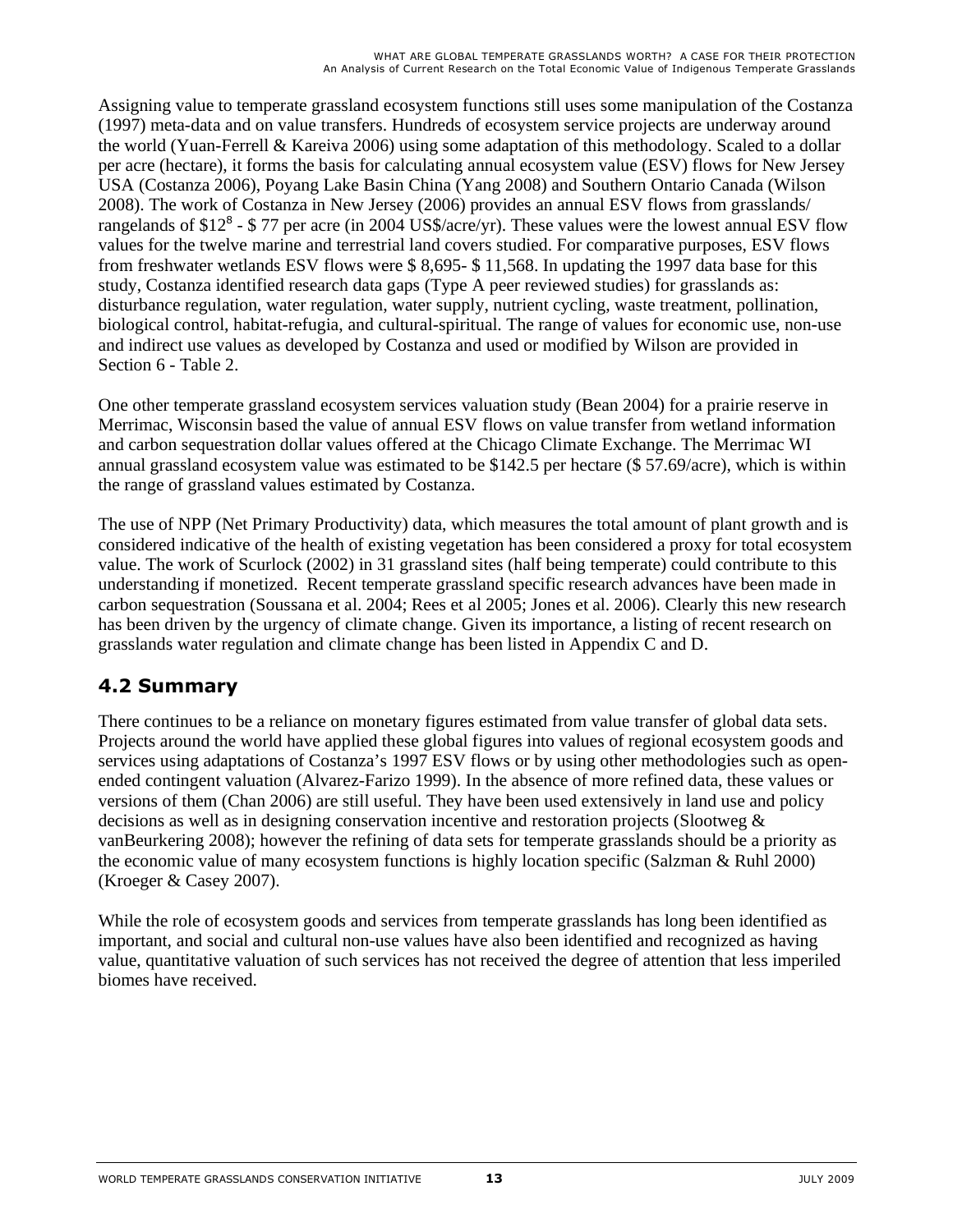### **5.0 RESEARCH PRIORITIES FOR VALUING TEMPERATE GRASSLANDS**

The research gaps in understanding values associated with intact temperate grasslands are significant and will be time-consuming and expensive to remedy. While the magnitude of the research effort required seems daunting, the time and costs associated with such valuation studies have to be weighed. Full information is not always needed to provide relevant information for decision making. Researchers will need to evaluate costs and benefits of having reliable monetary values for all or key ecosystem services or whether, in comparing alternatives, the recognition of value and quasi-quantitative relative values provide enough information for decision making. The approach should depend on the purpose of the study and can be part of a scoping process where the required level of detail can also be defined.

Research must be undertaken in a focused way that leads to meeting geographic grassland conservation goals and objectives. Any research responding to the issue of adapting to climate change should have regard to the literature review by Heller and Zavaleta (2009), which synthesizes the potential solutions that have been identified, and the consensus and direction provided as ways to cope with climate change. The temperate grassland research of Gibons (2005) and Maczko & Hidinger (2008) outlines a multidisciplinary approach linking grassland stewardship and conservation into a complex agroecosystem to be managed at a variety of scales: from pasture management and livestock farming practices at the farm unit, to managing for amenity and cultural heritage values at the landscape level. This comprehensive geographic view and multi value approach should be followed. Lemaire (2005) and Herrick *et al.* (2007) provide useful perspectives on grassland research.

Methodologies such as developed by Stephens *et al.* (2008) that use satellite imagery and logistic regression models to predict temperate grassland conversion and degree of threat to the most biologically valuable grassland areas will be useful for assisting in prioritizing geographically. The need to meet the challenges of climate change and water regulation and supply will be a future research imperative (Appendix C, D). A number of research opportunities that have been identified through this review process that appear to have a high potential for aiding in the biome's conservation have been highlighted below.

### **5.1 Ecoregion-Landscape Level Research – A Case Study Approach**

Site specific and ecoregion landscape level case by case research not only helps contribute to understanding the value of a intact natural area within a specific cultural context, but the results, if applied, move the conservation agenda forward. While there are many case studies globally that should be evaluated, several potential case studies have been identified in this review that could provide policy direction for conservation initiatives and templates for methodology transfer.

### **5.1.1 The Arthur County Conservation Trust (Nebraska)**

A potentially useful proposed multidisciplinary research project has been sketched out by Sutton *et al.* (2005) in *The Economic Benefits of Grassland Protected Areas*. Described but not fully valued is a hypothetical Arthur Conservation Trust (Nebraska) outlined in "Buying Arthur County". This proposal would transform, over time, 400,000 acres of the county from working ranches into a prairie reserve. Sketching out the costs and benefits, a compelling case is made in terms of the residents of Arthur County being better off economically with the acquisition of this land and its gradual transformation from a grazing landscape into a world class prairie wildlife and recreation area. A detailed business case is required that fully values all net economic social and cultural aspects of such a proposal, assesses value to improved ecosystem services, uses biome specific visitor spending, and fully assesses the fiscal implications to the county. Such a case study would provide a much needed template for this type of conservation approach.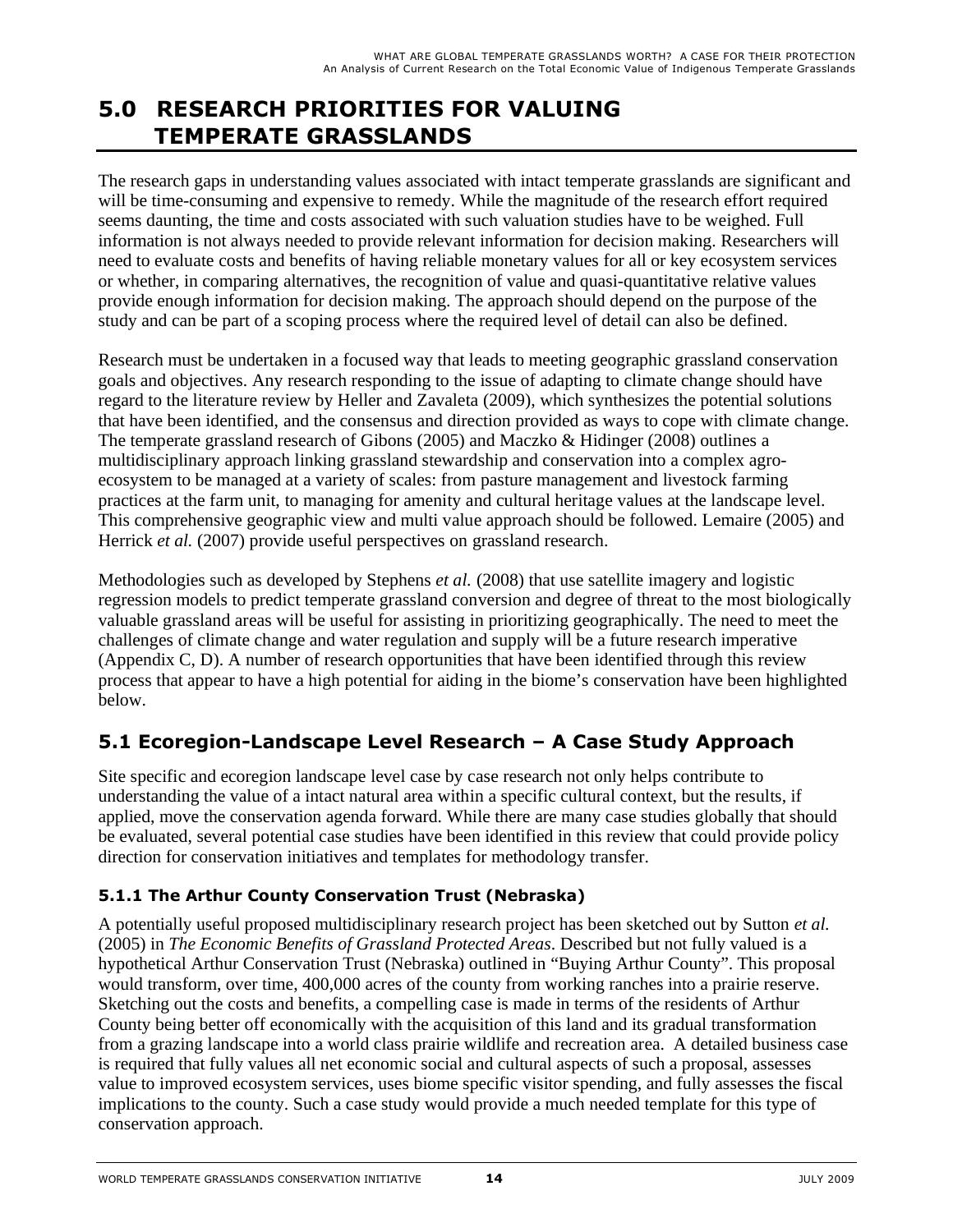#### **5.1.2 Understanding the Public Subsidy System of Grassland Grazing (USA)**

The United States Department of the Interior's Bureau of Land Management and the U.S. Department of Agriculture's Forest Service manage livestock grazing on almost 235 million acres. The United States Government Accountability Office in *Livestock Grazing* (2005) indicated extensive subsidization of rangeland grazing. Broadening the scope of this budgetary analysis as suggested by the report and including as well the impact on ecosystem services of current grazing systems vis-à-vis sustainable landscape management that protects biodiversity would provide an important perspective on temperate grassland working landscapes. Such an approach would benefit from the research of Wuerthner and Matteson (2002) and the conceptual frameworks of Maczko & Hidinger L. (eds) (2008) *Sustainable Rangelands Ecosystem Goods and Services,* but should provide the quantitative and monetary data missing in the Maczko & Hidinger (2008) report.

#### **5.1.3 One Earth Farms Corporation (Canada)**

On March 26, 2009 a partnership between a corporate investor (Sprott Resources) and seventeen First Nations groups from the Canadian prairies was announced that would affect one million acres in the Great Plains. Under the plan, the First Nations will lease their land at market value to One Earth Farms Corporation for agricultural uses, principally cattle ranching, grain and oilseed cultivation. A potential research opportunity exists by proposing an expansion of the corporate Business Plan to include an analysis of the return on investment using full cost accounting of agricultural operations vis-à-vis natural grassland retention/restoration with native ruminants, or varying combinations of agricultural conversion and natural grasslands. A full cost analysis may confirm the analysis of Balmford (2002) and potentially provide different land management options for the partners.

### **5.1.4 "Cost of Community Studies"**

The fragmentation and sale of rangelands and grasslands for residential uses in the United States has been documented by Conner *et al.* (2002) and Stephens *et al.*(2008). A growing consumer interest in rural "ranchette" development has widespread implications on maintaining natural prairie grasslands in North America. Cost of Community Services (COCS) studies by such organizations as the American Farmland Trust (2001) and Paul Anton (2005) show large lot rural residential development requires more expenditure for services than it generates in revenue for county governments. On average, farms use 37 cents worth of services for every dollar of revenue contributed; while rural residential development receives \$1.15 in government services for every tax dollar contributed. In one service alone, firefighting, the U.S. Government has calculated that this type of development in rural wild lands has caused firefighting costs to triple since 2000 (Maczko & Hidinger (2008), now costing in the U.S.A. over \$ 3 billion annually. Such public finance full cost accounting provides the information that planners and decision makers need in order to understand the costs inherent in converting grasslands to housing. COCS research can provide a strong argument for the conservation of working landscapes and natural grasslands without the need for any further detailed valuation efforts.

### **5.2 Social, Cultural Heritage Valuation Research**

Given the difficulty in transferring from one geographic area to another*,* social, cultural heritage valuation research, regional empirical studies are required at a regional geographic level. Empirical data is required for grassland goods and services including the harvest value of indigenous animals and plants, genetic resources, pharmaceutical and future medicinal uses of grasslands, natural grassland-based tourism and the value of grazing of native ruminants and subsistence livestock grazing. The reports of the World Initiative on Sustainable Pastoralism (Hatfield & Davies 2006; Rodriguez 2008) identify numerous by-products from grasslands and highlight the lack of data required for valuation of these products. The absence of use value for such products is then implicated in decisions taken about land use that result in loss or degradation of the ecosystem and way of life. An extensive research agenda is provided by the WISP reports, much of which is related to obtaining empirical quantitative data to enable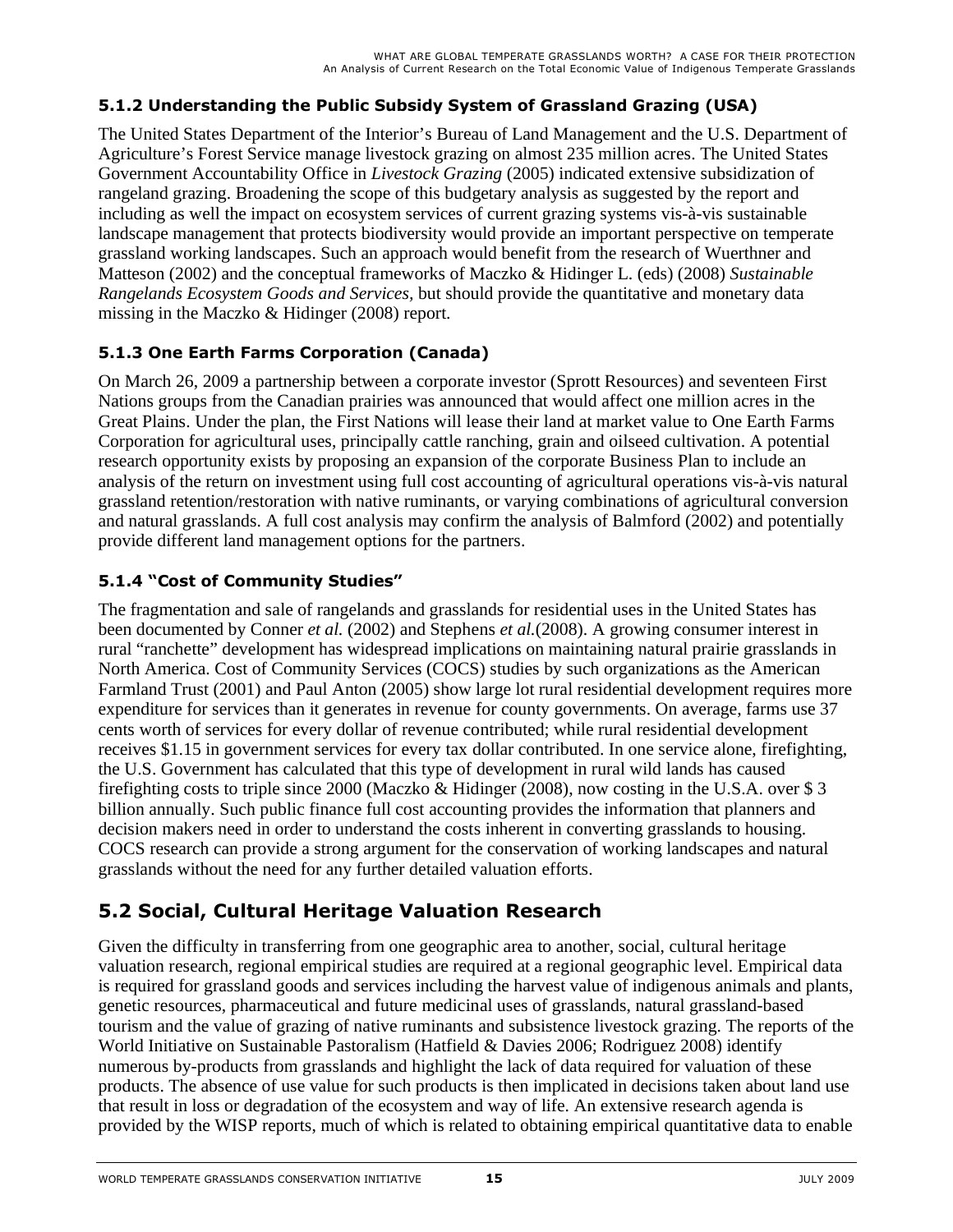a total economic value to be developed for pastoral societies. When something has a known value, it is more likely to be respected and cared for or compensated for. Research methodologies have been developed and applied in other biomes, but not to natural temperate grassland regions.

### **5.3 Ecosystem Goods and Services Research**

The collection of primary biophysical data about ecosystem functions, status and processes at the ecoregion and site level is time-consuming and costly. This may reflect why the broad range of ecosystem functions and services identified as research gaps in the Costanza *et al.*1997 review, still remain and the monetary values of ecosystem goods and services established by Costanza depending as they do on meta-data, or value transfer from other areas have not been refined.

Land-use decision-making, national accounting and a growing reliance on market based incentives (MBI) to encourage private landowners to supply ecosystem services from their working lands makes it necessary to complete our understanding of the value of temperate grassland service benefits. Research data gaps in the quantification and valuing of ecosystem services continue in the areas of disturbance regulation, water regulation, water supply, nutrient cycling, waste treatment, pollination, biological control, habitat-refugia (Section 6 - Table 2).

Data collection that is specific to temperate grasslands ecosystem services is urgently needed. However the time and costs associated with such valuation studies also have to be weighed. Full information is not always needed to provide relevant information for decision making. Many conservation tools and market based incentives (MBI) are more effectively based, not on empirical quantified units of measurement of non-use and indirect use ecosystem service value flows, but on business valuation techniques (Appendix A) such as discounted net income streams, FMV and other options such as willingness to pay, replacement costs, avoided costs.

Conservation programs based on primary research that quantifies the real value of ecosystem services being conserved is an ideal and many projects attempt to take this approach (Yuan-Farrell & Kareiva 2006); recognizing that such values exist and using valuation methodologies whether they are based on transfer value analysis, willingness to accept payments or willingness to pay are useful in that understanding the economics is the basis for making the case for conservation in today's market driven society (de Brun 2007). Confidence in such an approach to conservation can stem from the results of Balmford's (2002) review of case research valuing four remaining intact ecosystems for which there was full valuation data (which did not include temperate grassland ecosystems due to research gaps): in every case, the loss of non-marketed services outweighs the marketed benefits of conversion, often by at least 100:1. Across the four biomes for which there was useable data, total economic value after conversion was half the value of those estimated for the relatively intact system. The implication of this observation in conservation policy work is that no public governance system can afford to pay landowners the full value of ecosystem functions in order to maintain them, but they should know what those values are for they place into perspective any regulatory or market based compensation program to landowners for not converting the biome. Income foregone becomes a valid and relatively inexpensive alternative. It also is easier to calculate.

Recent advances in web accessible GIS value-transfer modeling such as the EcoValue Project, which estimates economic value of ecosystem services (M.A. Wilson *et al.* 2004, 2005) appears a promising tool for decision makers. However, it still functions in the absence of temperate grassland specific data. A recently announced cooperative initiative between The Research Ranch Foundation and the Sonoran Institute (Oesterkamp & Marlow 2008) dedicated to the study of the value of native grasslands ecosystem services may provide some important new data. Meanwhile, in using the ESV flows in conservation initiatives, the benefits and costs of having more refined monetary values of temperate grassland ecosystem services will need to be weighed. It may be that in comparing land use alternatives, simply the recognition of value and relative values, or using global estimates by biome provides enough information for decision making.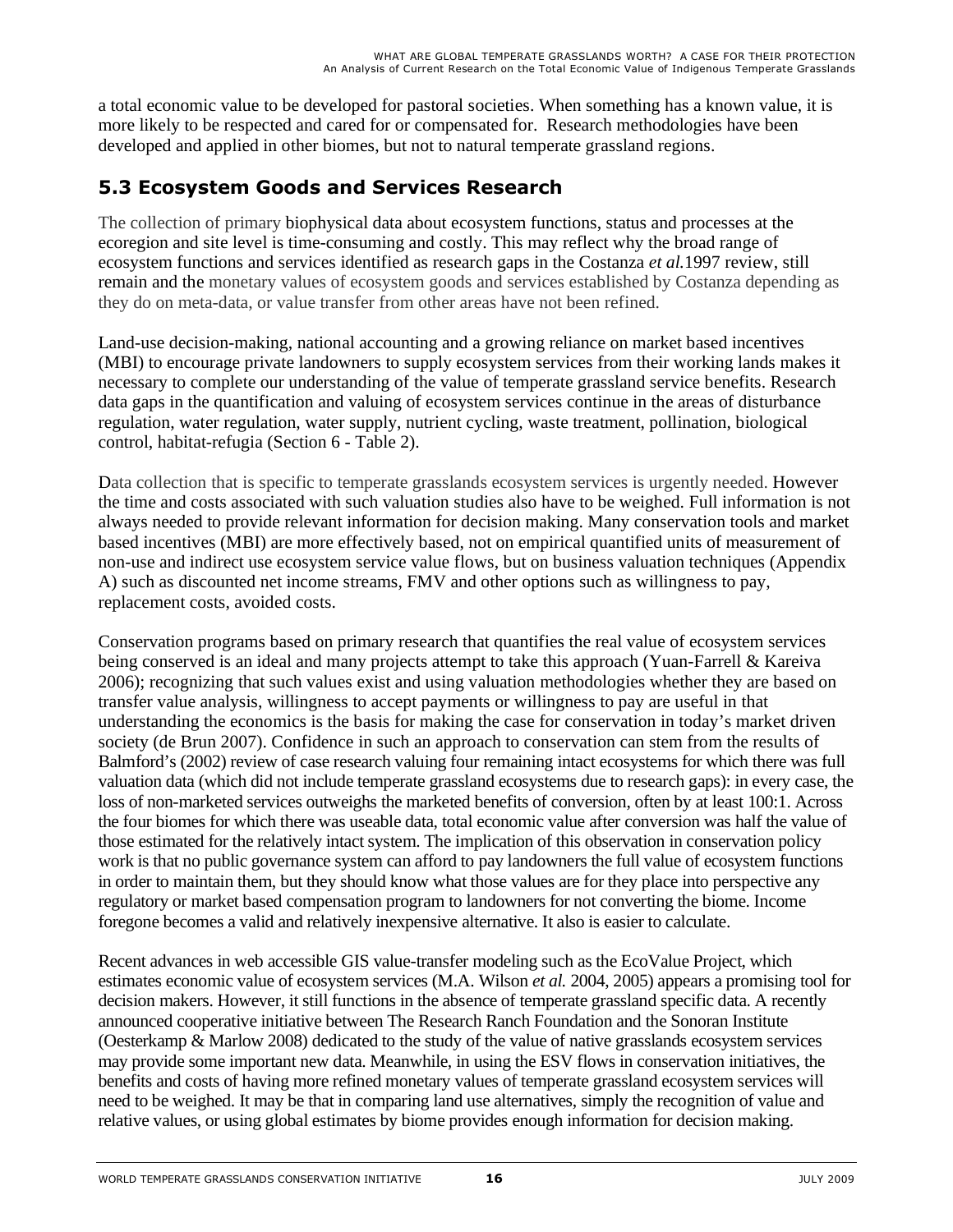### **5.4 Conservation Tools**

Tools recognized as effective in changing social behaviour include:

- regulatory instruments (laws, regulations and policies),
- market-based (economic) instruments (MBIs)<sup>9</sup> that affect the costs and benefits of different behavioural options and these include subsidies, taxes and charges, and the creation of markets such as emissions trading systems and carbon markets.
- suasive instruments (education, training, providing information, and social recognition) which capitalize on the importance of unwritten rules of social conduct to change behaviour.

These approaches are seldom alternative options. Suasive tools have been extremely effective in promoting the use of conservation easement agreements, donations and bequests of land to conservation organizations in order to protect sensitive natural areas. However enabling legislation is required that provides registered charitable lands trusts the ability to provide tax relief in exchange. MBIs and suasive instruments focus on providing incentives and disincentives to consumers, investors and producers to enable them to make informed decisions about the environmental consequences of their actions or purchases. The use of regulation to create economic instruments to promote the conservation of temperate grasslands is a direct route to avoid further habitat loss; although not as direct as outright land securement by acquisition or conservation easement agreements for conservation purposes by government and non-government organizations. An analysis of recent experience with incentive based instruments (Jack, Kousky, Sims 2008) in terms of their design, outcomes, effectiveness, cost effectiveness and lessons learned, emphasizes the importance of context and improved collaborations between economists and ecologists to better specify the production function for ecosystem services as a key in achieving policy goals.

The effort in developing and applying conservation tools to grasslands is recent and extensive. It deserves its own research review. Some useful references include: Curran (n.d.), Danielson (1995), De Civita (n.d.), Dutilly-Diane (2007), Ferraro (2002), Frame (2002), Gauthier (2003), Goldman (2007), Henwood (2006, 2008), Hodgson (2005), Hopkins (2006), Kirkman (2006), Kroeger & Casey(2007), Mark (2003), Sutton (2005), Swinton (2007). Agencies such as the United States Department of Agriculture Economic Research Service, the United States Environmental Protection Agency's National Centre for Environmental Research, groups such as The Grassland Foundation, Trust for Public Land, the Conservation Economics Program of the Defenders of Wildlife and web based sites such as the Katoomba Group and their www.ecosystemmarketplace.com have focused on such research and compiling databases in the field. The development and application of distinct conservation tools has to reflect the social and cultural reality of the geographically diverse temperate grassland systems. A few examples of such regulatory and MBI conservation tools include:

- **Australia** the National Action Plan for Salinity and Water Quality National MBI Pilot Programme www.napswq.gov.au/mbi; the Plains Tender MBI & Bush Tender MBI (Stoneham et al. 2003)
- **Germany** (Lower Saxony) agri-environmental subsidies paid to preserve species rich grassland sites (Wittig 2006)
- **Canada**  The Alternative Land Use Services (ALUS) is an ecological goods and services government subsidy program in Canada that pays farmers for conserving and restoring ecosystem functions. http://www.deltawaterfowl.org/alus/index.php

The implementation of such conservation tools relies heavily on the public (and private landowner) recognition, understanding and acceptance of the economic value of intact biomes from a qualitative perspective rather than in quantitative terms. It is now well recognized that conservation programs could benefit from a more solid foundation in empirical valuation research (Jack, Kousky & Sims 2008).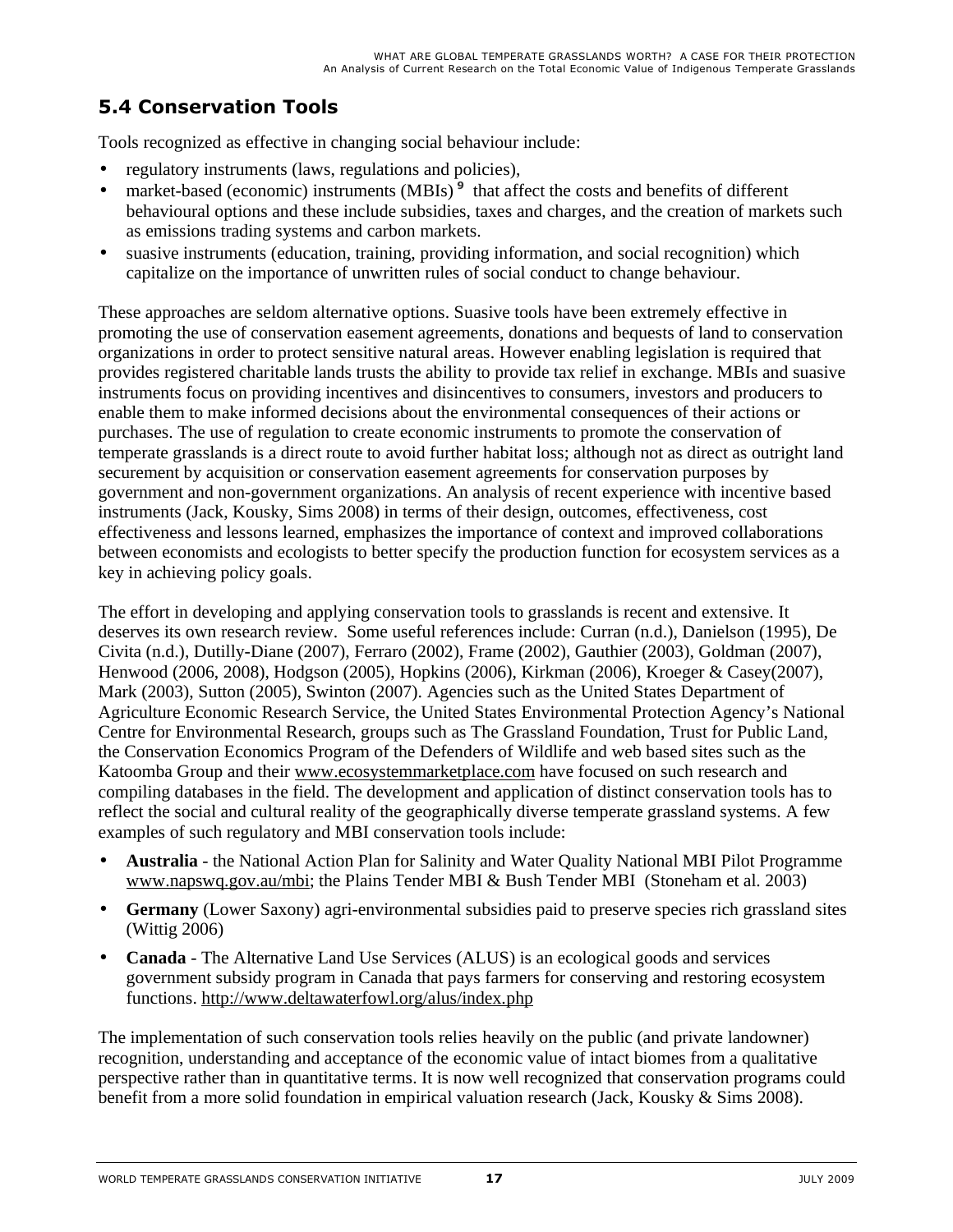## **6.0 CONCLUSIONS**

Temperate grasslands are recognized as the most imperiled ecosystem in most countries where they occur. Yet this biome clearly remains one of the least understood in terms of the value of its sustainable economic uses, social-cultural services, as well as the many ecosystem goods and services that it contributes to human well-being. In a biome with the highest Conservation Risk Index (Figure 1) globally, our understanding of the full monetary value of the goods and services provided by natural temperate grasslands is virtually nonexistent. This has fundamental implications to the wise use of the remaining undisturbed biome.

#### **What do we know about the total economic value of natural temperate grasslands?**

There is a good overall qualitative understanding of the elements that together make up the concept of the total economic value of the biome (Section 1 - Table 1). The role of ecosystem goods and services has been identified as important since the 1990s, and social and cultural non-use values of natural areas have also been identified and recognized as having value although there is little qualitative research in this field that is temperate grasslands specific. Techniques have been developed to help monetize these values. Quantitative valuation of sustainable economic use, social and cultural non-use values and ecosystem goods and services has occurred in many biomes. However, no empirical valuation research was found by this review that addressed intact temperate grasslands specifically.

#### **Quantitative data specific to natural temperate grasslands that would allow a comprehensive total economic valuation of this biome is simply not available.**

The figures that have been developed and used in valuing "grasslands" (Table 2) are not based on temperate grassland data, but extrapolated from global grassland data and value transfer from other biomes. This needs to be remedied as the total economic value of intact biomes appears to be highly location specific.

Table 2 summarizes the research review results for natural temperate grasslands. It also provides an overview of the research gaps.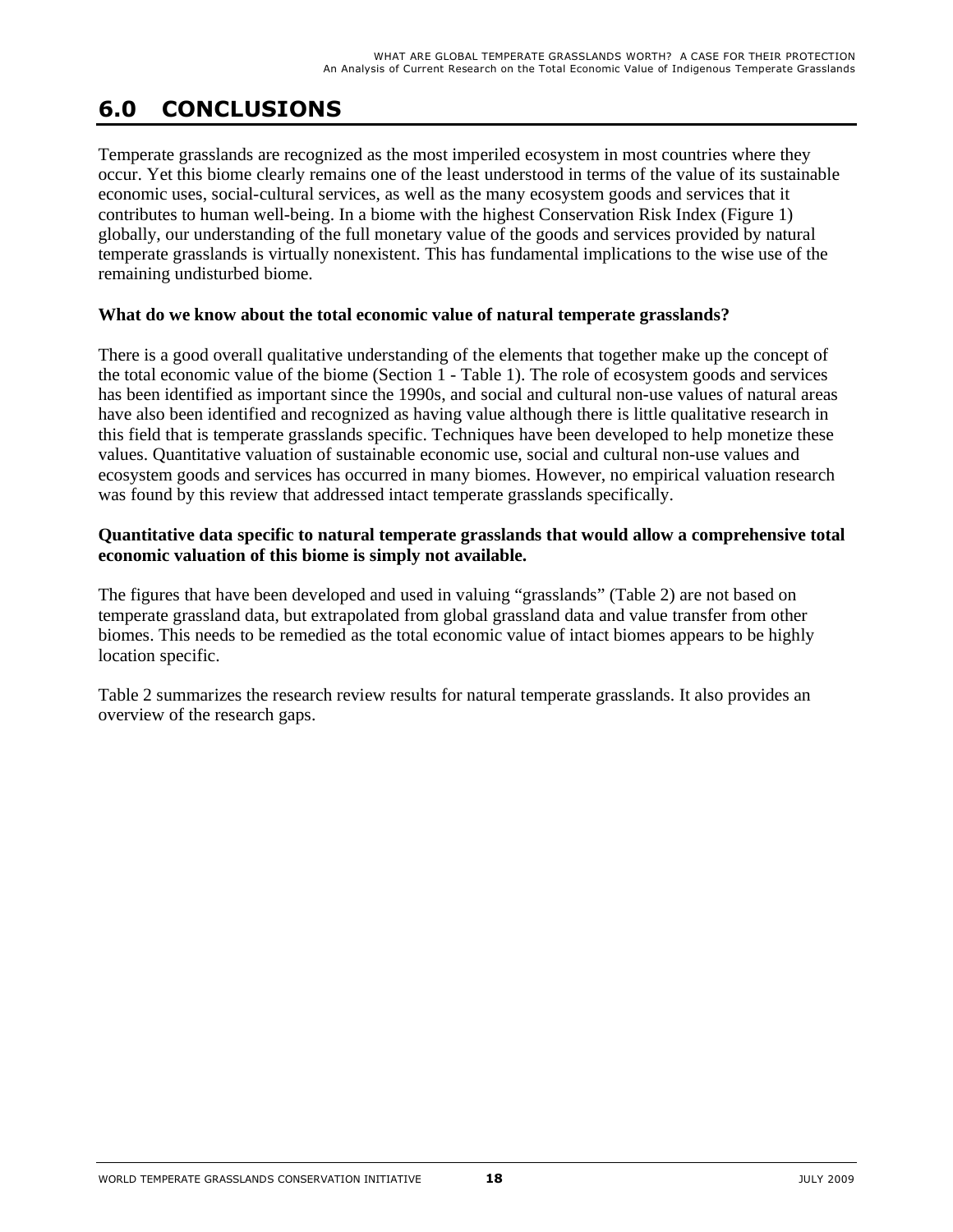| <b>Temperate Grassland as a</b><br>sustainable economic resource<br>with Direct Use Value                                                                                             | \$/ ha.<br>/year $*$                                                                                                    | Location / Source of data<br>L: lowest value estimates<br>M: medium<br>H: highest value estimates                                                                                                                                                                                                                                                                                                                                                             |
|---------------------------------------------------------------------------------------------------------------------------------------------------------------------------------------|-------------------------------------------------------------------------------------------------------------------------|---------------------------------------------------------------------------------------------------------------------------------------------------------------------------------------------------------------------------------------------------------------------------------------------------------------------------------------------------------------------------------------------------------------------------------------------------------------|
| Rangelands<br>pastoralism<br>bio-medical; genetic resources<br>grass, grassland by-products<br>recreation (hunting & fishing)                                                         | \$00.22<br>\$19.50<br>n.a<br>n.a.<br>\$17.22                                                                            | (U.S.A.) US.GAO (2005) based on 2004 animal fees only<br>(Afar, Ethiopia) Hatfield & Davies (2006) livestock only<br>(tropical grassland example)<br>(Nebraska 2001) U.S.Fish & Wildlife Service (state av.)                                                                                                                                                                                                                                                  |
| Social, cultural goods and services with Non-use Value                                                                                                                                |                                                                                                                         |                                                                                                                                                                                                                                                                                                                                                                                                                                                               |
| Health<br>Aesthetic / Recreation<br>Spiritual<br>Inspirational<br>Social-Psychological values<br>Cultural heritage<br>Scientific - educational; TEK<br>Recreation (wildlife watching) | n.a.<br>H: \$3.00<br>$L:$ \$<br>0.40<br>n.a.<br>n.a.<br>n.a.<br>n.a.<br>n.a.<br>$L:$ \$ 6.50<br>M:\$ 22.22<br>H: \$117. | H: (global / Ontario, Canada) Wilson (2008) Table<br>12:based on Costanza (2006)<br>L: (global/New Jersey, USA) Costanza (2006);<br>Boxall(1995); Alvarez-Fariza(1999)<br>L: (Nebraska 2001) U.S. Fish & Wildlife Service (state av.)<br>M: (Colorado 2001) U.S. Fish & Wildlife Service (state av.)<br>H: (S.Dakota 1999) Dennis Propst, et. al.(2000)<br>Economic Impacts of Badlands National Park Visitor<br>Spending in Local Economy from Sutton (2005) |
| <b>Value</b>                                                                                                                                                                          |                                                                                                                         | Ecosystem functions and corresponding goods and services that have Indirect Use                                                                                                                                                                                                                                                                                                                                                                               |
| Air Quality-Atmospheric Stabilization                                                                                                                                                 | \$12.00                                                                                                                 | (global) Wilson (2008) Table 12: based on a global<br>average from Costanza (1997)                                                                                                                                                                                                                                                                                                                                                                            |
| Climate Regulation (stored carbon)                                                                                                                                                    | \$213.00                                                                                                                | (Canada) Wilson (2008) Table 12: carbon storage is<br>estimated at 105 tonnes/ha. based on Smith,<br>Desjardins, Grant, (2001). Carbon value is calculated<br>using the average damage cost of carbon emissions<br>reported by the Intergovernmental Panel on Climate<br>Change (\$52/tC) with the total value of \$5,460 /ha.<br>being converted to an annual value using a 20-year<br>annuity investment formula; Sala & Paruelo (1997)                     |
| Climate Regulation (annual carbon<br>uptake)                                                                                                                                          | \$28.46                                                                                                                 | (Canada) Wilson (2008) Table 12: based on Smith,<br>Desjardins, Grant (2001) "Estimated changes in soil<br>carbon associated with agricultural practices in Canada."<br>Canadian Journal of Soil Science. 81:221-227;                                                                                                                                                                                                                                         |
| Disturbance Avoidance                                                                                                                                                                 | n.a.                                                                                                                    |                                                                                                                                                                                                                                                                                                                                                                                                                                                               |
| Water Regulation (Runoff Control)                                                                                                                                                     | H: \$7.<br>L: \$4.90                                                                                                    | H: (global) Wilson (2008) Table 12: based on Costanza<br>(2006)<br>L: (global/New Jersey) Costanza (2006)                                                                                                                                                                                                                                                                                                                                                     |

#### **Table 2: Summary Table of Total Economic Values for Intact Temperate Grasslands**

L:(global/*New Jersey*)Costanza (2006)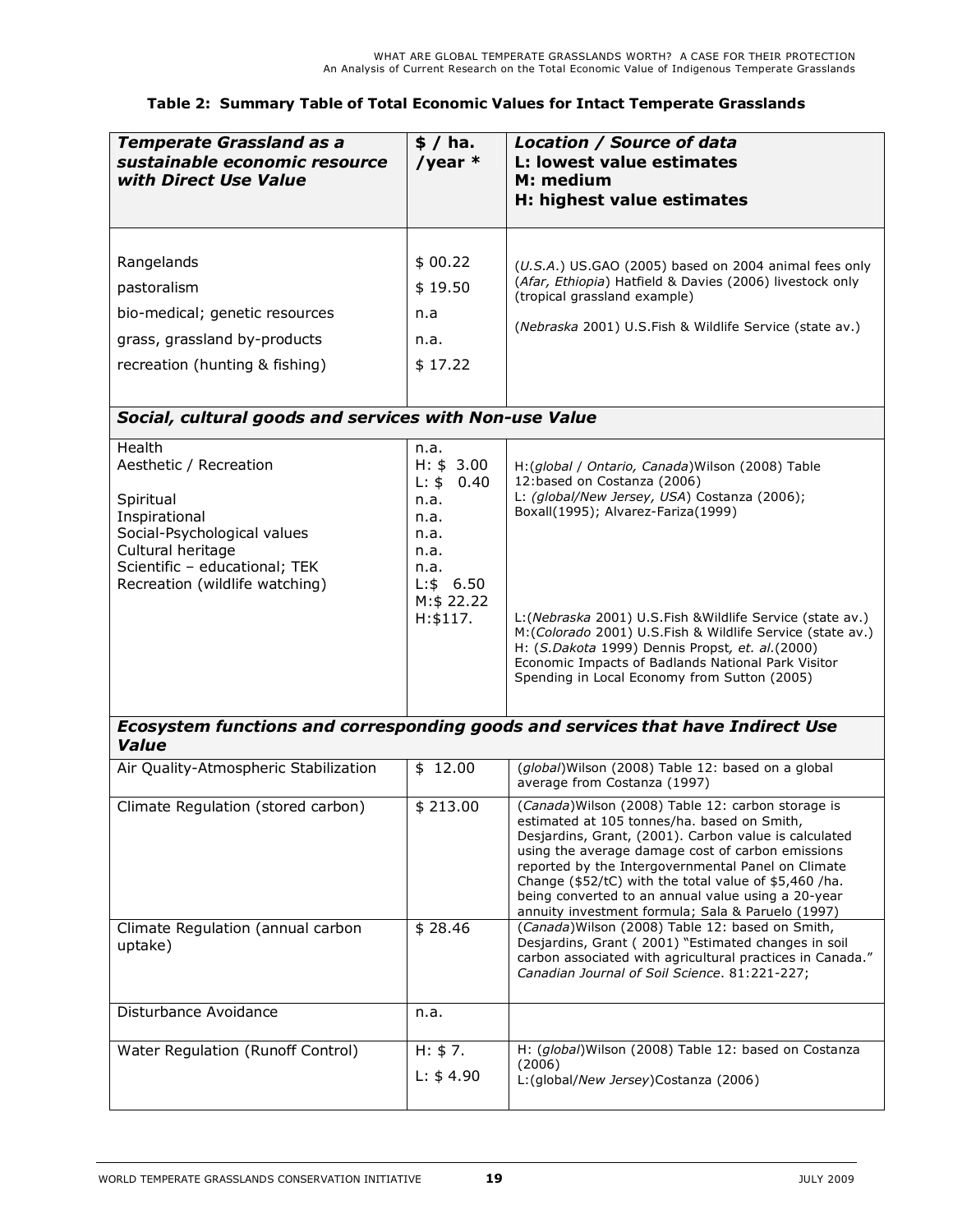| Value                                                                                                          |                                  |                                                                                                                                                                                                                                                                                                                                                                                      |
|----------------------------------------------------------------------------------------------------------------|----------------------------------|--------------------------------------------------------------------------------------------------------------------------------------------------------------------------------------------------------------------------------------------------------------------------------------------------------------------------------------------------------------------------------------|
| <b>Water Filtration</b>                                                                                        | n.a.                             |                                                                                                                                                                                                                                                                                                                                                                                      |
| Water Supply - storage & retention                                                                             | n.a.                             |                                                                                                                                                                                                                                                                                                                                                                                      |
| Erosion Control; Sediment Retention                                                                            | \$50.                            | (global) Wilson (2008) Table 12: based on Costanza<br>(2006)                                                                                                                                                                                                                                                                                                                         |
| Soil Formation                                                                                                 | H: \$10.<br>L: \$7.4             | H:(global) Wilson (2008) Table 12: based on Costanza<br>(2006)<br>L: (global/New Jersey)Costanza (2006); Pimentel (1998)                                                                                                                                                                                                                                                             |
| <b>Nutrient Cycling</b>                                                                                        | n.a.                             |                                                                                                                                                                                                                                                                                                                                                                                      |
| <b>Waste Treatment</b>                                                                                         | H: \$ 146.00<br>L: \$108.73      | H:(global) Wilson (2008) Table 12: based on Costanza<br>(2006)<br>L: (global)Costanza (2006)                                                                                                                                                                                                                                                                                         |
| Pollination -                                                                                                  | H:1,190.00<br>L: \$32.00         | H: (global) Wilson (2008): services provided by<br>grasslands was estimated at \$ 1,109 per ha. per year<br>based on the global average of crop production that is<br>dependent on pollination (30%) multiplied by the total<br>value of farm crop production for the region.<br>L: (global/New Jersey) Costanza (2006)<br>needs to be updated with Morandin (2006), Losey<br>(2006) |
| <b>Natural Regeneration</b>                                                                                    | n.a.                             |                                                                                                                                                                                                                                                                                                                                                                                      |
| <b>Biological Control</b>                                                                                      | H: \$40.<br>L: \$29.65           | H: (global) Wilson (2008) Table 12: based on Costanza<br>(2006)<br>Ŀ.<br>(global/New Jersey)Costanza (2006)                                                                                                                                                                                                                                                                          |
| Habitat/Refugia                                                                                                | n.a.                             |                                                                                                                                                                                                                                                                                                                                                                                      |
| Total per ha. in \$/ha./yr<br>* Costanza (2006)-US Dollars (2004)<br>* Wilson (2008) - Canadian Dollars (2005) | H: \$1,618.<br>$L:$ \$<br>190.27 | H: Wilson (2008)<br>L:Costanza (2006)                                                                                                                                                                                                                                                                                                                                                |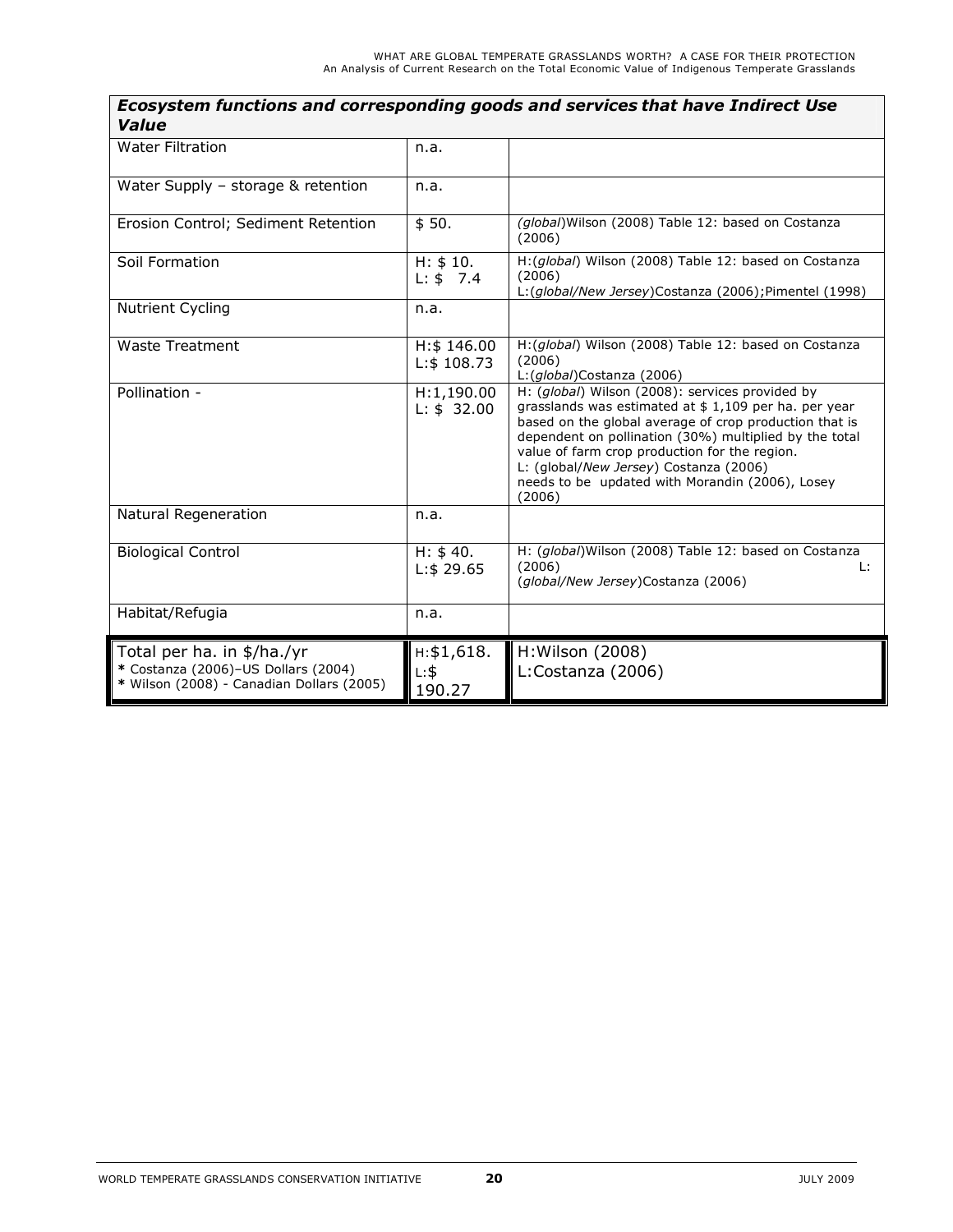Some additional observations emerge from this review:

- One issue that needs immediate attention is the need to raise the profile of the temperate grassland biome, publicize its Conservation Risk Index and ensure that this biome is recognized as a research priority. Directed research funds are urgently needed. The awareness initiated by the TGCI 2008 Hohhot Workshop within the grasslands research community must expand beyond the temperate grassland community to the broader environmental and ecological economics community and TGCI needs to advocate for a focused research agenda on this imperiled biome <sup>10</sup>.
- In addition to the gaps in the *qualitative* recognition of the direct use, non-use and indirect goods and services as provided by natural temperate grasslands (Section 1 - Table 1), there is almost a complete absence of *quantitative* empirical data on natural temperate grasslands to feed into accepted valuation methodologies i.e. survey data on the type of good or service provided, the quantity provided, or the change in quantity provided. Research is needed that would enable estimates of total economic value data using specific temperate grassland data by geographic area.
- These research gaps in the recognition, quantification and valuation of natural temperate grasslands goods and services that have direct use and non-use value are significant and will be time-consuming and expensive to remedy. However, such work must be undertaken as understanding and quantifying value assists in the identification of stakeholders and supports more sustainable decision making by providing better information on the consequences on new policies or planned developments. Clear research priorities for immediate action are needed in order to focus scarce resources. Potential areas have been highlighted in Section 5.
- Absolute valuation figures are not always needed to provide relevant information for decision making; relative values are often sufficient to evaluate alternatives. However, the quantification and monetization of total economic value which includes ecosystem services, social-cultural non-use values *plus* the type of fiscal analysis provided by cost of community studies (COCS) does offer a higher degree of leverage in having unsustainable projects modified or cancelled.
- It has been argued that the cultural context and natural diversity among biomes and between temperate grassland geographic regions limits the applicability of transferring research results ("value/benefits transfer" technique) from one area to another, e.g. tropical grasslands to temperate grasslands, and between geographic regions of the same biome e.g. temperate grasslands in Australia to temperate grasslands in China. Pragmatically, these estimates are better than the alternative of assuming that non-use benefits and indirect services have zero value. In the absence of regionally specific research this methodology is used extensively. However, as many decisions on environmental policy and land use are made at the local level, research to be effective, needs to keep this end in focus and reflect the socio-economic context in which and for whom decisions will be made.
- The work of experts from separate disciplines is too one-dimensional to be useful in solving today's issues. The complexity in understanding all use and non-use values, quantifying the goods and services provide by an intact biome or working landscape, requires an inter-disciplinary research approach. The problem being studied needs to determine the appropriate tools and research expertise.

**The imperative that should drive all research and focus priorities is the extent to which the research directly advances the protection of those temperate grasslands identified as most under threat.**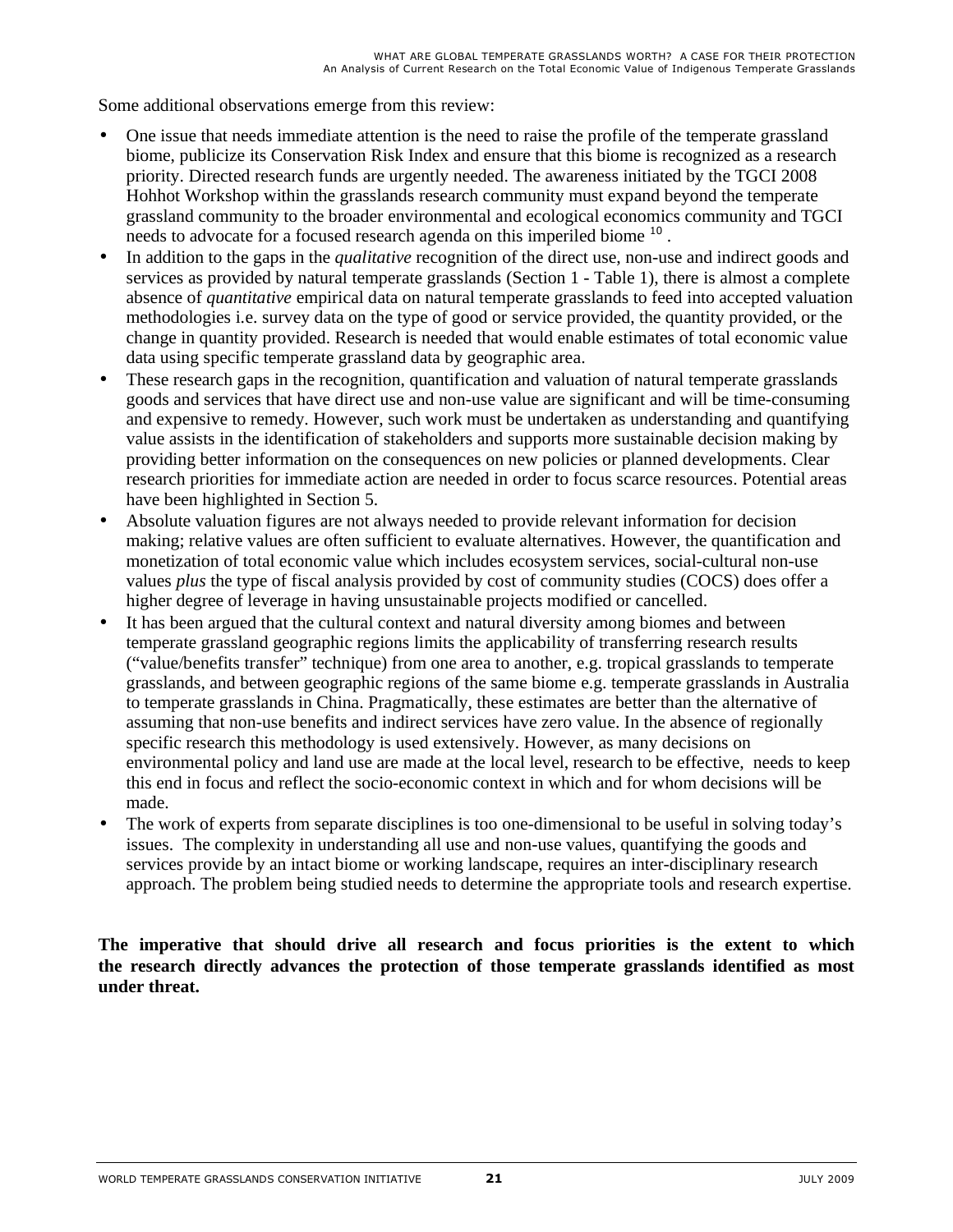## **A P P E N D I C E S**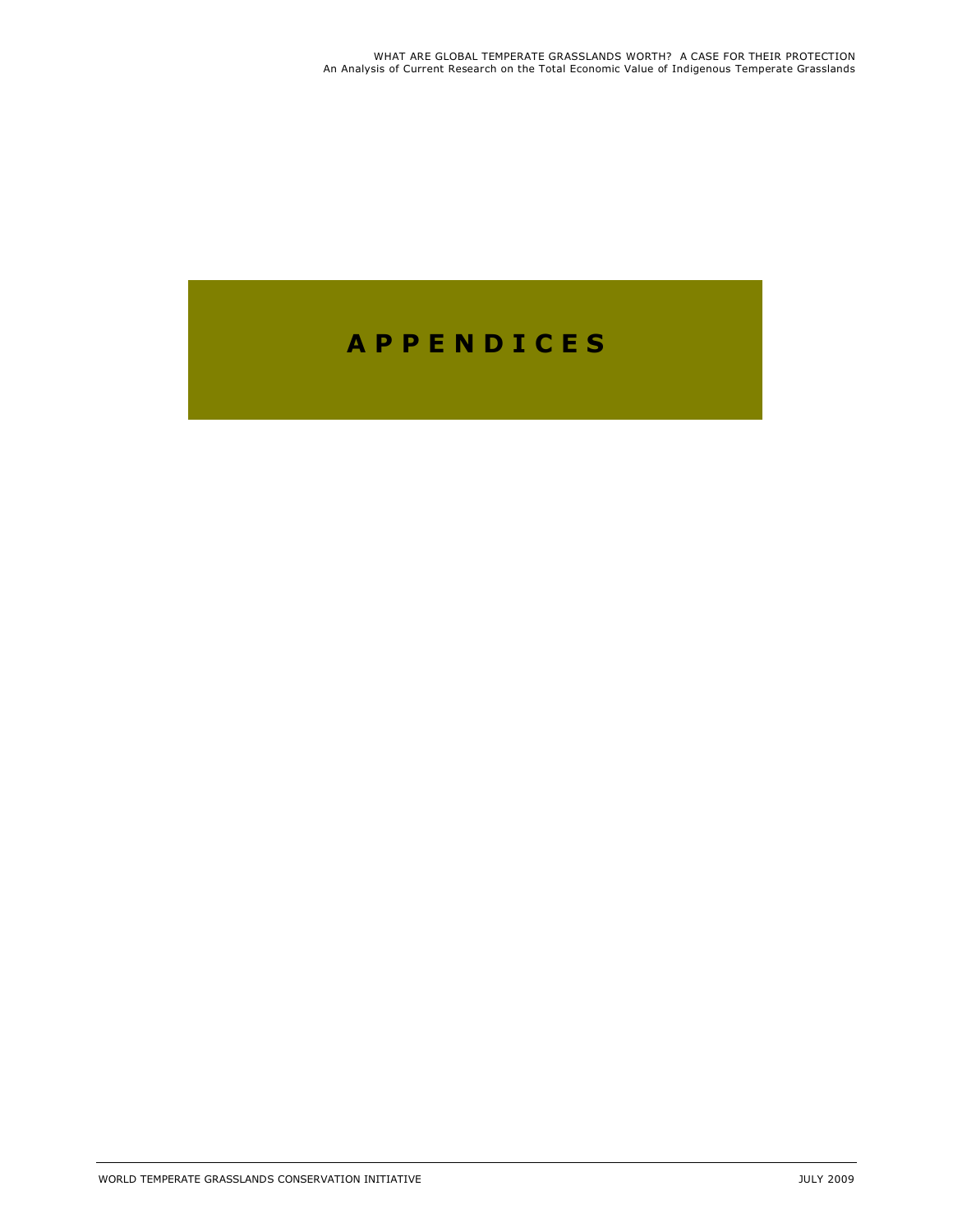### **APPENDIX A: VALUATION METHODOLOGIES AND DEFINITION OF TERMS**

Understanding the role and value of temperate grasslands in our society requires a far more comprehensive analysis than this biome has received to date. Consideration must be given not just to the full benefits and costs associated with our individual "consumptive uses" that require the conversion of the biome and thus its destruction or degradation, but also to the broader individual and societal costs related to losing the values inherent in an intact ecosystem. Use values are derived from the welfare that a particular commodity provides through its service, now or in the future. Non-use values are derived from the benefits present generations may obtain and also because they know that future generations will also enjoy the goods or service (known in the lexicon as "bequest value"). Benefit often is obtained by people from the knowledge of the very existence of the commodity ("existence value"). Existence values are difficult to fit into the utilitarian framework of human well-being, but there does need to be recognition that some consider the intrinsic worth of something to have value irrespective of what other human beings, perhaps the majority, think<sup>11</sup>. The history of valuation techniques for assessing goods and services that do not pass through the market place (use and non-use values) and the emergence in our understanding of Total Economic Valued is well summarized by Costanza, Wilson, Troy *et al.*(2006 Appendix A).

All valuations are based in part on one of the following traditional approaches:

- Cost Approaches e.g. historical cost or replacement cost
- Market Approach e.g. comparable market value or comparable royalty value
- Income Approach e.g. net earnings/cash flow, brand contribution or royalty

When the purpose of valuation is clearly set, the first step of the procedure is choosing an appropriate analysis tool. The techniques developed to assign monetary value to goods and services not priced in our current economic system are as follows:

- **Avoided Cost (AC):** Value based on the cost of services that do not need to be provided because the alternative was avoided. For example, riparian set-back requirements can avoid the costs of bank stabilization and barriers that would be needed as a flood control measure to reduce property damage along a river.
- **Business valuation approach**: Understanding the concept of **Opportunity Cost** is critical in understanding "value" in decision making. The opportunity cost to a property-business owner is income foregone by not using their investment (land) in an alternative way. This concept only has meaning if we are able to understand and calculate those alternate income opportunities and a variety of business valuation methodologies and land appraisal methodologies have been developed to quantify value. The most useful include calculating the potential **discounted net income streams** possible from the property, using a **capitalization of income** method, and undertaking **FMV ("Fair Market Value") land appraisal** as established by comparable real estate sales or business sales. Thus the value of natural ecosystem protection expressed as the opportunity cost to the landowner, can be calculated by quantifying in today's values, the expected future net income streams foregone by the landowner not using his property in that alternative "highest and best" consumptive use permitted by the current regulatory (planning) regime (agricultural, subdivision).
- **Contingent Valuation (CV):** A method used to estimate the value of a good or service by simply asking people about it. The method rests on the hypothetical market behaviour of people. Hypothetical land use scenarios are posed in surveys using alternatives that may potentially affect those surveyed. This method is often used for valuing less tangible services like wildlife habitat or biodiversity.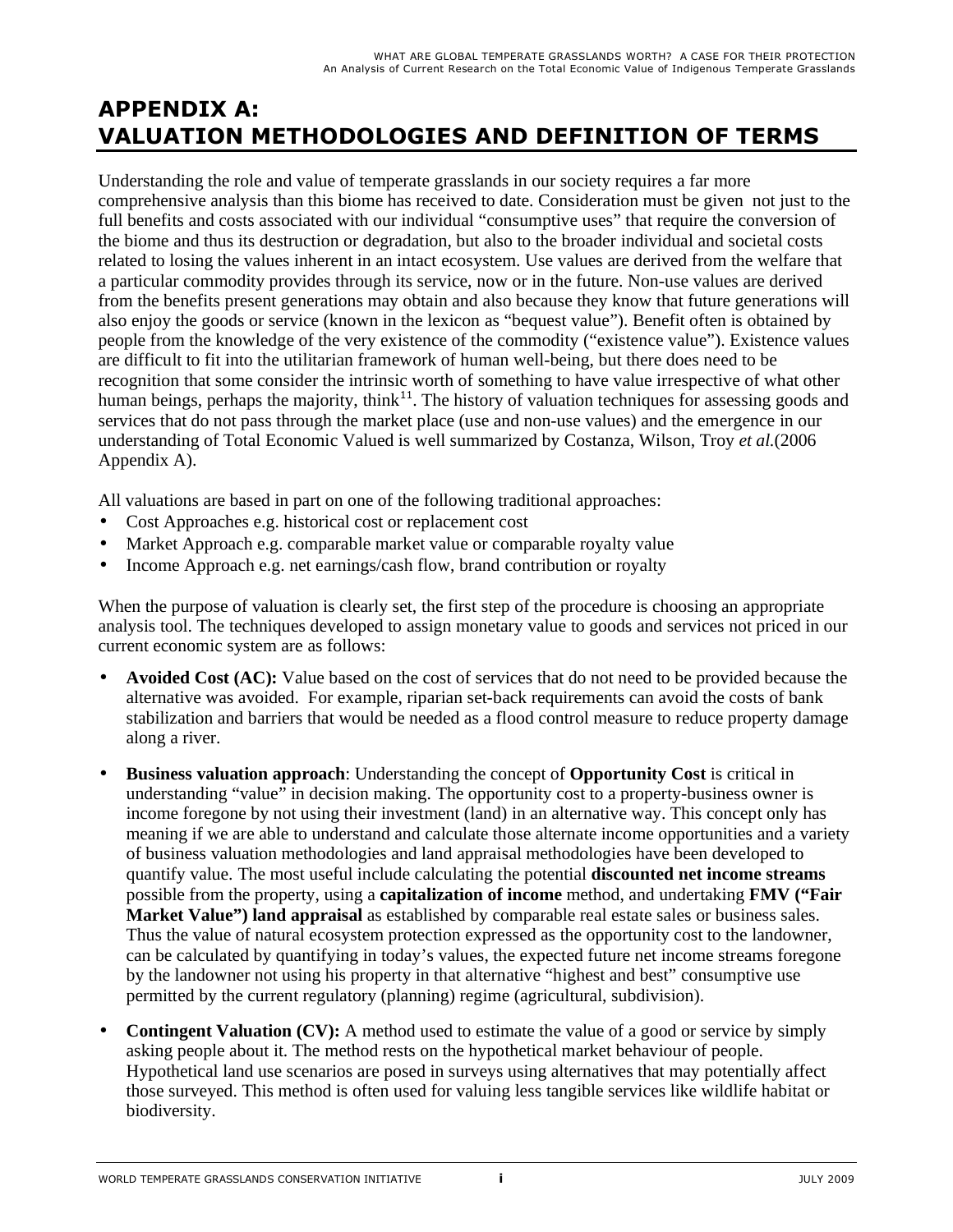- **Hedonic Pricing (HP):** The difference in value reflected in the prices people will pay for similar properties that may have different environmental amenities. For example, property values abutting a natural area tend to exceed the prices of identical homes located within the plan of subdivision.
- **Replacement Cost (RC):** This approach estimates the cost of replacing a good or service. The method may estimate cost of restoring the ecosystem so that it again provides the service; an approach that may be limited by what people are willing to spend to restore the environment to the pre-damaged state (Cole 2005). Value can be assigned as well by calculating the cost of obtaining the same service in another way. Often only after the ecosystem has been destroyed or damaged and the effects have to be mitigated by public expenditures through costly engineering solutions does a full understanding of "replacement value" as a valuation methodology emerge. The courts have been more receptive to evidence based on restoration costs than evidence based on other types of valuation studies (Thompson 2002). Valuation methodologies that tend to focus on "replacement value" however, need to be adapted to the specifics of an ecosystem. Different services require different approaches and the geographic transferability of values derived in one specific location to another may have severe limitations. In some situations the value of an ecosystem service is calculated by using the cost of replacing it with human-made (engineering) systems: for example, the cost of hand pollinating crops in the absence of biotic pollinators, or the cost of engineered water purification in lieu of natural filtering systems. Field research of grassland ecosystem restoration work is only now beginning to give insights into site specific replacement value data (Sutherland 2002; Van Dyke 2004; Prober & Thiele 2005).
- **Travel Cost (TC):** A method to estimate value which is based on the observed time and money people are willing to spend to travel to a site.
- **Value (or benefits) transfer:** Is a simple and accepted economic methodology where values are adapted from other study areas. An estimate for the economic value of non-market goods or services through the analysis of a single study, or group of studies, that have been previously carried out is used to value similar goods or services in other study areas. The 'transfer' itself, refers to the application of economic values and other information from the original 'study site' (i.e. tropical grasslands) to an alternate, but potentially comparable site (i.e. temperate grasslands). Does the application of global averages for the value of grassland ecosystem functions developed by Costanza *et al.* (1997)(2006) to temperate grasslands in Ontario (Wilson 2008) provide defensible figures for that region? Can an estimate of the benefits of ecotourism in one park be used to estimate the benefit of a different park in a different location? The methodology is inexpensive and relatively valid under certain conditions: the obvious being that the commodity or service being valued should be similar at the site where the original research was undertaken to the site where the research results are being applied, and the population characteristics in both locales are similar<sup>12</sup>.
- **Willingness to Accept (WTA):** Willingness to accept compensation, or how much an individual is willing to pay to compensate a welfare loss or forgo a welfare increase. This value, which may be based on the individual producer's perceived opportunity costs, is important in subsidized conservation and restoration programs of ecosystems. The method has been used to stop biodiversity losses in agricultural landscapes (Abensperg-Traun & Wrbka 2004).
- **Willingness to Pay (WTP):** How much individuals are willing to pay to secure an increase in their welfare, or to prevent its loss (Stoneham 2005). People tend to over-perceive the value of losses and under-perceive the value of gains, which is why there is often a great disparity between WTA and  $WTP<sup>13</sup>$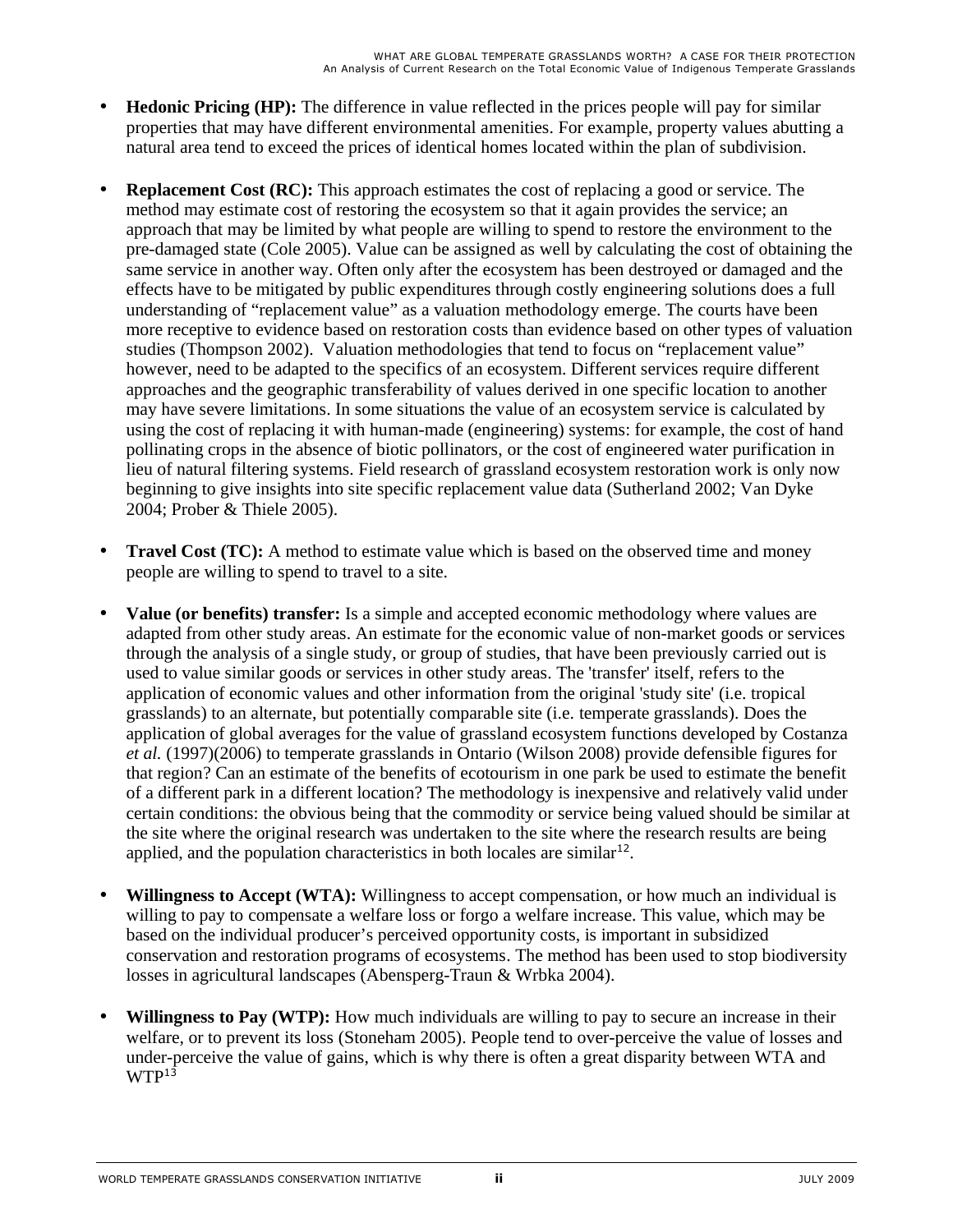

#### **Figure 2: Total Economic Value of Ecosystem Functions, Goods and Services**

*Source:* Costanza, Wilson, Troy et. al. 2006. *The Value of New Jersey's Ecosystem Services and Natural Capital.* Appendix A, Figure 2, p. 63.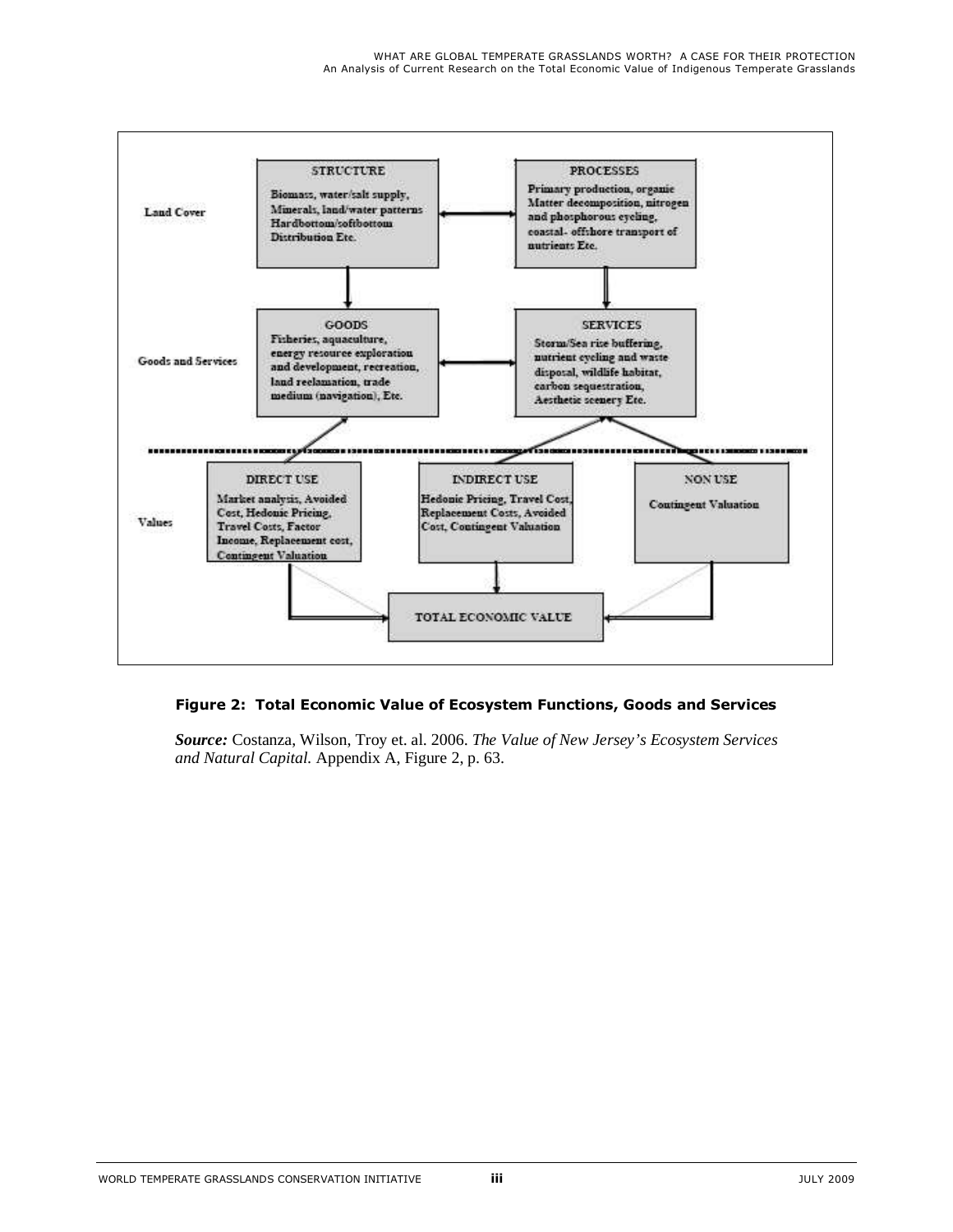## **APPENDIX B: GLOBAL CASE STUDIES**

- **China**: Dong S. *et al.* (2007). "Economic Benefits of local Grasslands"; Nan (2005), Guo *et al*. (2006) *The Rangeland Journal* 28(2):97-104 (Grassland degradation and resources in China and the arid Aletai Region in Northern China)
- **Mongolia** (Northern): Zhang *et al*. (2007) A description of Mongolian nomadic culture and its advantages over agrarian culture in terms of ecology and environmental care, sustainable utilization of grasslands and social economic development in the region. See also Kris Havstad 2008 with Herrick and Tseelei, www.frontiersinecology.org (The Ecological Society of America)
- **North America,** U.S.A. Chariton Valley, Iowa has through its Conservation Reserve Program attempted to establish a sustainable regional agricultural economy based upon grassland and forages. Research funding was important in supporting activities to develop energy and fibre crop production capabilities and conversion technologies, and market-based incentives and adjustments that recognize the environmental value of grasslands (Sellers 1999).
- **North America,** U.S.A. Nebraska (Sutton T., Ochsner., Lierman S., and Shahan A.. 2005) Conservation objective: to create a system of protected grassland natural areas on the Northern Great Plains based on conservation biology principles.
- **South America** (Contributed by Andrea Michelson)

The level of understanding and recognition of the socio-economic value of temperate grasslands differs in each of the four South American eco-regions, due to the different services provided, the socio-economic relevance acknowledged by each society and the local and regional research capability. In spite of the growing development of local and national studies in this regard, an integral piece of research that assesses the total value of each eco-region is still lacking. Some studies performed at a broader scale include South American biomes but are not specific of temperate grasslands. For example, t'Mannetje et al. 2008 developed carbon sequestration studies of managed grasslands in Latin America (1).

The Paramos ecosystem plays a key role in water storage, regulation and provision, and sustains the lives of millions of people in northern South America (2). Governments and societies, at a local and international level, are increasingly recognizing this important function(3). During the last decade much progress has been achieved in assessing economic indirect use values at a local level. For example, a study developed in the Binational Watershed of Catamayo-Chira of Ecuador and Peru, where one of the predominant vegetation types is typical of the paramos; determined an economic value for water services in the range of USD 0,509-0,623/m3 (4). In other areas of lower water retention such as the bofedales of Jimbura in southern Ecuador, an evaluation established a value of hydrological production of USD 0,006 /m3 (5). On the other hand, local governments with support from NGOs have established payment-for-service mechanisms in some important areas or cities such as the Cauca valley in Colombia, and Quito the capital city in Ecuador (6, 7). Another market-based approach recently launched by Ecuador Environmental Ministry at the national level is an incentiveled conservation program that will pay a maximum US 30/ha/year to private owners for the preservation of paramos in their properties (8). Several new projects of compensation, payment-forservice and incentives for paramos conservation are now being launched (9-11).

High andean wetlands from Bolivia and Peruvian Puna also provide countless services to local communities. For instance Cordillera de Sama in southern Bolivia provides water to Tarija and nearby cities. An evaluation revealed that the total economic and social benefit provided by this service is USD 484,134/year (12).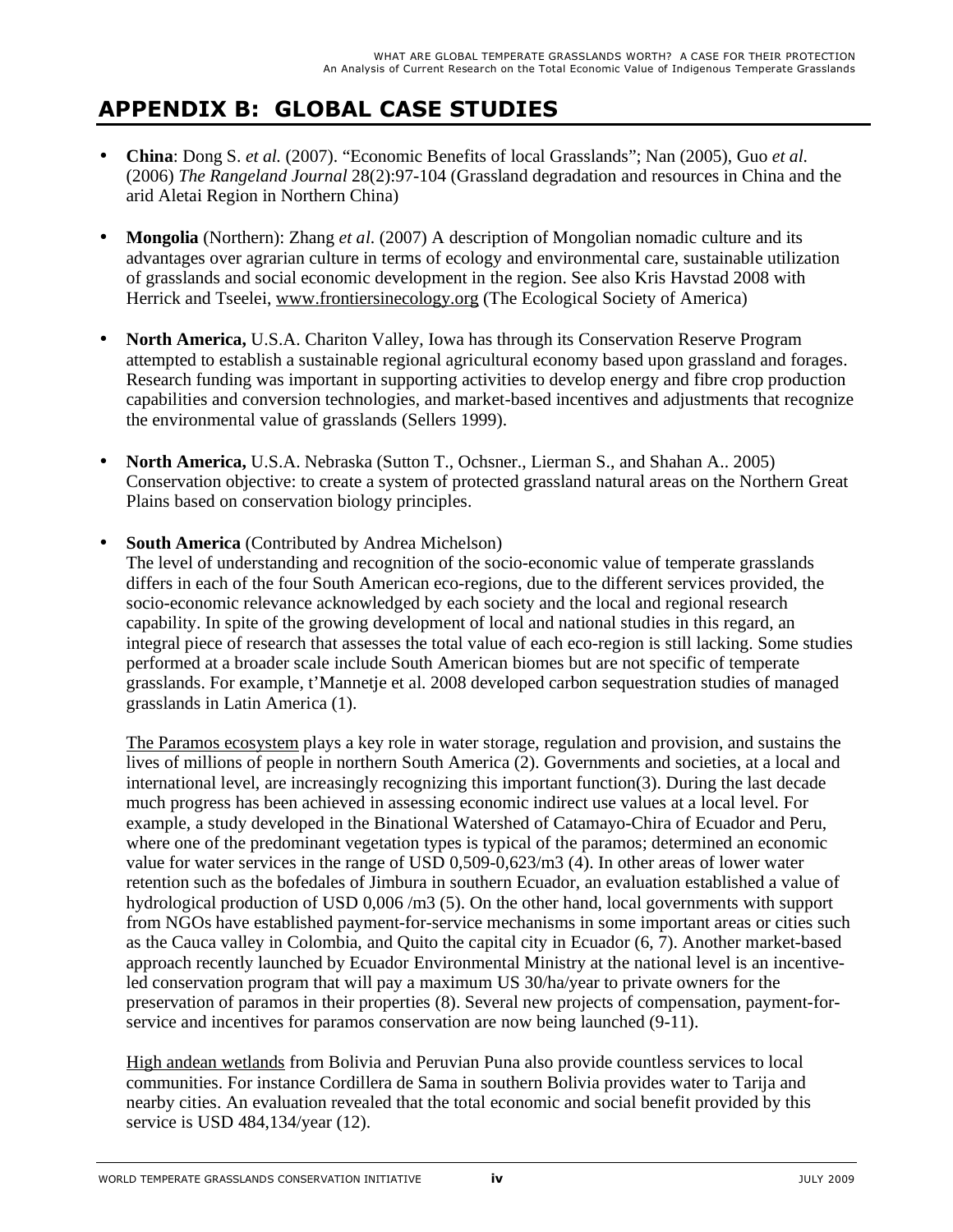In Pampas and Campos and in the Patagonia steppe, ecosystem services and functions have been long recognized, especially by the scientific and conservation community (13-17). However, it is not until recently that the economic and social value of this goods and services and the ecological costs of land use transformation are being controversially discussed - especially referring to hydrological functions, carbon storage, nutrient balance, soil protection, agricultural and husbandry management, primary production (18-24). No market-based mechanisms for conservation of grasslands have been applied yet in these two ecoregions.

#### **References cited:**

- (1) Mannetje L 't , Amézquita M, Buurman P y M Ibrahim. 2008. Carbon sequestration in tropical grassland ecosystems. Wageningen: Wageningen Academic Publishers.
- (2) Hofstede, R.; Segarra, P. y Patricio Mena Vásconez. (Eds.). 2003. Los páramos del mundo. Proyecto Atlas Mundial de los Páramos. Gobal Peatland Initiative/NC-IUCN/EcoCiencia. Quito.
- (3) C. Tobon. 2009. Conclusions of the Symposium of Hidrological Regulation. Congreso de Páramos, junio 2009, Loja, Ecuador.
- (4) Consorcio Universidad Nacional de Piura-Profesionales de Loja UNP-PDL. 2005. Valoración Económica de los Recursos Naturales en la Cuenca Binacional Catamayo-Chira.
- (5) Flachier, A. 2009. Caracterización Ecológica y Valoración Económica de los bofedales secundarios de Jimbura, Cantón Espíndola, Provincia de Loja. Congreso de Páramos, junio 2009, Loja, Ecuador.
- (6) Echevarría, M. 2002a. "Financing Watershed Conservation: The FONAG Water Fund in Quito, Ecuador." In S. Pagiola, J. Bishop, and N. Landell-Mills (eds.), Selling Forest Environmental Services: Market-based Mechanisms for Conservation and Development. London: Earthscan.
- (7) Echevarría, M. 2002b. "Water User Associations in the Cauca Valley: A Voluntary Mechanism to Promote Upstream-Downstream Cooperation in the Protection of Rural Watersheds." Land-Water Linkages in Rural Watersheds Case Study Series. Rome: FAO (processed).
- (8) Lascano, M. 2009. Programa Socio Bosque. Congreso de Páramos, junio 2009, Loja, Ecuador.
- (9) Soto, A. 2007. Compensación Equitativa por Servicios
- (10)Hidrológicos. Proyecto de WWF, CARE, IIED. Disponible en: http://assets.panda.org/downloads/peru.pdf
- (11)Lasso Barreto, S.V. Estrategia Regional de Conservación y Uso Sostenible de los Humedales Altoandinos. Iniciativas regionales de la Convencion RAMSAR.
- (12)Blanco López, A. & Aguilar Guerrero, R. La Asociación para la Protección de las fuentes de agua de la ciudad de Tarija y las comunidades aledañas. Pro-Agua. Protección del Medio Ambiente Tarija - PROMETA, Tarija, Bolivia.
- (13)Sala O. E. & J. M. Paruelo 1997. Ecosystems services in grasslands. In: Daily, G.C. (Ed.), Nature's Services: Societal Dependence on Natural Ecosystems. Island Press, Washington, DC, pp. 237–252.
- (14)Paruelo, J.M., Jobbagy, E.G. y Sala O.E. 1998. Biozones of Patagonia (Argentina). Ecologia Austral 8: 145-153.
- (15)Paruelo, J.M., Jobbagy, E.G. y Sala O.E. 2001 Current distribution of ecosystem functional types in temperate South America. Ecosystems 4: 683-698.
- (16)Paruelo, J.M., Golluscio, R.A., Guerschman, J.P., Cesa, A., Jouve, V.V., Garbulsky, M.F. (2004). Regional scale relationships between ecosystem structure and functioning: the case of the Patagonian steppes. Global Ecology and Biogeography, (Global Ecol. Biogeogr.) 13, 385–395.
- (17)Baeza, S., Paruelo, J.M. y Altesor, A. 2006. Caracterización funcional de la vegetación del Uruguay mediante el uso de sensores remotos. Interciencia. 31:382-387.
- (18)Viglizzo, E.F. y Frank, F.C. 2006. Land-use options for Del Plata Basin in South America: Tradeoffs analysis based on ecosystem service provision. Ecological Economics 57: 140– 151
- (19)Paruelo 2009. Valoración de servicios ecosistémicos y planificación del uso del territorio. ¿Es necesario hablar de dinero?
- (20)Jobbágy E. G., M. Vasallo, K. A. Farley, G. Piñeiro, M. F. Garbulsky, M. D. Nosetto, R. B. Jackson & J. M Paruelo 2006. Forestación en pastizales: hacia una visión integral de sus oportunidades y costos ecológicos. Agrociencia 10: 109-124.
- (21)Barral, M.P . y Maceira, N.O . 2009. EVALUACIÓN AMBIENTAL ESTRATEGICA DEL ORDENAMIENTO TERRITORIAL.
- (22)Viglizzo, E. F.; Carreño, L. V.; Volante J. y M. J. Mosciaro. 2009. VALUACIÓN DE BIENES Y SERVICIOS ECOSISTÉMICOS: ¿VERDAD OBJETIVA O CUENTO DE LA BUENA PIPA?
- (23)Carreño, L. y Viglizzo, E.F. (2007). Provisión de Servicios Ecológicos y Gestión de los Ambientes Rurales en Argentina. Área Estratégica de Gestión Ambiental. Ediciones INTA, Buenos Aires, Argentina. 65 pp.
- (24)Flores C. C. & S. J. Sarandon 2002. Racionalidad económica versus sustentabilidad ecológica? El ejemplo del costo oculto de la pérdida de fertilidad del suelo durante el proceso de Agriculturización en la Región Pampeana Argentina. Revista de la Facultad de Agronomía, La Plata 105(1): 52-67.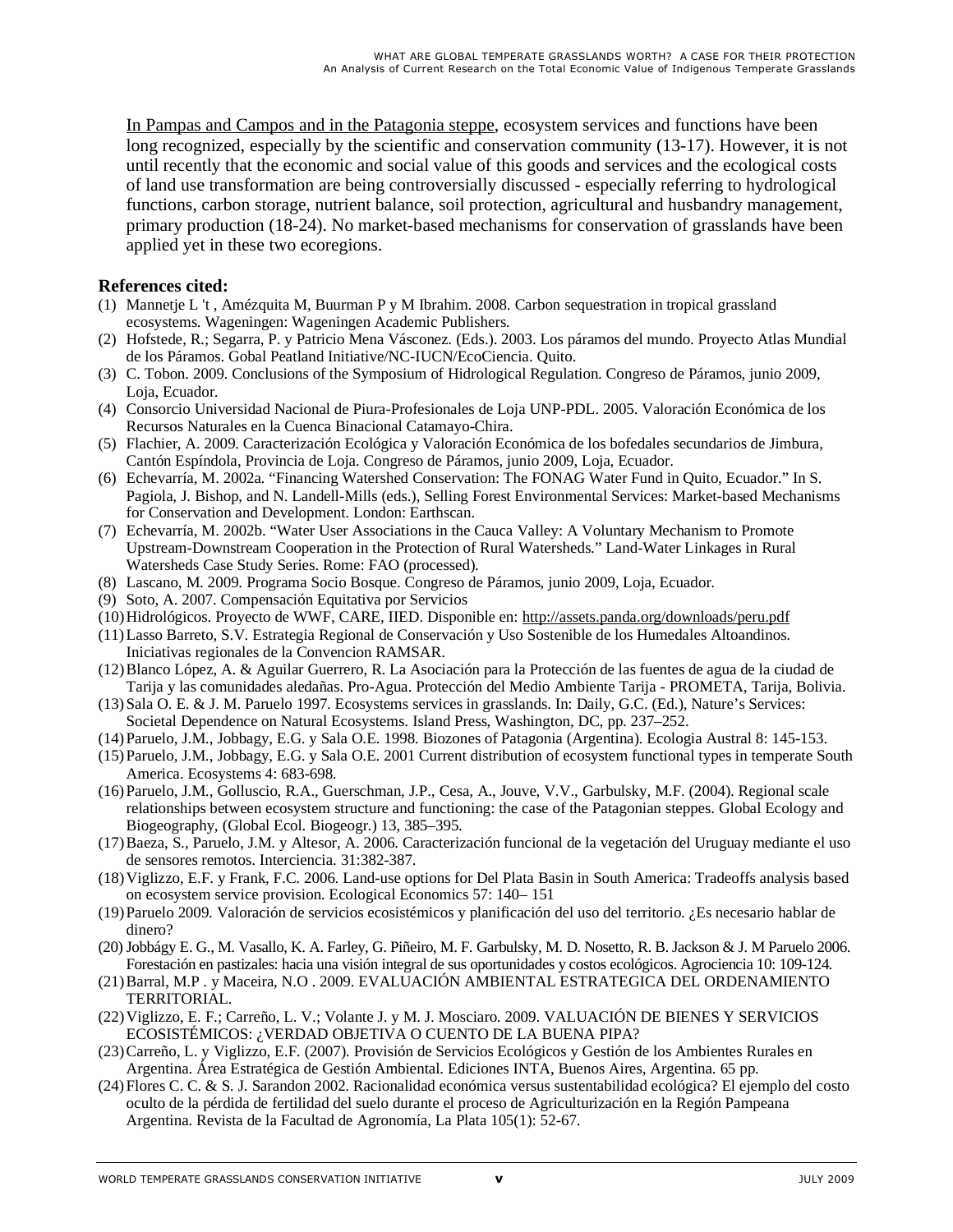• **New Zealand** (Mark & McLennan 2005; Mark & Dickinson 2008; Mark et al. 2009). The South Island government-leased high country of extensively grazed rangeland, occupies 2.6 million ha (10% of the total land area). It is currently undergoing tenure review whereby lessees can apply to freehold (privatize) the more productive, generally lower-altitude lands while the less modified, generally higher-altitude areas, valuable for soil, water and nature conservation and recreation revert to full government control, are destocked and managed by the Department of Conservation in the public interest. To date (March 2009) 59 of the 303 leasehold properties have completed tenure review, with 179,132 ha (56%) being privatized and 138,110 ha (44%) reverting to conservation management, together with an additional 125,792 ha through government purchase of five whole properties. Another 105 properties are at various stages of review. Nine conservation parks totalling more than 480,000 ha. of mainly indigenous grasslands, have been created in the South Island high country since 2000. There has thus been a major increase in the area of formally protected indigenous grasslands within the last decade, now amounting to 15.4% of the original baseline (1840: pre-European) grassland area.

#### **References cited:**

Mark A.,Dickinson K..2008. "Maximizing water yield with indigenous non-forest vegetation: a New Zealand perspective".*Frontiers in Ecology and the Environment* 6: 25-34.

Mark AF, McLennan B. 22005. The conservation status of New Zealand's indigenous grasslands. *New Zealand Journal of Botany* 43: 245-270.

Mark AF, Michel P, Dickinson KJM, McLennan B. 2009. The conservation (protected area) status of New Zealand's indigenous grasslands: an update. *New Zealand Journal of Botany* 47: in press.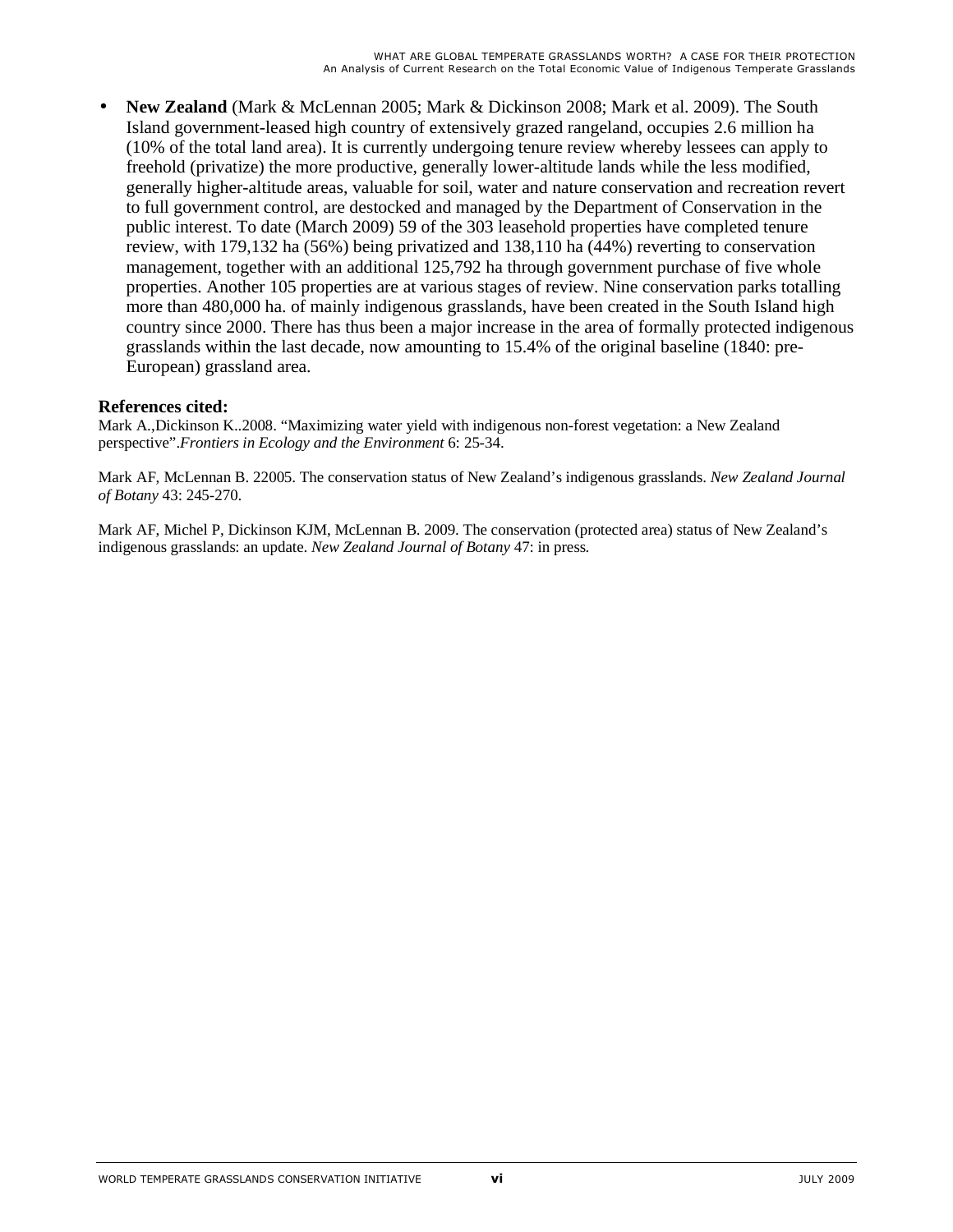### **APPENDIX C: REFERENCES – WATER SERVICES RESEARCH**

Baldocchi D.D., Xu L.K., Kiang N.. 2004. "How plant functional-type, weather, seasonal drought, and soil physical properties alter water and energy fluxes of an oak-grass savanna and an annual grassland". A*gricultural and Forest Meteorology*. 123(1-2):13-39.

Brauman K.A., Daily G.C., Duarte T.K., and Mooney H.A.. 2007. "The Nature and Value of Ecosystem Services: An Overview Highlighting Hydrologic Services". *Annual Review of Environmental Resources* 32:67–98.

Buytaert W., Celleri R., De Bièvre B., Hofstede R., Cisneros F., Wyseure G., and Deckers J.. 2006. "Human impact on the hydrology of the Andean páramos." *Earth-Science Reviews* 79: 53–72.

Buytaert W., Iñiguez V., and De Bièvre B.. 2007. "The effects of afforestation and cultivation on water yield in the Andean páramo." *Forest Ecology and Management*. 251 (1-2) 30 October 2007: 22-30.

Dornsbusch A.J., Vining B.M., Kearney J.L..1995. "Total Resource Management Plan for Addressing Groundwater Concerns". Ch. 16 p. 231 in Johnson, S.R., Bouzaher, Aziz (Eds.) 1995. *Conservation of Great Plains Ecosystems: Current Science, Future Options*.*,* ISBN: 978-0-7923-3747-8452 p.

Dodds W.K., Gido K., Whiles M.R., Fritz K.M., and Matthews W.J.. 2004. "Life on the edge: The ecology of great plains prairie streams". *Bioscience* 54(3):205-216.

Farley K. A., E. F. Kelly, and R. G. M. Hofstede. 2004. "Soil organic carbon and water retention after conversion of grasslands to pine plantations in the Ecuadorian Andes." *Ecosystems* 7: 729–739.

Flanagan L.B., and Johnson B.G.. 2005. "Interacting effects of temperature, soil moisture and plant biomass production on ecosystem respiration in a northern temperate grassland". *Agricultural and Forest Meteorology*. 130(3-4):237-253.

Havstad K., Peters D.P.C., Skaggs R., Brown J., Bestelmeyer B., Frederickson E., Herrick J., Wright J..2007. "Ecological Services to and from Rangelands of the United States". *Ecological Economics* 64:261-268.

Huntzinger T. 1995. "Surface Water: A Critical Resource of the Great Plains". Ch. 17 p. 253 in Johnson, S.R., Bouzaher, Aziz (Eds.) 1995. *Conservation of Great Plains Ecosystems: Current Science, Future Options*.*,* ISBN: 978-0-7923-3747-8 452 p.

Knapp A.K., Briggs J. M., and Koelliker J. M.. 2001. "Frequency and Extent of Water Limitation to Primary Production in a Mesic Temperate Grassland". *Ecosystems* 4(1):19-28.

Morgan J.A., Pataki D.E., Korner C., Clark H., Del Grosso S.J., et al.. 2004. "Water relations in grassland and desert ecosystems exposed to elevated atmospheric CO2". *Oecologia*.140(1):11-25.

Novick K.A., Stoy P.C., Katul G.G., Ellsworth D.S., Siqueira M.B.S., Juang J., and Oren R.. 2004. "Carbon dioxide and water vapour exchange in a warm temperate grassland". *Oecologia* 138(2):259-274. Pearson C.J., and Ison R.L..1997. *Agronomy of Grassland Systems.*Cambridge University Press. Chapter 1. Overview; perspectives on grassland systems.

Poulenard J, Podwojewski P, Janeau JL, Collinet J.. 2001. "Runoff and soil erosion under rainfall simulation of andisols from the Ecuadorian páramo: effect of tillage and burning." *Catena* 45: 185–207.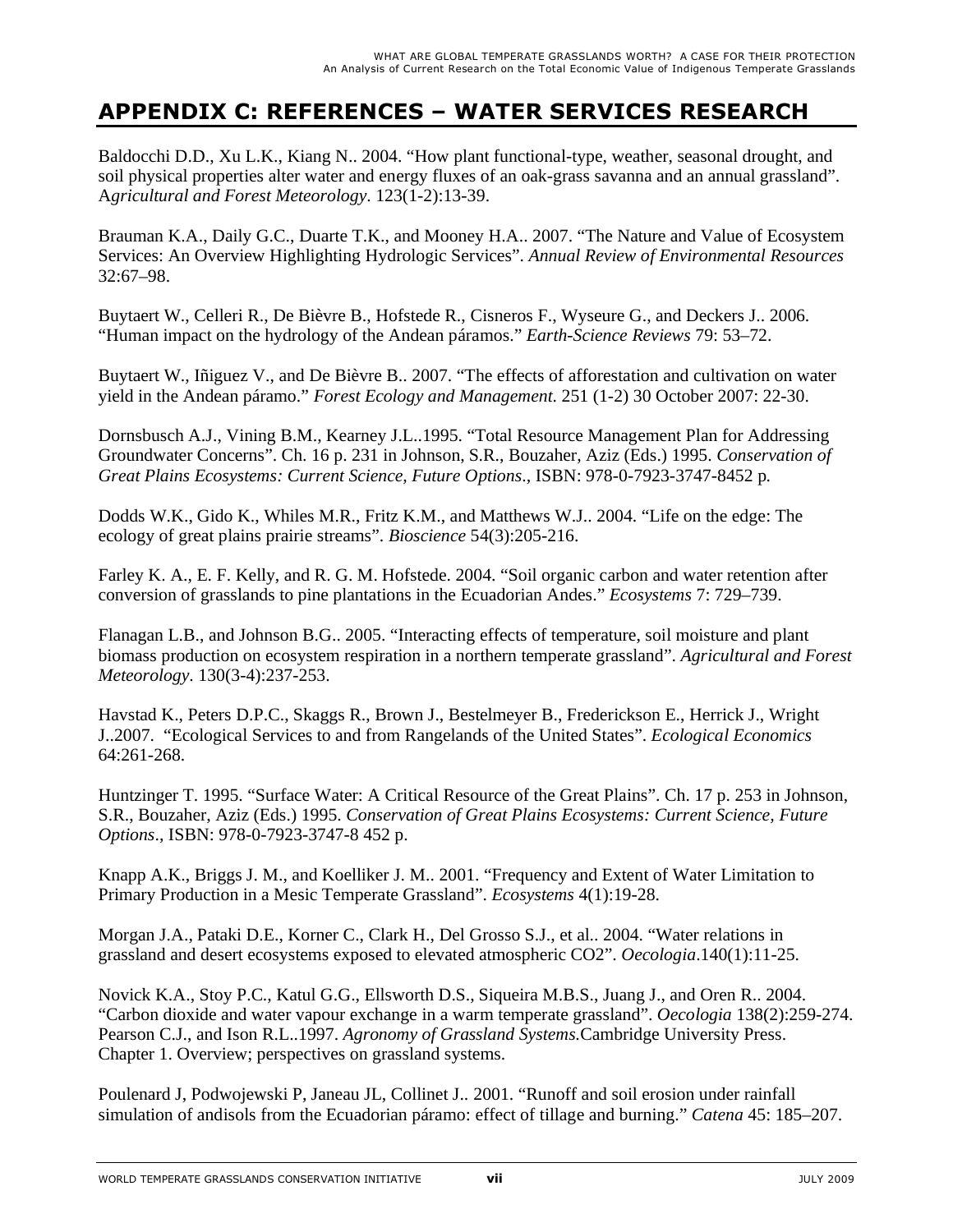Poulenard J., Michel J.C., Bartoli F., Portal M., Podwojewski P.. 2004. "Water repellency of volcanic ash soils from Ecuadorian páramo: effect of water content and characteristics of hydrophobic organic matter." *European Journal of Soil Science* 55, 487–496.

Sonoran Institute. 2007. *Workshop Proceedings.Water, Conservation, and Exurban Development in Semiarid Grasslands of Southwestern North America – Impacts on Biodiversity and Ecosystem Services*, available at www.sonoran.org

Weltzin J.F., and Macpherson G.R.. 2000. "Implications of Precipitation Redistribution for Shifts in Temperate Savanna Ecotones. *Ecology*. 81(7):1902-1913.

Wilcox, B.P., Thurow, T.L.. 2006. "Emerging issues in rangeland ecohydrology: vegetation change and the water cycle." *Rangeland Ecology and Management* . 59: 220–224.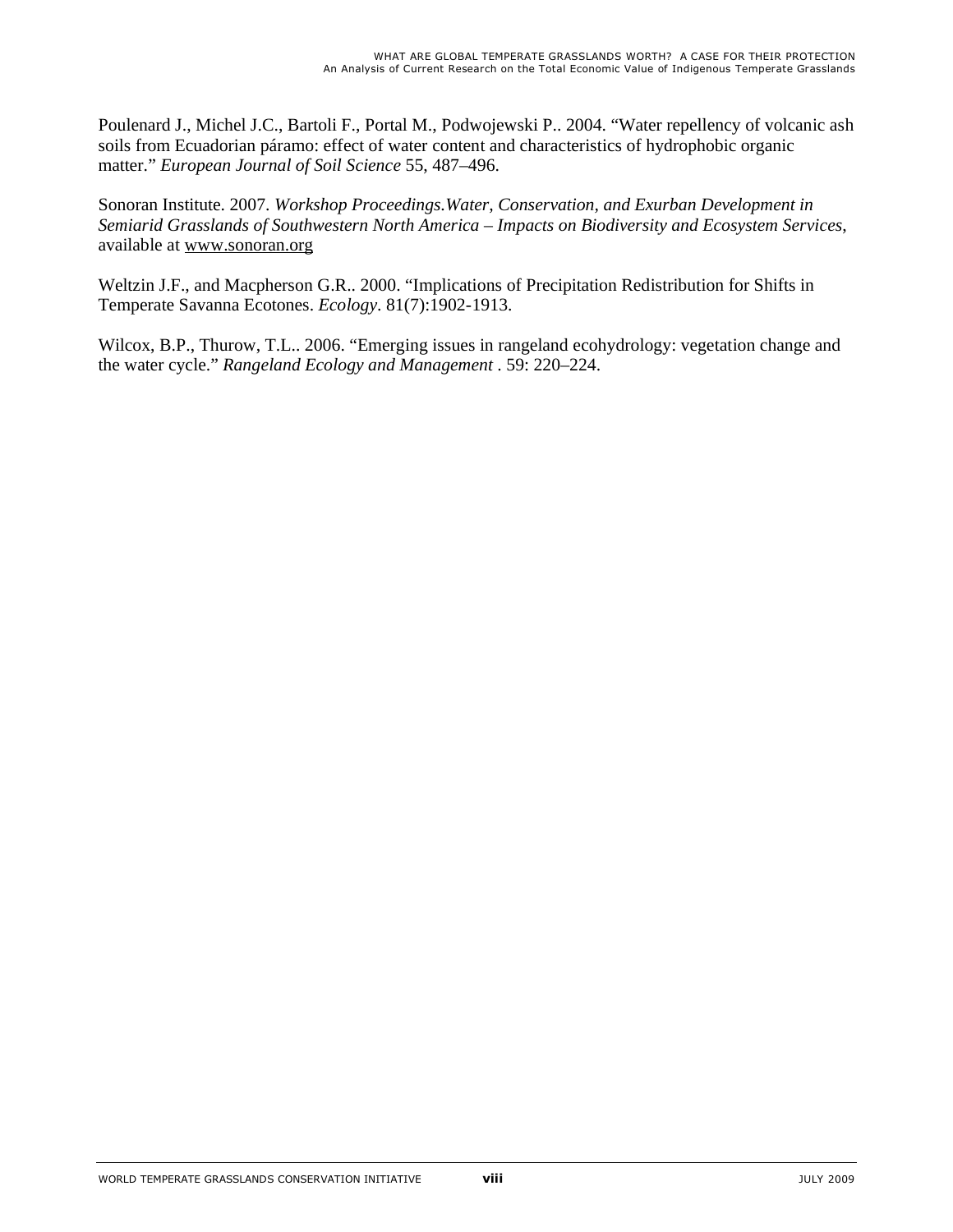## **APPENDIX D: REFERENCES – CLIMATE CHANGE**

Allen-Diaz B. *et al*. 1996. "Rangelands in a changing climate: Impacts, adaptations and mitigation." Scientific-Technical Analyses. Contribution of Working group II to the Second Assessment Report of the Intergovernmental Panel on Climate Change. Cambridge University Press, pp. 131-158.

Angerer J., Han G., Fujisaki I., Havstad K.M.. 2008. "Climate change and ecosystems of Asia with emphasis on Inner Mongolia and Mongolia." *Rangelands.* 30(3):46-51.

Bounoua L., DeFries R., Collatz G.J., Sellers P., and Khan H.. 2002. "Effects of land cover conversion on surface climate". *Climatic Change* 52(1-2):29-64.

Center for Development and Environment (CDE) and Mountain Research Initiative (MRI). 2008. Workshop report: *Global change research network for African mountains*. University of Bern, Bern.

Campbell B.D., Stafford Smith D.M..2000. "A synthesis of recent global change research on pasture and rangeland production: reduced uncertainties and their management implications". *Agriculture, Ecosystems and Environment.* 82:39–55.

DeFries R.S., Bounoua L., Collatz G.J.. 2002. "Human modification of the landscape and surface climate in the next fifty years." *Global Change Biology* 8(5):438-458.

Dyson R.2008 *Annotated Bibliography of Selected Publications and Theses*. National Audubon Society & Appleton-Whittell Research Ranch (AWRR). Elgin, Arizona.

Flanagan L.B., Wever L.A., Carlson P.J.. 2002. "Seasonal and inter-annual variation in carbon dioxide exchange and carbon balance in a northern temperate grassland". *Global Change Biology* 8(7):599-615.

Grace J. 2004. "Understanding and managing the global carbon cycle." *J. Ecol*. 92:189–202. doi:10.1111/j.0022-0477.2004.00874.x

Hall D., Ojima S., Parton W., Scurlock J.. 1995. "Response of temperate and tropical grasslands to CO2 and climate change." *Journal of Biogeography* 22: 537-547.

Harrington Jr. J.A., Harman J.. 1995. "Climate and Vegetation in Central North America: Natural Patterns and Human Alteration" Ch. 10 p. 135 in Johnson, S.R., Bouzaher, Aziz (Eds.) 1995. *Conservation of Great Plains Ecosystems: Current Science, Future Options*. ISBN: 978-0-7923-3747- 8452 p.

Heller N.E., Zavaleta E.S..2009. "Biodiversity management in the face of climate change: A review of 22 years of recommendations." *Biological Conservation* 142:14 –32.

Hinckley D.. 1995. "Great Plains Climates and Biota: Past, Present and Future". Ch. 11 p. 149 in Johnson, S.R., Bouzaher, Aziz (Eds.) 1995. *Conservation of Great Plains Ecosystems: Current Science, Future Options*.*,* ISBN: 978-0-7923-3747-8 (452 pp.)

Hopkins A., Del Prado A..2007. "Implications of climate change for grassland in Europe: impacts, adaptations and mitigation options: a review". *Grass and Forage Science*, 62, 118–126.

IPCC 2007. Climate Change 2007: *Synthesis Report*. IPCC, [Core Writing Team, Pachauri, R.K and Reisinger, A. (eds.)] Geneva.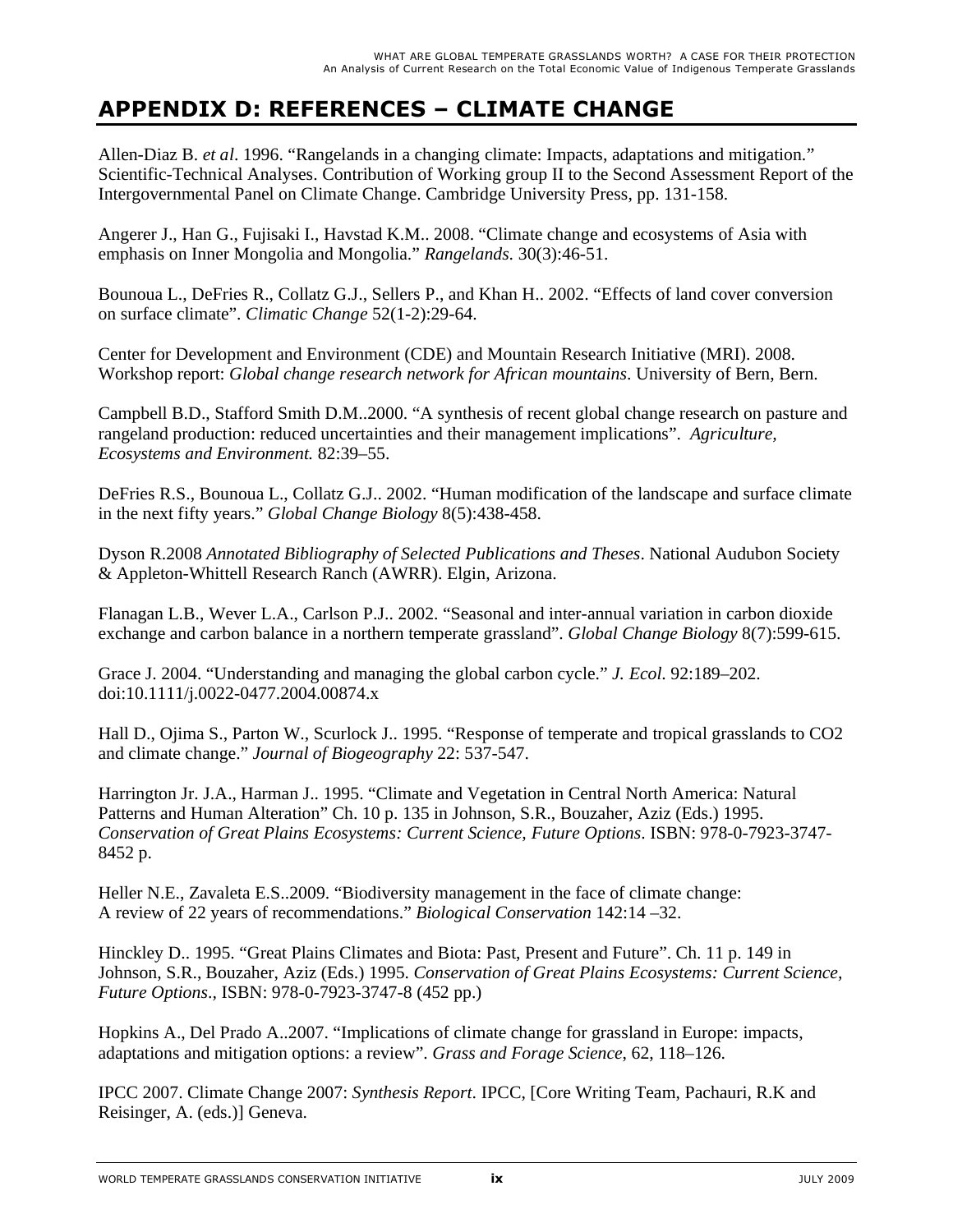IPCC. 2007. *Climate change 2007: the physical science basis. Contribution of Working Group I to the Fourth Assessment Report of the Intergovernmental Panel on Climate Change* [Solomon S., Qin D., Manning M., Chen M., Marquis K.B., Averyt M., Tignor M., and Miller H.M.(Eds.)]. Cambridge University Press, Cambridge, United Kingdom and New York, NY, USA, 996 pp.

Jackson R.B., Banner J.L., Jobbágy E.G., Pockman W.T., Wall D.H..2002. "Ecosystem carbon loss with woody plant invasion of grasslands." *Nature*. 418:623–626.

Jones M.B., and Donnelly A.. 2004. "Carbon sequestration in temperate grassland ecosystems and the influence of management, climate and elevated CO2." *New Phytologist*. 164 (3):423-439.

Jones S. K., Rees R. M., Kosmas D., Ball B. C., and Skiba U.M.. 2006. "Carbon sequestration in a temperate grassland; management and climatic controls" *Soil Use and Management*. 22:132–142.

Kirkbride M and R Grahn. 2008. *Survival of the fittest Pastoralism and climate change in East Africa*. Oxfam Briefing Paper 116.

Krupa S., Legge A.H.. 1995. "Air Quality, Climate Change and their Possible Impacts on Terrestrial Ecosystems of the North American Great Plains". Ch. 12 p. 161 in Johnson, S.R., Bouzaher, Aziz (Eds.) 1995. *Conservation of Great Plains Ecosystems: Current Science, Future Options.* 

Mokany K; Raison R.J; Prokushkin A.S.. 2006 "Critical analysis of root:shoot ratios in terrestrial biomes". *Global Change Biol*. 2006;12:84–96. doi:10.1111/j.1365-2486.2005.001043.x

Morgan J.A., Pataki D.E., Korner C., Clark H., Del Grosso S.J., *et. al*. 2004. "Water relations in grassland and desert ecosystems exposed to elevated atmospheric CO2". *Oecologia*. 140(1):11-25.

Novick K.A., Stoy P.C., Katul G.G., Ellsworth D.S., Siqueira M.B.S., Juang J., and Oren R.. 2004. "Carbon dioxide and water vapour exchange in a warm temperate grassland." *Oecologia* 138(2):259-274.

Rees R.M., Bingham I.J., Baddeley J.A., and Watson C.A.. 2005. "The role of plants and land management in sequestering soil carbon in temperate arable and grassland ecosystems." *Geoderma*  128(1-2):130-154.

Sala O.E., Chapin F.S., Armesto J.J., Berlow E., Bloomfield J., *et. al*. 2000. "Biodiversity - Global biodiversity scenarios for the year 2100." *Science.* 287(5459):1770-1774.

Sebastia M.T., Kirwan L., and Connolly J..2008. "Strong shifts in plant diversity and vegetation composition in grassland shortly after climatic change." *Journal of Vegetation Science.* 19(3):299-307.

Snyder P.K., Delire C., and Foley J.A.. 2004. "Evaluating the influence of different vegetation biomes on the global climate". *Climate Dynamics* 23(3-4)279-302.

 *The effects that six different vegetation biomes (tropical, boreal, and temperate forests, savanna, grassland and steppe, and shrubland/tundra)have on climate through their role in modulating the biophysical exchanges of energy, water, and momentum between the land-surface and the atmosphere are analysed.* 

Soussana J.F., Loiseau P., Vuichard N., Ceschia E., Balesdent J., *et al*.. 2004 "Carbon cycling and sequestration opportunities in temperate grasslands." *Soil Use and Management.* 20:219-230.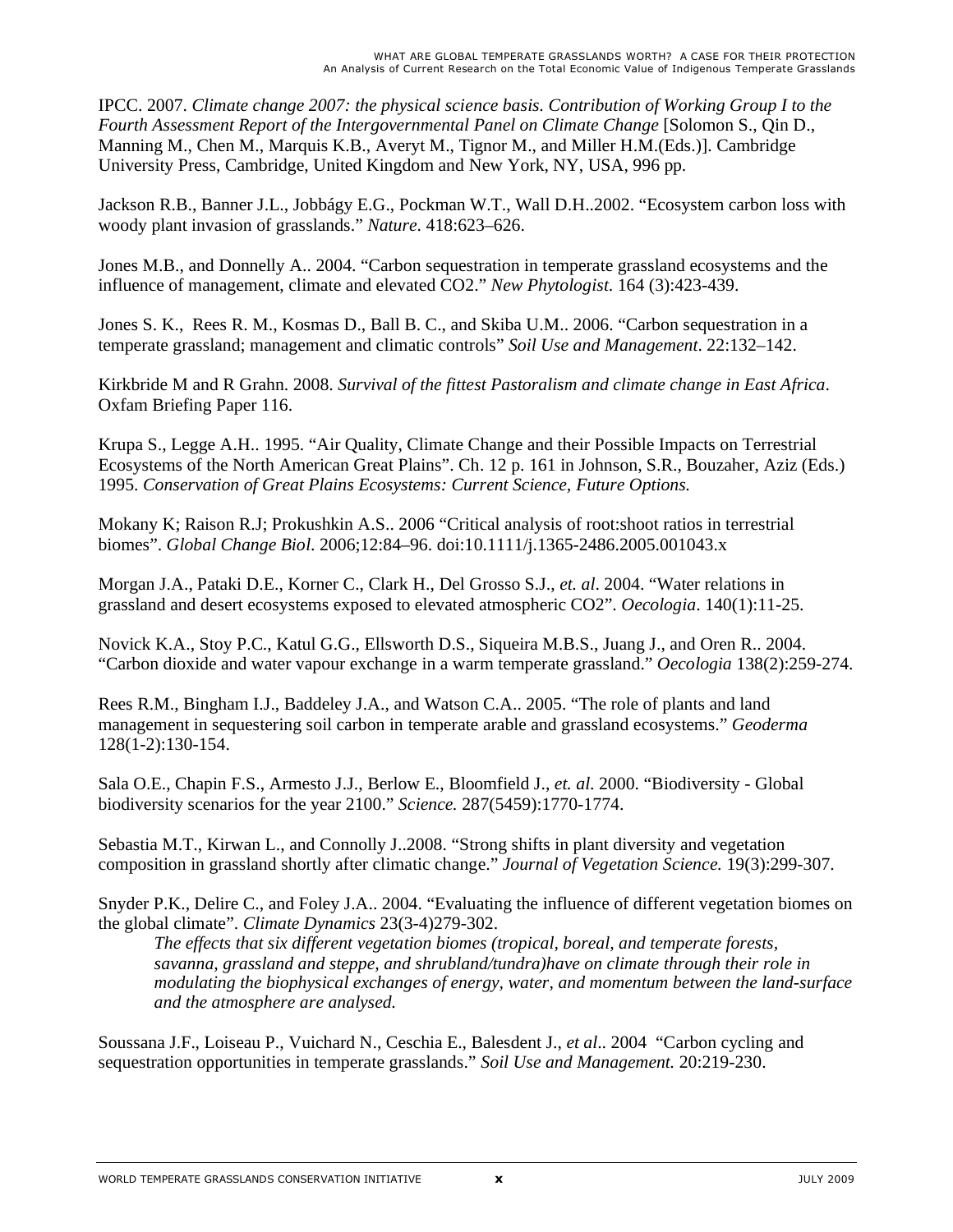Soussana J.F., and Lüscher A.. 2007. "Temperate grasslands and global atmospheric change: a review". *Grass and Forage Science.* 62:127–134.

 *Looks at the impacts of increased CO2 on grassland growth, species composition, soil fertility, ability to sequester carbon in 31 grassland areas, 15 of which are temperate.* 

Scurlock J., Hall D.. 1998. "The global carbon sink: a grassland perspective." *Global Change Biology* 4(2): 229-233.

Scurlock J.M.O., Johnson K., Olson R.J..2002. "Estimating net primary productivity from grassland biomass dynamics measurements." *Global Change Biology* 8: 736-754.

Svejcar T., Angell R., Bradford J.A.W., Dugas W., Emmerich W., *et al*.. 2008. "Carbon fluxes on North American rangelands." *Rangeland Ecology & Management*. 61(5):465-474.

't Mannetje L.. 2007. "Climate change and grasslands through the ages: an overview". *Grass and Forage Science*, 62, 113–117.

 *A review of the effects of climate change on grasslands from earliest geological times until the present.* 

Tuba Z and M Kaligaric.2008. "Grassland Ecology in Changing Climate and Land Use." *Community Ecology* 9 (Supp.): 3-12.

Weltzin J.F., and Macpherson G.R..2000. "Implications of Precipitation Redistribution for Shifts in Temperate Savanna Ecotones." *Ecology*. 81(7):1902-1913.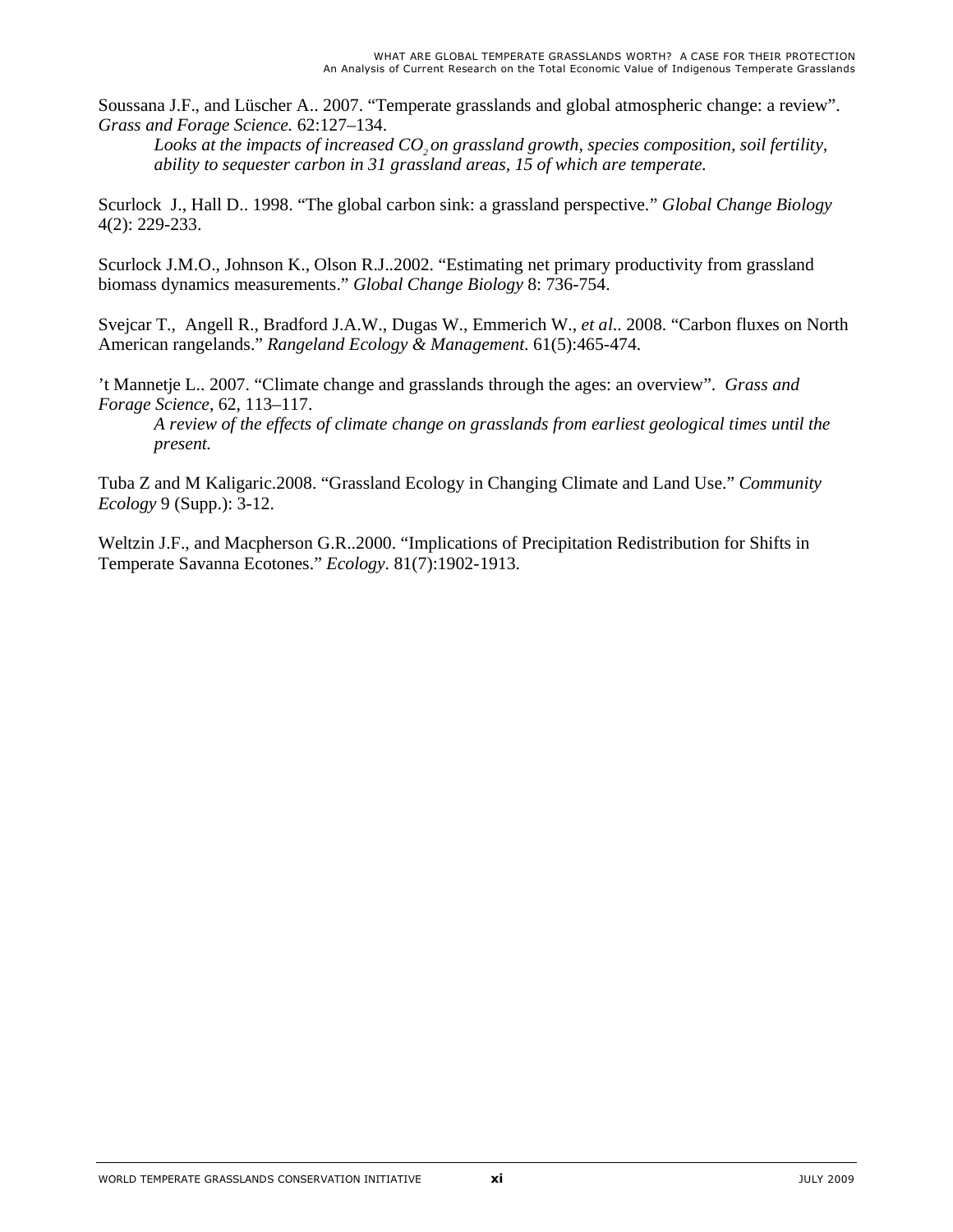## **APPENDIX E: REFERENCES**

Abensperg-Traun M., Wrbka T., Bieringer G., Hobbsc R., Deininger F., *et al*..2004. "Ecological restoration in the slipstream of agricultural policy in the old and new world." *Agriculture, Ecosystems and Environment* 103:601–611.

Alvarez-Farizo B..1999. "Estimating the Benefits of Agri-environmental Policy: Econometric Issues in Open-ended Contingent Valuation Studies." *Journal of Environmental Planning and Management.* 42(1): 23-43.

Anton P.A. 2005. "The Economic Value of Open Space. Implications for Land Use Decisions." Saint Paul, MN: Wilder Research, October 2005.

Arriaza M., Cañas-Ortega J.F., Cañas-Madueño J.A., Ruiz-Aviles P.. 2004. "Assessing the visual quality of rural landscapes." *Landscape and Urban Planning*. 69:115–125.

Balmford A., Bruner A., Cooper C., Costanza R., Farber S., *et al*.. 2002 "Economic reasons for conserving wild nature." S*cience* 297(5583):950-953.

Balmford A., Green R.E., Jenkins M.. 2003. "Measuring the changing state of nature." *Trends in Ecology and Evolution* 18(7)326-330.

Barrow E., Davies J., Berhe S., Matiru V., Mohamed N., Olenasha W., Rugadya M.. 2007. *Pastoralists' species and ecosystems knowledge as a basis for land management*. IUCN Eastern Africa Regional Office Policy Brief No 3, IUCN: Nairobi.

Berman M.G., Jonides J., Kaplan S.. 2008. "The Cognitive Benefits of Interacting With Nature." *Psychological Science.* 19(12):1207-1212.

Bienabe E., Hearne R.H..2006. "Public preferences for biodiversity conservation and scenic beauty within a framework of environmental services payments." *Forest Policy and Economics.* 9 (4): 335-348.

Boxall P.C..1995. "The Economic Value of Lottery-rationed Recreational Hunting." *Canadian Journal of Agricultural Economics.* 43:119-131.

Brown K.. 1997. "Plain tales from the grasslands: extraction, value and utilization of biomass in Royal Bardia National Park, Nepal*". Biodiversity and Conservation*. 6:59-74.

Buchan A..2006. *VVP Plains Tender: Investing in Biodiversity on the Victorian Volcanic Plains.* Victoria Australia: Department of Sustainability & Environment.

Burel F., Baudry J..1995. "Social, aesthetic and ecological aspects of hedgerows in rural landscapes as a framework for greenways.*" Landscape and Urban Planning.* 33:327-340.

Chan K. M. A., Shaw M. R., Cameron D. R., Underwood E. C., Daily G. C..2006. "Conservation Planning for Ecosystem Services". *PLoS Biology*.4 (11)e379:2138-2152.

Chiesura A., De Groot R..2003. "Critical natural capital: a socio-cultural perspective." *Ecological Economics*. 44:219-231.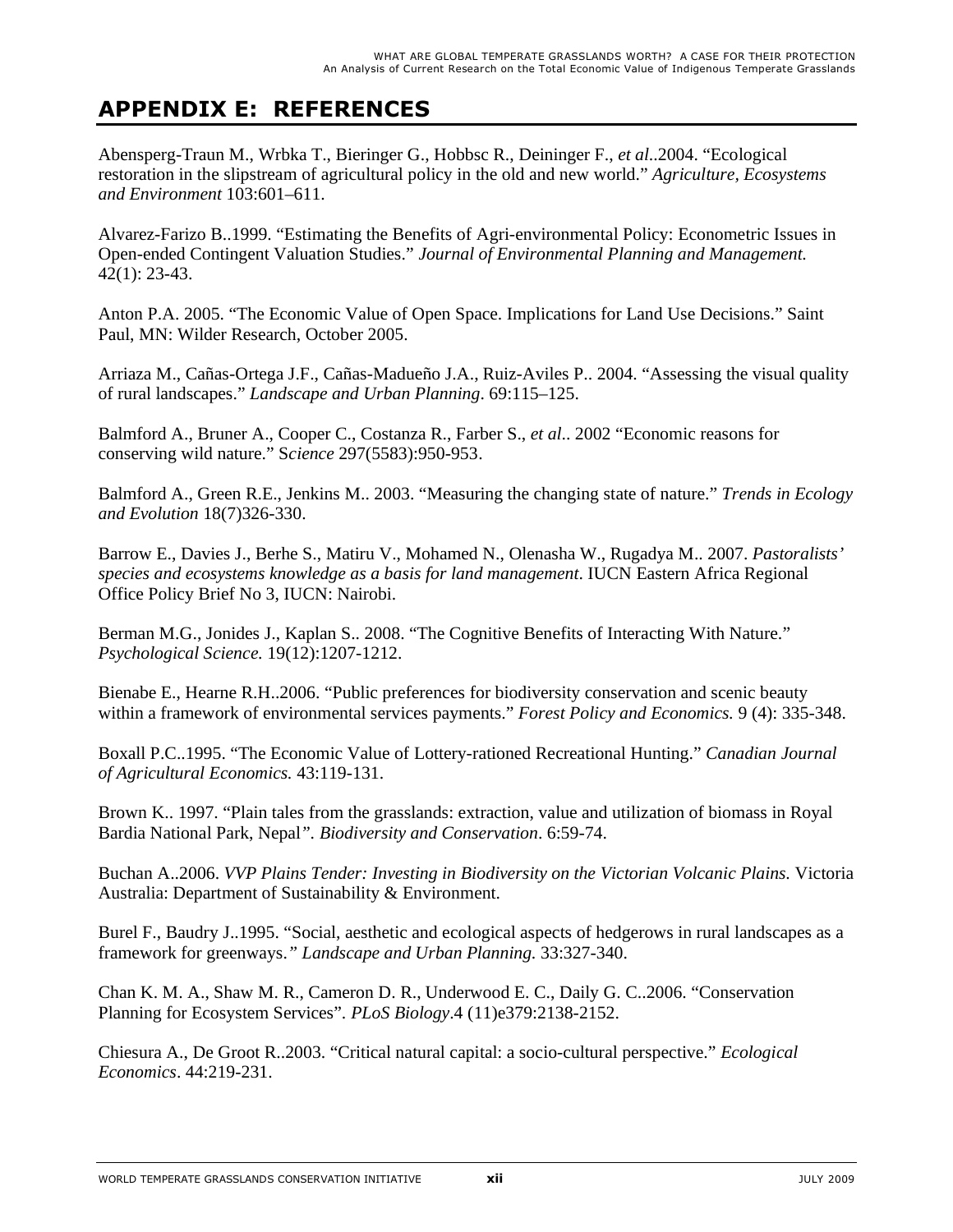Cole I., Lunt I.D.. 2005. "Restoring Kangaroo Grass (Themeda triandra) to grassland and woodland understoreys: a review of establishment requirements and restoration exercises in south-east Australia." *Ecological Management & Restoration.* 6, 28-33.

Conant R., Paustian K., Elliott E.. 2001. "Grassland management and conversion into grassland: effects on soil carbon." *Ecological Applications.* 11(2): 343-355.

Conner R., Seidl A., Van Tassell L., Wilkins N.. (2002). "United States Grasslands and Related Resources: An Economic and Biological Trends Assessment." *US Grasslands: Economic & Biological Trends:* http://irnr.tamu.edu/pdf/grasslands\_high.pdf.

Costanza R., D'Arge R., De Groot R., Farber S., Grasso M.. 1997. "The value of the world's ecosystem services and natural capital." *Nature*. 387:253-260.

Costanza R.. 2000. "Social Goals and the Valuation of Ecosystem Services." *Ecosystems.* 3:4–10.

Costanza R.. 2003. "Social Goals And The Valuation of Natural Capital." *Environmental Monitoring and Assessmen.t* 86:19–28.

Costanza R., Stern D., Fisher B., He L., Ma C.. 2004. "Influential publications in ecological economics: a citation analysis." *Ecological Economics.* 50:261–292.

Costanza R., Wilson M., Troy A., Voinov A., Liu S., D'Agostino J.. 2006. "The Value of New Jersey's Ecosystem Services and Natural Capital." Gund Institute for Ecological Economics, University of Vermont and New Jersey Department of Environmental Protection, Trenton, New Jersey.

Costanza R., Farley J.. 2007. "Ecological economics of coastal disasters: Introduction to the special issue.*" Ecological Economics.* 63:249–253.

Costanza R., Fisher B., Mulder K., Liu S., Christopher T.. 2007. "Biodiversity and ecosystem services: A multi-scale empirical study of the relationship between species richness and net primary production". *Ecological Economics*. 61:478–491.

Costanza R., Fisher B., Ali S., Beer C., Bond L., *et al*.. 2007. "Quality of life: An approach integrating opportunities, human needs, and subjective well-being." *Ecological Economics.* 61:267–276.

Coulon J-B., Delacroix-Buchet A., Martin B., Pirisi A..2004."Relastionship between ruminant management and sensory characteristics of cheeses: a review." *Lait.* 84:221-241.

Crist M.R., Wilmer B., Aplet G.H.. 2005. "Assessing the value of roadless areas in a conservation reserve strategy: biodiversity and landscape connectivity in the northern Rockies." *Journal of Applied Ecology*. 42:181–191.

Cromartie J.B..1998. Net migration in the Great Planes increasingly linked to natural amenities and suburbanization." *Rural Development Perspectives.* 13(1): 27-34.

Curran D., Sandborn C., Clark L., Hamm K.. n.d."Grasslands Protection: A Primer for Local Government." The Environmental Law Centre, University of Victoria, Faculty of Law: for the Grasslands Conservation Council of BC, Ducks Unlimited Canada, and the Wetlands Stewardship Partnership.

http://www.rdosmaps.bc.ca/min\_bylaws/planning/rgs/ReportsAndStudies/GrasslandsProtection.pdf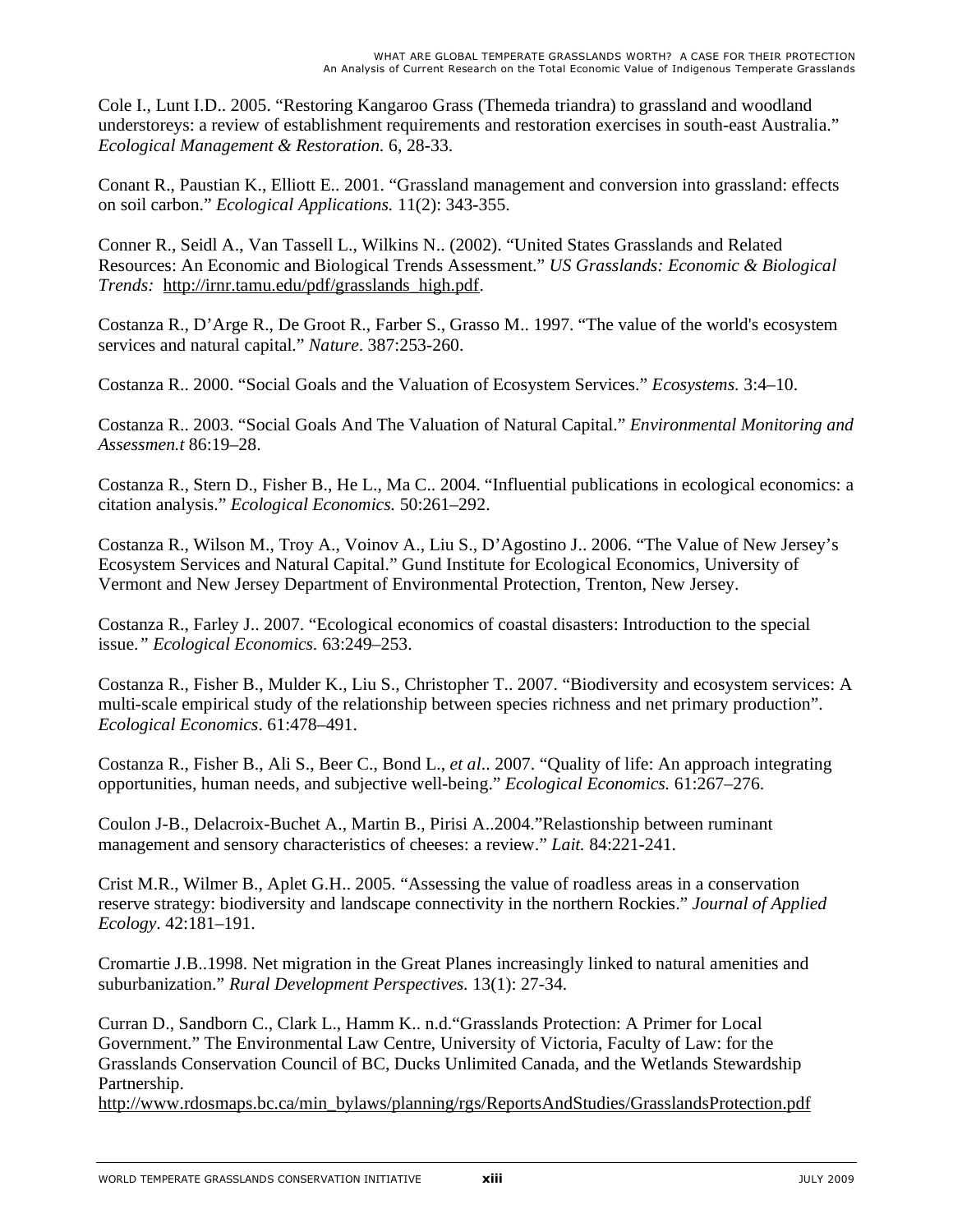Daily G.C.(ed.).1997. *Nature's Services: Societal Dependence on Natural Ecosystems.* Washington, D.C.: Island Press.

Daily G.C., Söderqvist T., Aniyar S., Arrow K., Dasgupta P., *et al*.. 2003. "The Value of Nature and the Nature of Value." *Science.* 289(5478):395-396.

Danielson B.J., Klaas E.E..1995. " Conservation, Restoration and Management of Great Plains Landscapes". Ch. 13. P. 185 in Johnson, S.R., Bouzaher, Aziz (Eds.) 1995. *Conservation of Great Plains Ecosystems: Current Science, Future Options.* ISBN: 978-0-7923-3747-8 (452 pp.).

De Brun C.T.F.(ed.) 2007.*The Economic Benefits of Land Conservation*. Washington,D.C.:The Trust for Public Land (54 pp.).

De Civita P., Filion F., Frehs J., Jay M.. n.d. *The Environmental Valuation Reference Inventory*™ EVRI<sup>TM</sup> – A New Tool for Benefit Transfers. Environment Canada.

Defenders of Wildlife, Conservation Economics Program. "A Bibliography of Economic Valuation Literature." Washington, D.C. Updated October 24, 2008.

de Wit M.P., Blignaut J.N..2006. "Report prepared for Lala Steyn at South African National Biodiversity Institute as part of the project : Making the Case for the Value of Ecosystem Goods and Services provided in the Grassland Biome." South African National Biodiversity Institute SANBI.Report No. SO 6002 http://www.sanbi.org/information/grasslandsprogressreport.pdf

Dutilly-Diane C., McCarthy N. *et al*. 2007. "Could Payments for Environmental Services Improve Rangeland Management in Central Asia, West Asia and North Africa?" Washington, D.C.: International Food Policy Research Institute. Collective Action and Property Rights (CAPRI).

DuWors E., Villeneuve M., *et al*. 1999 *The Importance of Nature to Canadians: Survey Highlights. (*Environment Canada) Canada. Minister of Public Works and Government Services.

Dyson R., 2008. "Annotated Bibliography of Selected Publications and Theses." National Audubon Society Appleton-Whittell Research Ranch (AWRR).Elgin, Arizona.

Ferraro P.J., Kiss A..2002. "Direct Payments to Conserve Biodiversity." *Science.* 298(5599):1718 – 1719.

Fleischer A., Tsur Y..2003. "Measuring the recreational value of open space." *Journal of Agricultural Economics*. 54(2): 269 - 283.

Frame J.(ed.).2002. *Conservation Pays? Reconciling environmental benefits with profitable grassland systems.* British Grassland Society Occasional Symposium No. 36. Reading: British Grassland Society Frumkin H..2003. "Healthy Places: Exploring the Evidence." *American Journal of Public Health.* 93 ( 9): 1451-1456.

Fuzeng H..2008. "The Development and Prospect of Chinese Grassland Economic System." Chinese Grassland Society, Beijing 100094 http://www.internationalgrasslands.org/publications/pdfs/tema29\_1.pdf

Gadgil M., Berkes F., Folke C..1993 "Indigenous Knowledge for Biodiversity Conservation." *Ambio.* 22(2/3):151-156.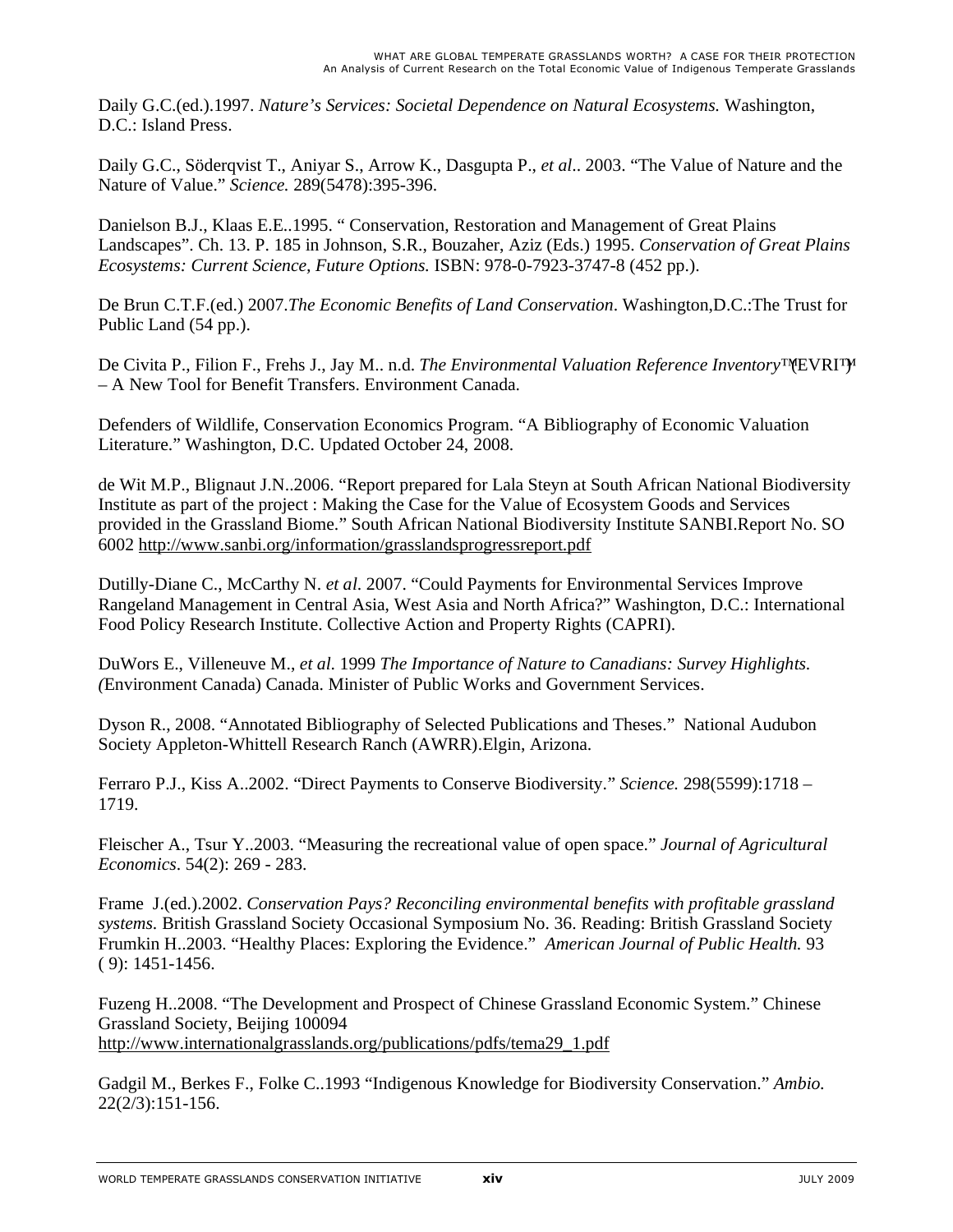Gauthier D.A., Lafon A., Toombs T., Hoth J., Wiken E..2003. *Grasslands: Towards a North American Conservation Strategy.* Co-published by the Commission for Environmental Cooperation (Montreal) and the Canadian Plains Research Center (Regina). ISBN 2-922305-90-2. Montreal Quebec H2Y 1N9. 99 pgs.

Gintzburger G., Toderich K.N., Mardonov B.K., Mahmudov M.M..2003. *Rangelands of the Arid and Semi-Arid Zones of Uzbekistan.* Published jointly by International Centre for Agricultural Research in the Dry Areas CIRAD, France, and ICARDA, Syria. 426 p.

Gintzburger G..2004. "Agriculture and Rangelands in Middle Asian Countries." in Ryan, Vlek & Paroda, 2004, q.v.

Gibon A..2005. "Managing grassland for production, the environment and the landscape. Challenges at the farm and the landscape level." *Livestock Production Science.* 96:11-31.

Giuliani V..2002. "Theory of attachment and place attachment." in M. Bonnes, T. Lee, & M. Bonaiuto (eds.), *Psychological theories for environmental issues*. Ashgate, Aldershot.

Gómez-García D., García-González R., Marinas A., Aldezabal A..2002. "An eco-pastoral index for evaluating Pyrenean mountain grasslands." 19th General Meeting of the European Grassland Federation La Rochelle. http://www.ipe.csic.es/conservacion/Tools/GOMEZ-588.ppt

Greenway G., Sanders S..2006. "The Fiscal Implications of Land Use: A "Cost of Community Services" Study for Red Deer County". Calgary: Miistakis Institute, April 2006 (available as 4 .pdf reports from the Miistakis web site: www.rockies.ca/)

Goldman R. L., Thompson B.H., and Daily G.C.. 2007. "Institutional incentives for managing the landscape: Inducing cooperation for the production of ecosystem services." *Ecological Economics.* 64: 333–343.

Grice A.C., Hodgkinson K.C. (eds). 2002. *Global Rangelands-Progress and Prospects*. CABI Publishing. (320 pp.)

Guo Z.G..2006. "A new approach to grassland management for the arid Aletai region in Northern China." *The Rangeland Journal* 28(2):97-104.

Heller N.E., Zavaleta E.S..(2009). "Biodiversity management in the face of climate change: A review of 22 years of recommendations." *Biological Conservation.* 142:14-32.

Henwood W.D..1998."The world's temperate grasslands: a beleaguered biome."*Parks.* 8:1-2. Henwood W. D..2006. *Linking the World's Grasslands: Enhancing International Cooperation for Protection and Conservation of the World's Temperate Grasslands.* IUCN and the World Commission on Protected Areas.

Henwood W.D.. 2008. "The Temperate Grasslands Conservation Initiative." Extract from: *The nature of drylands. Diverse ecosystems, diverse solutions.* IUCN Barcelona 2008.

Herrick J.E., Dobrowolski J.P., Ayarza M., Bestelmeyer B.T., Brown J., Fredrickson E.L., Havstad K.M., Peters D.C..2007. "Prioritizing ecological research and restoration based on societal outcomes." Ecological Society of America 92nd Annual Meeting, August 5-10, 2007, San Jose, California. SYMP 12-5 CDROM.

Hodgson *et. al*.2005 "How much will it cost to save grassland diversity?" *Biological Conservation.* 122: 263–273.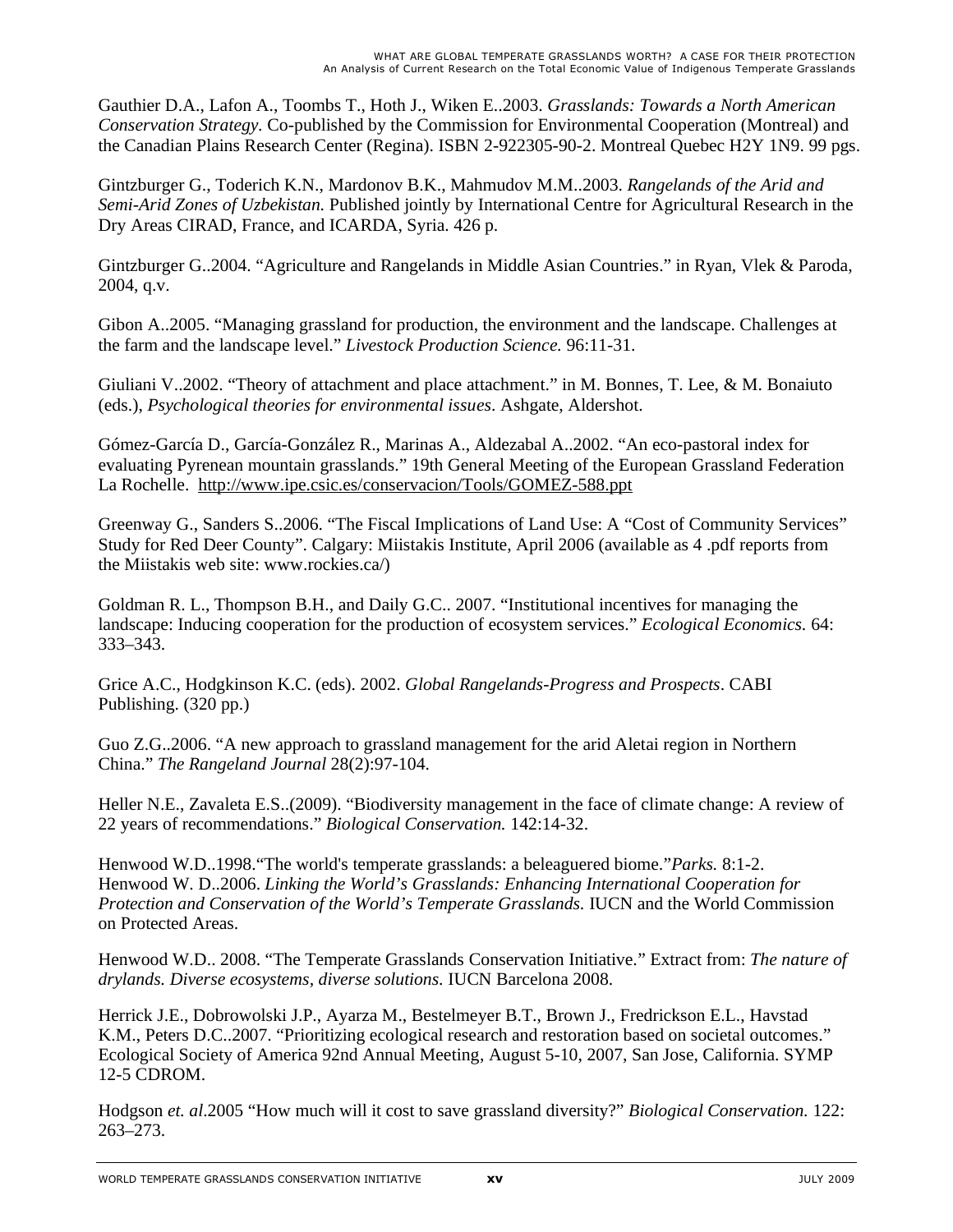Hoekstra J.M., Boucher T.M., Ricketts T.H., Roberts C..2005. "Confronting a biome crisis: global disparities of habitat loss and protection." *Ecology Letters.*8:23 - 29.

Hopkins A., Holz B..(2005). "Grassland for agriculture and nature conservation: production, quality and multifunctionality." *Grassland Science in Europe.* 10:15–29.

Hopkins A., Wilkins R.J.. 2006. "Temperate grassland: key developments in the last century and future perspectives." *Journal of Agricultural Science*. 144:503–523.

International Union for Conservation of Nature (2008) B. Peart (Ed.) *Temperate Grasslands Conservation Initiative Workshop. Life in a Working Landscape: Towards a Conservation Strategy for the World's Temperate Grasslands*. Hohhot, China. http://cms.iucn.org/about/union/commissions/wcpa/wcpa\_puball/wcpa\_pubsubject/wcpa\_grasslandspub/i ndex.cfm?uNewsID=2545

Jack B.K., Kousky C., Sims K.R.E..2008. "Designing Payments for ecosystem services: Lessons from previous experience with incentive-based mechanisms." *Proceedings of the National Academy of Sciences.* 105(28):9465-9470.

Johnson S.R., Bouzaher A. (eds.).1995. *Conservation of Great Plains Ecosystems: Current Science, Future Options.* (452 pp.)

Kaplan S..1995. "The Restorative Benefits of Nature: Toward an Integrative Framework." *Journal of Environmental Psychology*. 16:169-182.

Karl J., Hoth J..2005. *North American Grassland Priority Conservation Areas: Technical Report and Documentation*. Montreal, Québec: North American Commission for Environmental Cooperation and The Nature Conservancy www.cec.org/files/PDF/BIODIVERSITY/GPCA\_Technical\_Report\_en.pdf

Kirkman K..2006. "Strategic review of the coal mining industry with regard to grassland biodiversity and identification of opportunities for the development of interventions with the coal industry to address Biodiversity*." Report for the South African National Biodiversity Institute's National Grasslands Biodiversity Programme.* 

Klubnikin K., Annett C., Cherkasova M., Shishin M., Fotieva I.. 2000. "The sacred and the scientific: Traditional ecological knowledge in Siberian river conservation." *Ecological Applications*. 10(5):1296- 1306.

Kothmann M.M.. 1995. "Rangeland Ecosystems in the Great Plains: Status and Management." Ch. 14 in Johnson, S.R., Bouzaher, Aziz (eds.) 1995. *Conservation of Great Plains Ecosystems: Current Science, Future Options.* ISBN: 978-0-7923-3747-8 452 p.

Kroeger T., Manalo P..2006. "Review of the Economic Benefits of Species and Habitat Conservation." Report Prepared for the Doris Duke Charitable Foundation. Washington, D.C.: Defenders of Wildlife Conservation Economics Program Working Paper# 4.

Kroeger T., Casey F..2007. "An Assessment of market-based approaches to providing ecosystem services on agricultural lands." *Ecological Economics.* 64:321-332.

Leach D. n.d. "Green Gateway: Linking Devon's Culm Grassland and the rural economy" http://www.jncc.gov.uk/pdf/david\_leach%20pres\_notesonly.pdf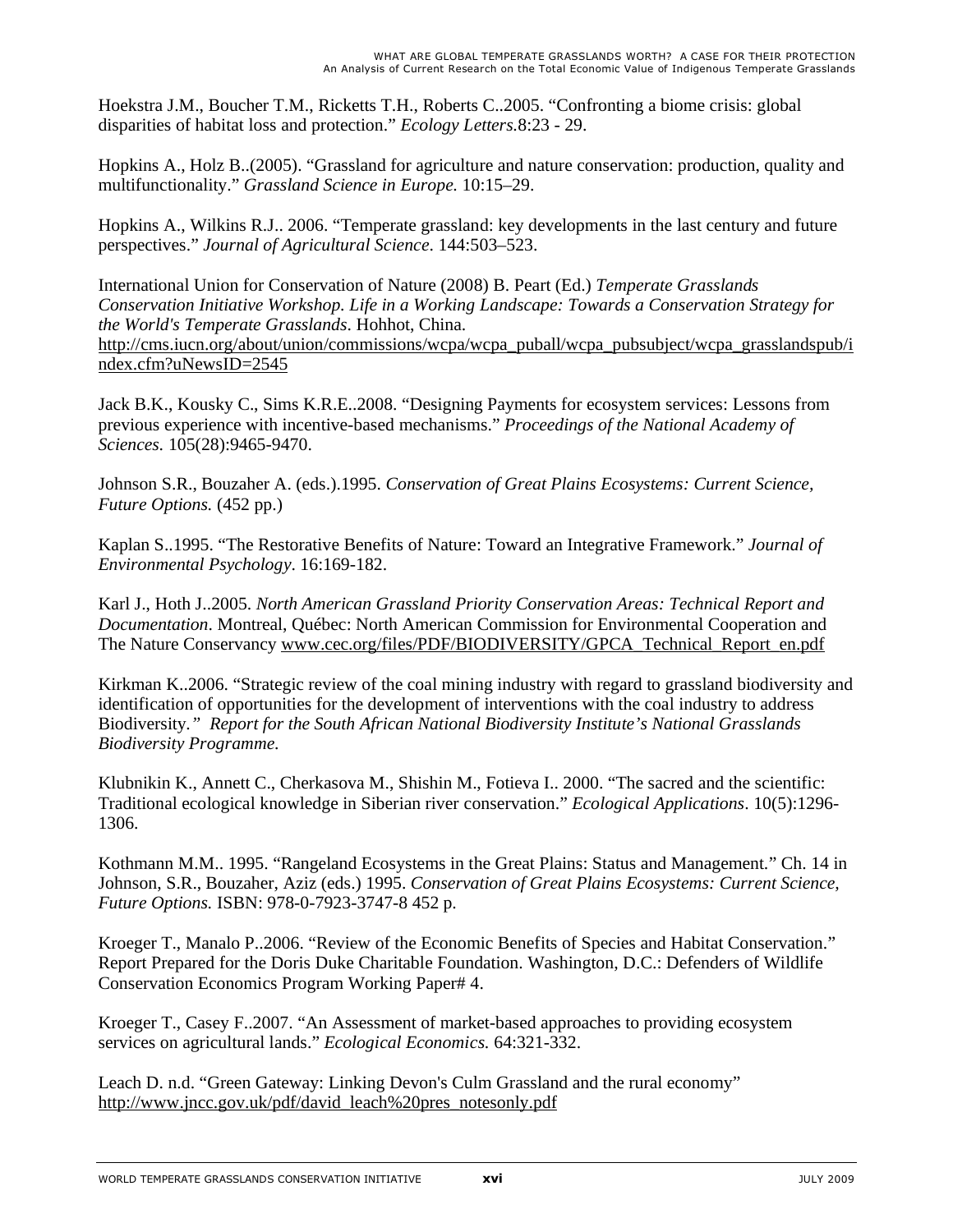Lemaire G., Wilkins R., and Hodgson J.. 2005."Challenges for grassland science: managing research priorities." *Agriculture Ecosystems & Environment*. 108(2):99-108.

Lehmann B., Hediger W..2004. "The contribution of grassland to social benefits of agriculture - an economic analysis". In (Editors): Lúscher A., Jeangros B., Kessler W., Huguenin O., Lobsiger M., Millar N., Suter D. *Land use systems in grassland dominated regions.* Proceedings of the 20th General Meeting of the European Grassland Federation, Luzern, Switzerland, 21-24 June 2004.

Lehmkuhl J.F., Upreti R.K., Sharma U.R..(1988). "National parks and local development: grasses and people in Royal Chitwan National Park, Nepal." *Environmental Conservation*, 15(2):143-8.

Letšela T., Witkowski E. T. F., Balkwill K..2003. "Plant resources used for subsistence in Tsehlanyane and Bokong in Lesotho." *Economic Botany.* 57(4):619-639.

Lindborg R., Bengtsson J., Berg Å., Cousins S.A.O., Eriksson O., Gustafsson T., *et al*.2008."A landscape perspective on conservation of semi-natural grasslands." *Agriculture, Ecosystems and Environment.* 125:213–222.

Loomis J., Rameker V., Seidl A..2000. "Potential Non-Market Benefits of Colorado's Agricultural Lands: A Review of the Literature." Colorado State University Department of Agricultural and Resource Economics, *Agricultural Resource Policy Report APR 00-02.* 

Losey J.E., Vaughn M..2006. "The Economic Value of the ecological Services Provided by Insects." *Bioscience.* 56(4): 311- 323.

Louv R..2006. *Last Child in the woods. Saving our children from Nature Deficit Disorder*. Chapel Hill, NC: Algonquin Books.

Maczko K., Hidinger L.. (eds). 2008. *Sustainable Rangelands Ecosystem Goods and Services.* Sustainable Rangelands Roundtable. SRR Monograph No. 3. http://sustainablerangelands.warnercnr.colostate.edu/

Maller C., Townsend M., Pryor A., Brown P., St. Leger L..2005. "Healthy nature healthy people: 'contact with nature' as an upstream health promotion intervention for populations." *Health Promotion International.* 21(1):45-54.

Mark A., Dickinson K., Patrick B.. 2003. "Indigenous grassland protection in New Zealand." *Frontiers in Ecology and the Environment.* 1: 290-291.

McGilloway D.A. (ed). 2005. *Grasslands: A Global Resource*. Wageningen, NL: Wageningen Academic Publishers. 976 pp.

Meister A.D.. 1996 "Dilemma: Increase in Human Food Production or Use of Grasslands for Environmental and/or Social Purposes". Earthscan Publications Ltd, London. International Policy Council. http://www.internationalgrasslands.org/publications/pdfs/tema30\_1.pdf

Millar J., Curtis A..1999. "Challenging the boundaries of local and scientific knowledge in Australia: opportunities for social learning in managing temperate upland pastures." *Agric. Human Values.* 16:389–399.

Millennium Ecosystem Assessment. 2005*. Ecosystems and Human Well-being: Synthesis Reports*. Ch. 22. Safriel U., Adeel Z., *Dryland Systems* http://www.millenniumassessment.org/en/index.aspx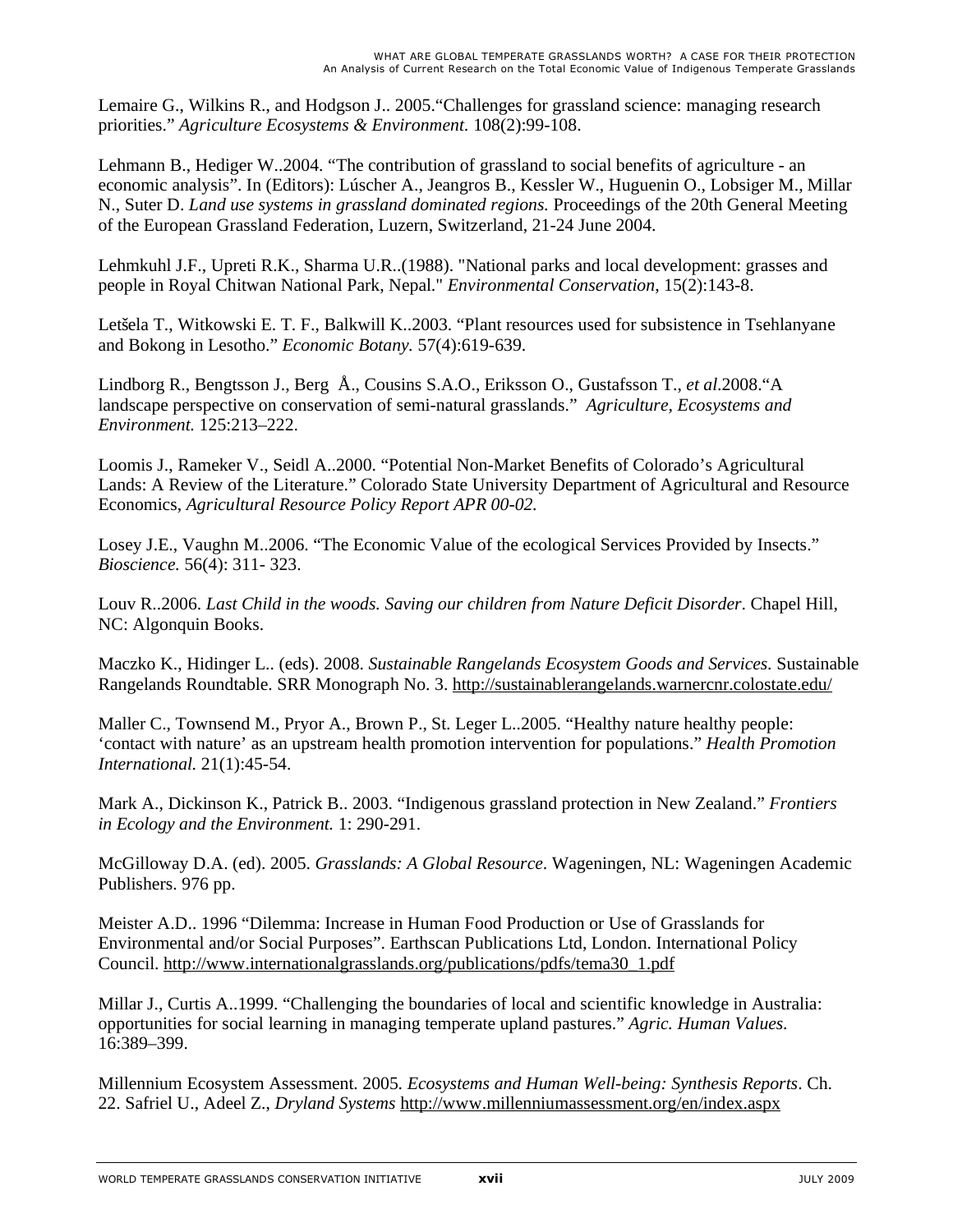Milne J.A.. 2003. *Book Review*: Grice, A.C., Hodgkinson, K.C. (Eds.), "Global Rangelands: Progress and Prospects." *Grass Forage Science*. 58:99.

Morandin L.A., Winston M.L..2006. Pollinators provide economic incentive to preserve natural land in ecosystems." *Agriculture, Ecosystems and Environment.* 116(3-4):289-292.

Nábrádi A..2007. "The Economic Value of Grassland Products." *Applied Studies in Agribusiness and Commerce.* 1(1):19-28.

Nábrádi A..2008. "Marketable Value of Grassland Products." *Cereal Research Communications.*  36(3S):2027-2030.

Nan Z.. 2004. "The Grassland Farming System and sustainable agricultural development in China." *Grassland Science.* 51:15–19.

Nelson C.J., Burns J.C.. 2006. "Fifty Years of Grassland Science Leading to Change". *Crop Science*. 46:2204-2217.

Newell P.B..1997. "A Cross-Cultural Examination of Favorite Places." *Environment and Behavior.* 29(4):495-514.

Nowak D.J. *et al*.2002. "Compensatory value of urban trees in the United States." *Journal of Arboriculture.* 28(4):194-199.

O'Connor T. G., Kuyler P..2005. *National Grasslands Initiative: Identification of Compatible Land Uses for Maintaining Biodiversity Integrity.* Report for the South African National Biodiversity Institute's National Grasslands Biodiversity Programme.

Okwi P.O., Kaija D..1999. "Valuing Tropical Grasslands:The Case of Overstocking in Northeastern Uganda." Organization for Social Science Research in Eastern and Southern Africa http://www.ossrea.net/ssrr/no24/no24.htm

Osterkamp W.R., Marlow J.E.. 2008. "Southern Arizona's Native Grasslands: Understanding and Valuing Their Ecosystem Services." The Research Ranch Foundation and the Sonoran Institute. http://sonoran.org/

Pagiola S., von Ritter K., Bishop J..2004. *Assessing the Economic Value of Ecosystem Functions.* World Bank Environment Department, Paper No. 101, in collaboration with The Nature Conservancy and the IUCN – The World Conservation Union.

Peart B..2008. *Life in a Working Landscape:Towards a Conservation Strategy for the World's Temperate Grasslands.* IUCN. Temperate Grasslands Conservation Initiative (TGIC): A Record of The World Temperate Grasslands Conservation Initiative Workshop Hohhot, China, June 28-29, 2008. http://www.bcgrasslands.org/home.htm

Peart B.(ed). 2008. *Compendium of Regional Templates on the Status of Temperate Grasslands Conservation and Protection*, Appendix 2 prepared for the World Temperate Grassland Conservation Initiative Workshop – Life in a Working Landscape: Toward A Conservation Strategy for Word's Temperate Grasslands. Hohhot, China June 28-29, 2008.

Pimentel D., Wilson C., McCullum C., Huang R., Dwen P., Flack J., Tran Q., Saltman T., Cliff B.. 1997. "The Economic and Environmental Benefits of Biodiversity." *BioScience.* 47(11): 747 – 757.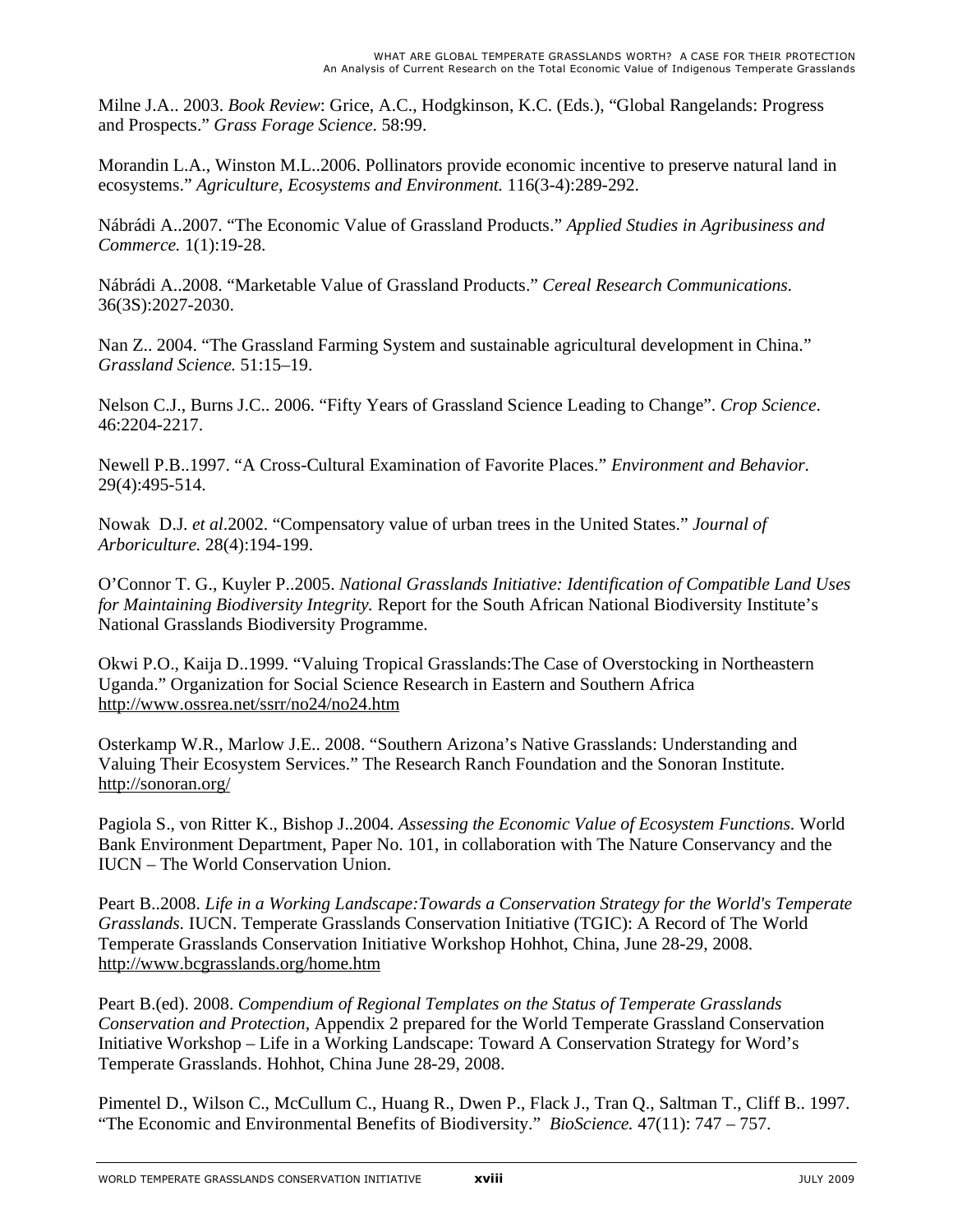PriceWaterhouseCoopers LLP, Econometric Research Limited and EDA Collaborative Inc..2004. *Economic Impact Analysis. Trans Canada Trail in Ontario.* Prepared for Trans Canada Trail Ontario, August 2004.

Priolo A., Micol D., Agabriel J..2001. "Effects of Grass Feeding Systems on Ruminant Meat Flavour and Colour." *Animal Research.* 50:185-200.

Prober S.M., Thiele K.R..2005."Restoring Australia's temperate grasslands and grassy woodlands: integrating function and diversity." *Ecological Management & Restoration.* 6:16-27.

Rass N.. 2008. "Pastoralists, the best custodians of drylands." Extract from: *The nature of drylands. Diverse ecosystems, diverse solutions.* IUCN Barcelona 2008.

Ren J.Z..1983. "Establishing Pastoral Agriculture System in Southern China." *Guizhou People's Press*. 1–35.

Ren J.Z..1992. "Ecological productivity of grassland farming system on the Loess Plateau of China" in *Proceedings of International Conference on Farming Systems on the Loess Plateau* (ed. Ren, JZ) Gansu Science and Technology Press, Lanzhou:3–5.

Ren J.Z..1995. *Grassland Agroecology*. China Agriculture Press, Beijing: 1–181.

Rivers, Trails & Conservation Assistance Program. 1995. *Economic Impacts of Protecting Rivers, Trails, and Greenway Corridors: A Resource Book.* U.S. National Park Service. http://www.nps.gov/pwro/rtca/propval.htm)

Rodriguez L. 2008. *A global perspective on the total economic value of pastoralism: global synthesis report based on six country valuations*. IUCN-WISP: Nairobi.

Rudzitis G., Johnson R..2000. "The impact of wilderness and other wild lands on local economies and regional development trends." in McCool S.F., Cole D. N., Borrie W.T., O'Loughlin J..2000. *Wilderness science in a time of change conference -—Volume 2: Wilderness within the context of larger systems;* 1999 May 23 – 27; Missoula, MT. Proceedings RMRS-P-15-VOL-2. Ogden, UT: U.S. Department of Agriculture, Forest Service, Rocky Mountain Research Station. p. 14-26.

Sah J.P., Singh R.L., Bhatta N..2003. "Diversity, abundance and economic use of flowering plants in Royal Shuklaphanta Wildlife Reserve, Nepal." *Journal of Economic and Taxonomic Botany.* 27:358-383.

Sala O.E., Paruelo J.M..1997. "Ecosystem Services in Grasslands." Ch. 13 in Daily, G. *Nature's Services: Societal Dependence on Natural Ecosystems.* 

Salzman J., Ruhl J.B..2000. "Currencies and the commodification of environmental law." *Stanford Law Review* 53:607-694.

Scurlock J.M.O., Johnson K., Olson R.J..2002. "Estimating net primary productivity from grassland biomass dynamics measurements." *Global Change Biology.* 8:736-754.

Sellers J..1999. "On re-establishing sustainable regional agricultural economy based upon grassland and forages." Written testimony of J. Sellers. Regarding the Chariton Valley RC&D Biomass Project. Senate Committee on Agriculture, Nutrition and Forestry. 27 May 1999 http://agriculture.senate.gov/Hearings/Hearings\_1999/sel99527.htm

Seth M.K.. 2003. "Trees and their Economic Importance". *The Botanical Review.* 69(4):321 – 376.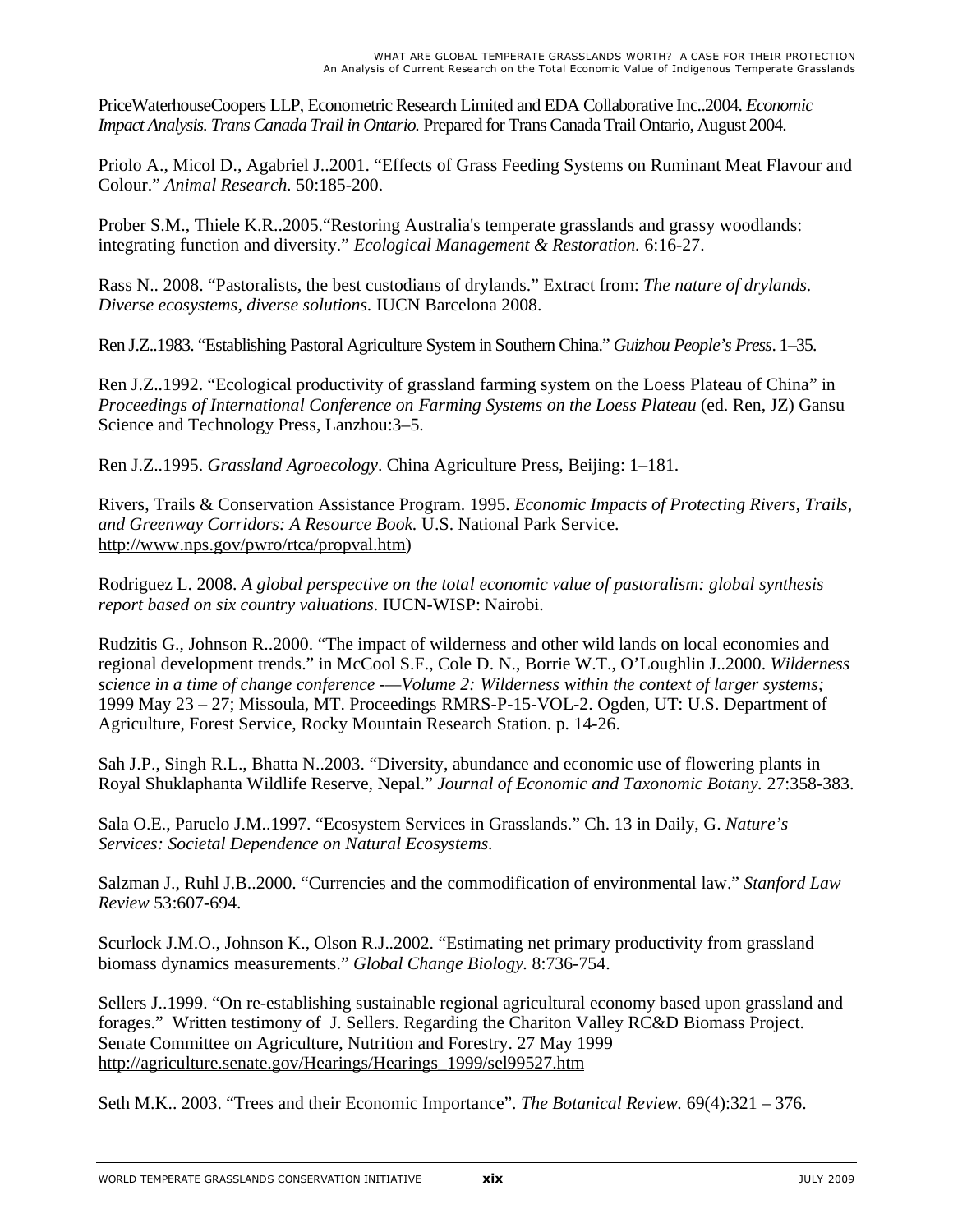Shogren J.F., Crocker T.D..1995. "Valuing Ecosystems and Biodiversity." Ch. 3 pp. 33-46 in Johnson S.R., Bouzaher A. (eds.) 1995. *Conservation of Great Plains Ecosystems: Current Science, Future Options.*(on-line) (452 pp.)

Silvertown J., Poulton P., Johnston E., Edwards G., Heard M., Biss P.M..2006."The Park Grass Experiment 1856–2006: its contribution to ecology." *Journal of Ecology.* 94:801–814.

Simpson M.C., Pichler V., Tyrväinen L., Collins K., Martin S., *et al*.2008."The Economic and Social Values of Forests for Recreation and Nature Tourism: A Research Overview." COST ESF. www.cost.esf.org

Simpson R.D., Sedjo R.A., Reid J.W..1996. "Valuing biodiversity for use in pharmaceutical; research*." Journal of Political Economy.* 104:163–185.

Slootweg R., van Beurkering P..2008. *Valuation of Ecosystem Services and Strategic Environmental Assessment. Lessons from Influential Cases.* Utrecht, Netherlands: Netherlands Commission for Environmental Assessment, September 2008.

Smith V. K..1996. "Pricing What is Priceless: A Status Report on Non-Market Valuation of Environmental Resources." *Journal of Economic Literature*. 1996.

Sopuck R.D. 1995. "Sustaining the Great Plains Ecosystem: Integrating People, Economics and the Landscape". Ch.6 in Johnson S.R., Bouzaher A. (eds.) 1995, pp. 83-95. *Conservation of Great Plains Ecosystems: Current Science, Future Options*. (452 pp.)

Stenseke M.. 2006. "Biodiversity and the local context: linking semi-natural grasslands and their future use to social aspects." *Environmental Science & Policy*. 9:350–359.

Stoneham G., Chaudhri V., Ha A., Strappazzon L.. 2003, "Auctions for conservation contracts: an empirical examination of Victoria's BushTender trial." *Australian Journal of Agricultural and Resource Economics.* 47: 477-500.

Stephens S., Walker J.A., Blunck D.R., Jayaraman A., Naugle D.E., Ringleman J.K., Smith A.J.. 2008. "Predicting Risk of Habitat Conversion in Native Temperate Grasslands." *Conservation Biology.*  22(5):1320-1330.

Sutherland W.J..2002. "Restoring a sustainable countryside." *Trends in Ecology & Evolution.* 17(3):148- 150.

Suttie J.M. & Reynolds S.G. (eds). 2003. "Transhumant Grazing Systems in Temperate Asia." FAO Plant Production and Protection Series, No. 31. 331 p.

Suttie J.M., Reynolds S.G., Batello C.(ed).2005. "Grasslands of the World." Plant Production and Protection Series No. 34. Food and Agriculture Organization of the United Nations, Rome.

Sutton T., Ochsner., Lierman S., Shahan A.. 2005. "Economic benefits of Grassland Protected Areas." Grassland Foundation. http://www.grasslandfoundation.org/work/economic\_benefits.html

Swinton S., Lupi F., Robertson G.P., Hamilton S.K..2007. "Ecosystem Services and Agriculture: Cultivating Agricultural Ecosystems for Diverse Benefits." *Ecological Economics.* 64: 245 – 252.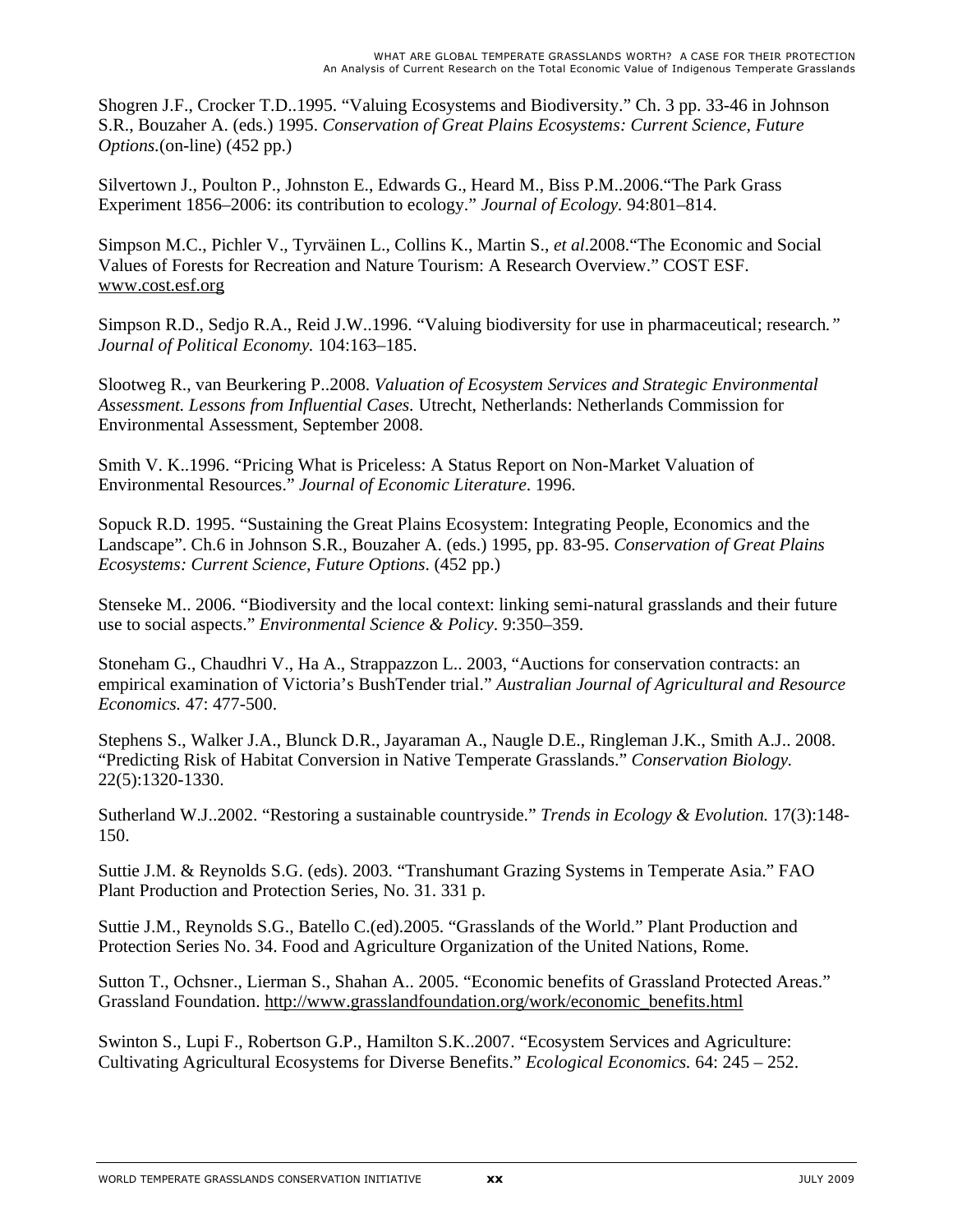Tennigkeit T., Wilkes A..2008. "Carbon Finance in Rangelands - An Assessment of Potential in Communal Rangelands." http://www.iucn.org/wisp/resources/?2645/Report-CARBON-FINANCE-IN-RANGELANDS-An-Assessment-of-Potential-in-Communal-Rangelands

Thompson D. B..2002. "Valuing the Environment: Courts' Struggles with Natural Resource Damages." *Environmental Law*. 32(1): 57-89 (Northwestern School of Law of Lewis & Clark College).

Tourism Associates.1999. *Valuing our Environment: A study of the economic impact of conserved landscapes and of the National Trust in the South West*. Exeter: The National Trust, 1999.

Ulrich R.S..1984. "View through a window may influence recovery from surgery." *Science.* 224:420- 421.

United States. Department of Agriculture Economic Research Service Publications.

United States. Department of the Interior. *Minimally Restrictive Conservation Easement Acquisition Policy (Migratory Bird Conservation Fund) Wetland and Grassland Easements.* Fish and Wildlife Service Director's Order No. 164 April 8, 2005.

United States. Fish and Wildlife Service. *Survey Results* http://www.fws.gov/pacific/news/2007/SurveyResultsNR.pdf

United States. Government Accountability Office. 2005. *Livestock Grazing.* Washington, D.C.: Government Accountability Office, Report to Congressional Requesters GAO-05-869. September 2005.

Van Dyke F., Van Kley S.E., Page C.E., Van Beek J.G..2004. "Restoration Efforts for Plant and Bird Communities in Tallgrass Prairies Using Prescribed Burning and Mowing." *Restoration Ecology.* 12(4):575–585.

Vietmeyer N..2008. "Underexploited Tropical Plants With Promising Economic Value: The Last 30 Years." *Trees for Life Journal.* 3(1) n.p.

Wang D.. 2008."Ecology of meadow steppe in northeast China." *The Rangeland Journal.* 30(2):247-254.

Wang H., Zhao L., Wang Y..2005. "Economic-technological appraisal of grassland resources in Northern China by a fuzzy model." *Grassland Science.* 51:113–119.

Wells N., Evans G..2003. " Nearby Nature." *Environment and Behavior.* 35(3): 311-330.

West T..1989. "Management of the National Grasslands." *Symposium: The United States Department of Agriculture in Historical Perspective.* Iowa State University.

Whalley R.D.B..2000. "Grasslands, grazing animals and people - How do they all fit together?" *Tropical Grasslands*. 34(3-4):192-198.

White R., Murray S., Rohweder M..2000. *Pilot Analysis of Global Ecosystems: Grassland Ecosystems*. Washington D.C.: World Resources Institute.

Wiken E., Latsch C. (WHC), Gauthier Dr. D. (Canadian Plains Research Center), Moore H.(GeoInsight Corporation), Lafón Dr. A. (Universidad Autónoma de Chihuahua, México), Toombs T. (Environmental Defense, Colorado), Hoth J.(Commission for Environmental Cooperation).2003. "Stewardship in Fostering Grassland Conservation: The North American Central Plains." Paper (25 pgs.) prepared for *The Leading Edge: Stewardship and Conservation in Canada Conference*, Victoria, British Columbia, July 3-6, 2003. www.whc.org

Wilson M.A., Troy A., Costanza R..2005. "The Economic Geography of Ecosystem Goods and Services: Revealing the Monetary Value of Landscapes through Transfer Methods and Geographic Information Systems." in Dietrich and Van Der Straaten (eds.) *Cultural Landscapes and Land Use*. Kluwer, Academic Publishers.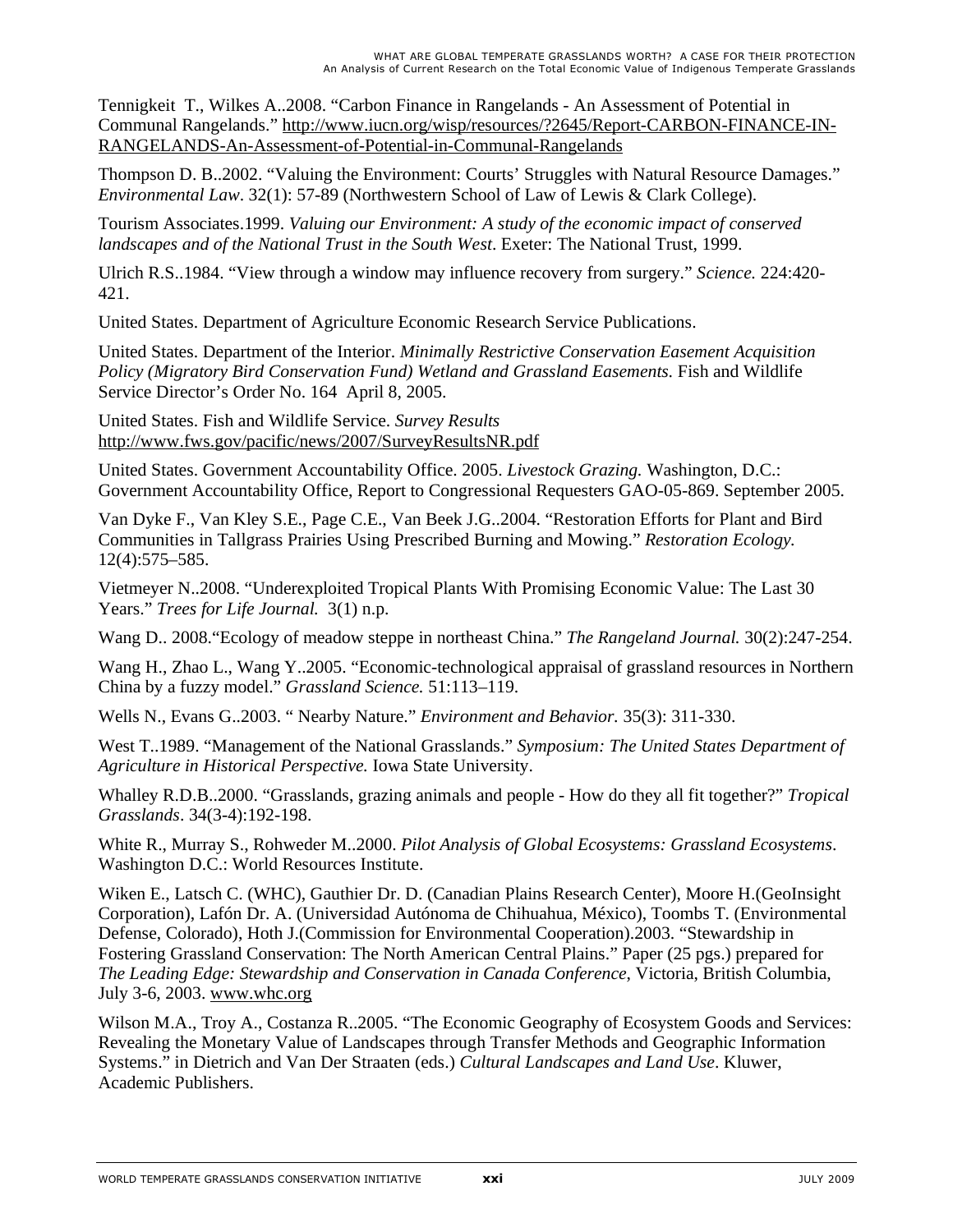Wilson S.J.. 2008 "Grassland Ecosystem Values" (Section 3.4) in *Ontario's Wealth. Canada's Future. Appreciating the Value of the Greenbelts' Eco-services*. Vancouver, B.C.:David Suzuki Foundation. pp. 35-36.

Wit P..2008."Cultural awareness and nature conservation." Extract from*: The nature of drylands. Diverse ecosystems, diverse solutions.* Barcelona: IUCN.

Wittig B., Kemmerman A.R., Zacharias D..2006. "An indicator species approach for result-orientated subsidies of ecological services in grasslands – A study in Northwestern Germany." *Biological Conservation*. 133:186–197.

Wolf K.L..2004. "Public Value of Nature: Economics of Urban Trees, Parks and Open Space." *Design with Spirit: Proceedings of the 35th Annual Conference of the Environmental Design Research Association*: 88-92.

Wuerthner G., Matteson M..2002. *Welfare Ranching: The Subsidized Destruction of the American West.* Sausalito, CA: Foundation Ecology (343 pp.)

Yadav R.P., Thaguna S.S., Sah J.P..2000. "Grasslands in Royal Shukla Phanta Wildlife Reserve: status, importance and management." in *Grassland ecology and management in protected areas of Nepal.*  Proceedings of a Workshop, Royal Bardia National Park*,* Thakurdwara, Bardia, Nepal 1999. Volume 2: Terai protected areas, pp.128-137.

Yang H..2008. "An Ecosystem Service Value Assessment of Land Use Change on Poyang Lake Basin under GIS Technology, China." *The International Archives of the Photogrammetry, Remote Sensing and Spatial Information Sciences*. Vol. XXXVII. Part B8. Beijing 2008, pp.327-330.

Yuan-Farrell C., Kareiva P..2006. Ecosystem Services. Status and Summaries. Washington, D.C.: The Nature Conservancy.

Zhang M.A., Borjigin E., and Zhang H..2007. "Mongolian nomadic culture and ecological culture: On the ecological reconstruction in the agro-pastoral mosaic zone in Northern China." *Ecological Economics.* 62:19-26.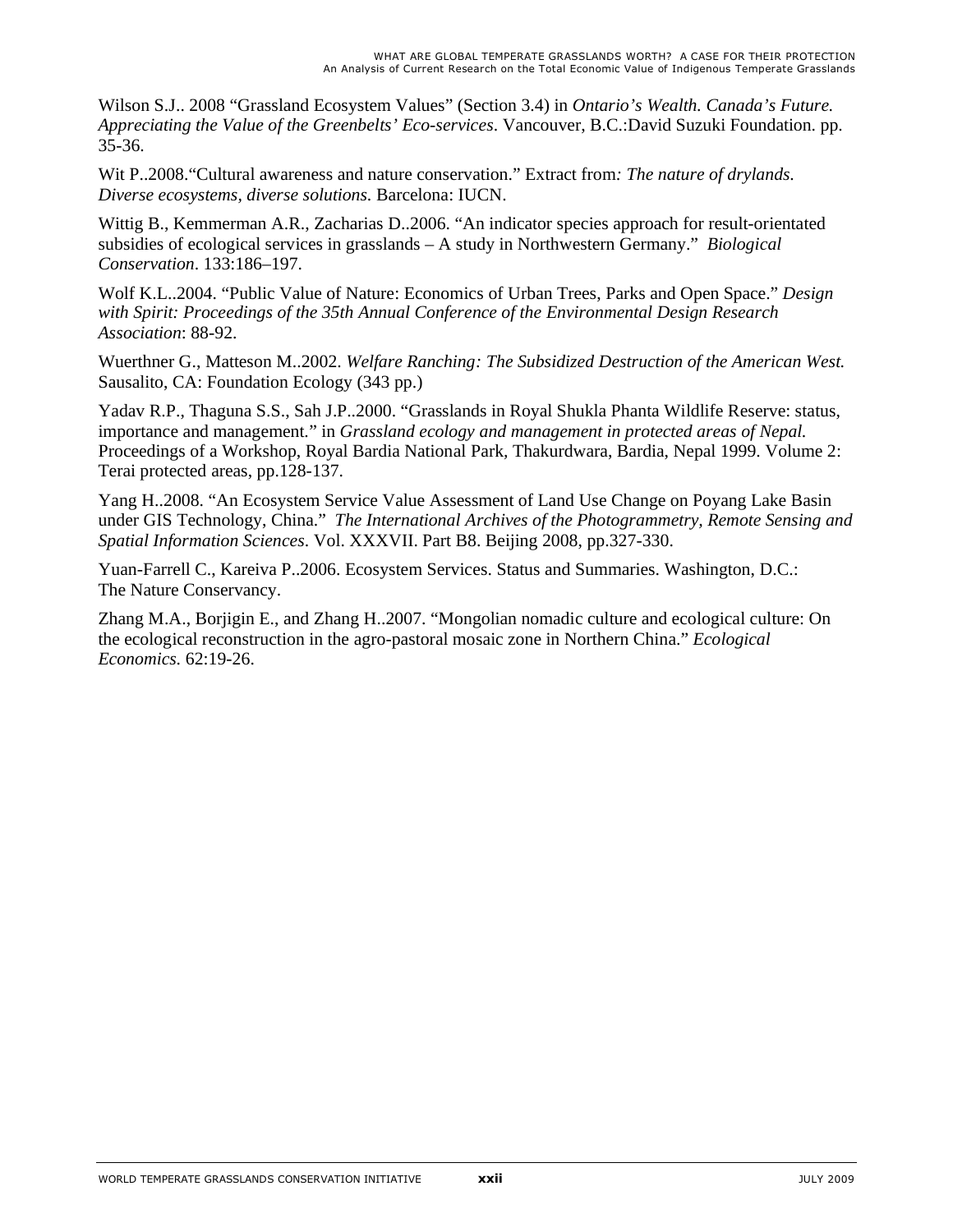## **APPENDIX F: ENDNOTES**

<sup>1</sup> Temperate grasslands definition as provided by the Temperate Grasslands Conservation Initiative: see Peart B.. 2008. *Life in a Working Landscape: Towards a conservation strategy for the World's Temperate Grasslands*. IUCN. Temperate Grasslands Conservation Initiative (IGIC): A Record of The World Temperate Grasslands Conservation Initiative Workshop Hohhot, China, June 28-29, 2008. (Section 2.4 p.8)

 $2^{2}$  Sutton T., Ochsner., Lierman S., and Shahan A.. 2005. "Economic Benefits of Grassland Protected Areas". Grassland Foundation.

<sup>3</sup> Total Economic Value (TEV): Total Economic Value is reported as the sum of use value and non-use values or passive values. Use values can be direct when goods and services are exchanged on the market which reveals their value. Use values that are indirect, refer to the life support services role of the natural environment, which are 'indirectly used'. Option values reflect the value placed on a future ability to use the environment, and thus the potential future benefits of goods and services. Quasi-option value reflects the willingness to avoid irreversible commitment to development now, given the expectation of future growth with knowledge relevant to the implications of development. Non-use values include: existence values, where the benefit results from knowledge that goods and service exist and will continue to exist, independently of any actual or prospective use by the individual; and bequest value, where the benefit is in ensuring that future generations will be able to inherit the same goods and services of the present generation.

<sup>4</sup> The methodology used for this draft report was internet based using the University Library - electronic services – ISI Web of Knowledge under the search words: Grassland + grasses + savannah + prairie + pampas + steppe + rangelands +  $temperature + biome + dryland + ecosystem + economic + ecological + social +r,$ <br> $t = 0$  +  $c = 0$  +  $c = 0$  +  $c = 0$  +  $c = 0$  +  $c = 0$  +  $c = 0$  +  $c = 0$  +  $c = 0$  +  $c = 0$  +  $c = 0$  +  $c = 0$  +  $c = 0$  +  $c = 0$  +  $c = 0$  +  $c = 0$  +  $c = 0$  +  $c = 0$  +  $c = 0$  +  $c = 0$  +  $c = 0$  +  $c = 0$  +  $c$ service + climate change + carbon + water + pastoral + peoples + region + biodiversity + conservation + well-being + health + benefit + costs. More than two thousand relevant or related general publications, scientific articles, websites and books were accessed which are concerned with valuing nature and temperate grassland goods and services (economic, ecological, social-cultural, intrinsic). General "valuation" publications and grassland-rangeland specific peer-reviewed scientific publications have also been reviewed for empirical data and valuation methodologies.

<sup>5</sup> In the lowland Terai of Nepal, two types of grassland are found, riparian tall-grass floodplains, and wooded grasslands/phantas. The floodplain grasslands, which consist of tall, perennial grasses, are established and maintained by fluvial action and flooding; the wooded grasslands and phantas consist of shorter perennial grass and originated following human intervention (forest clearing, burning, grazing of domestic stock, and cultivation). Parks such as the Royal Bardai National Park, and Royal Shukla Phanta Wildlife Reserve contain many small to moderate-sized grasslands, some interconnected and others scattered throughout the tropical forest.

 $6$  Reports by Southwick Associates, Inc. in some states provide this type of differentiation: 2003 – Economic Impact Analysis of non-consumptive wildlife-related recreation in Arizona. Report prepared for the Arizona Game and Fish Department, May 2003. 18pp.

2003 – The 2001 Economic Benefits of Watchable Wildlife Recreation in Florida. Report prepared for the Florida Fish and Wildlife Conservation Commission, February 10, 2003. 22pp.

2006 – The economic contribution of active outdoor recreation – technical report on methods and findings. Report prepared for the Outdoor Industry Foundation, July 9, 2006. Fernandina Beach, FL. 85pp.

2007 – Sport fishing in America: An Economic Engine and Conservation Powerhouse. Produced for the American Sport fishing Association, 2007. 11pp; Hunting in America: An Economic Engine and Conservation Powerhouse.

Informal economy: economic activity that is neither taxed nor monitored by a government; and is not included in that government's Gross National Product (GNP). It tends to be diverse, small scale and can include barter and exchange that may or may not involve monetary compensation.

 $8$  Costanza (2006) a "Type A" figure based on value transfer analysis using only peer-reviewed studies that used conventional environmental economic methods; the second ("Type A-C" ) monetary result added to this, non-peer reviewed studies, raw data, technical reports as well as secondary ( meta) analysis of peer reviewed and non peer reviewed studies-analyses of ecosystem service values that were readily accessible.